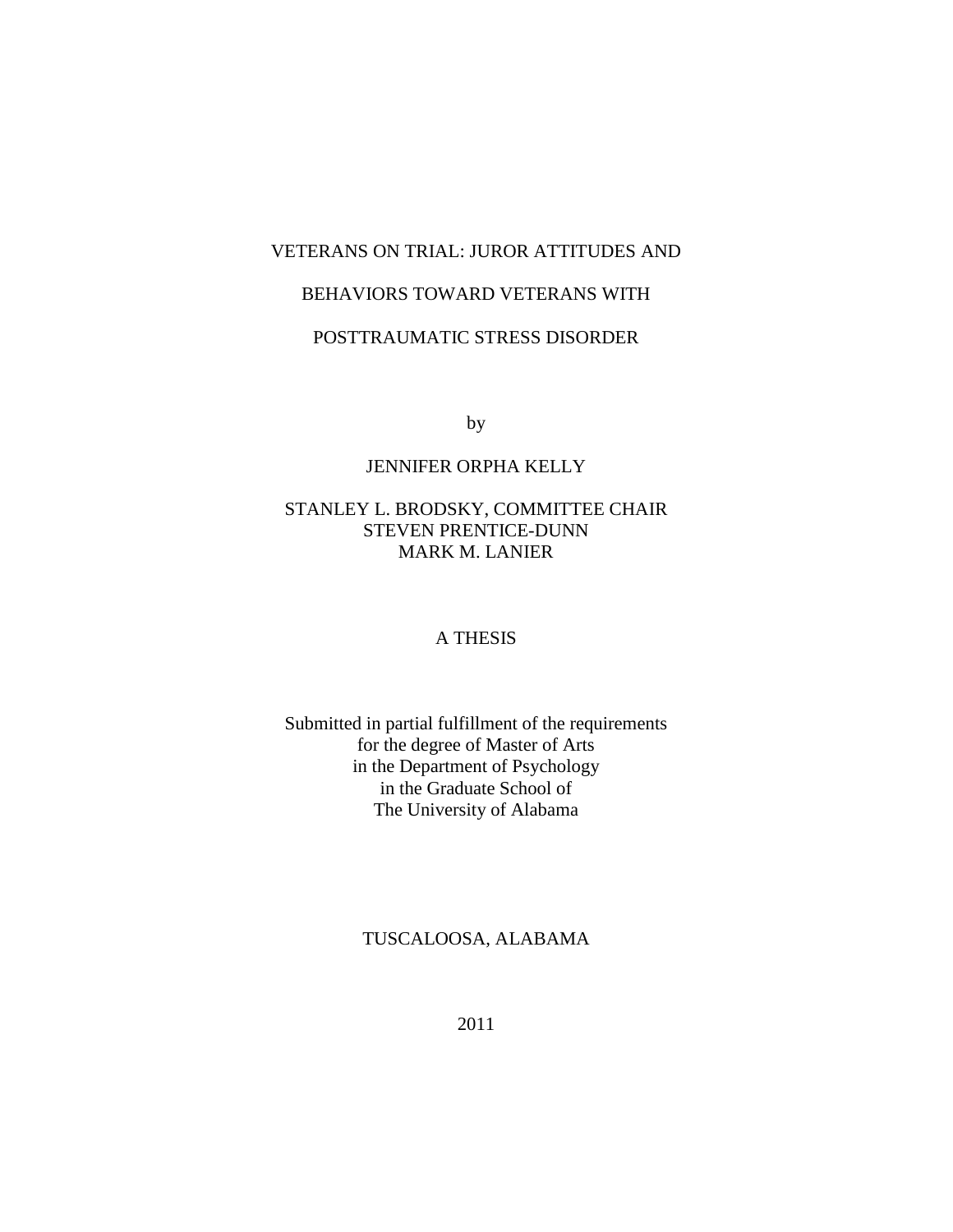Copyright Jennifer Orpha Kelly 2011 ALL RIGHTS RESERVED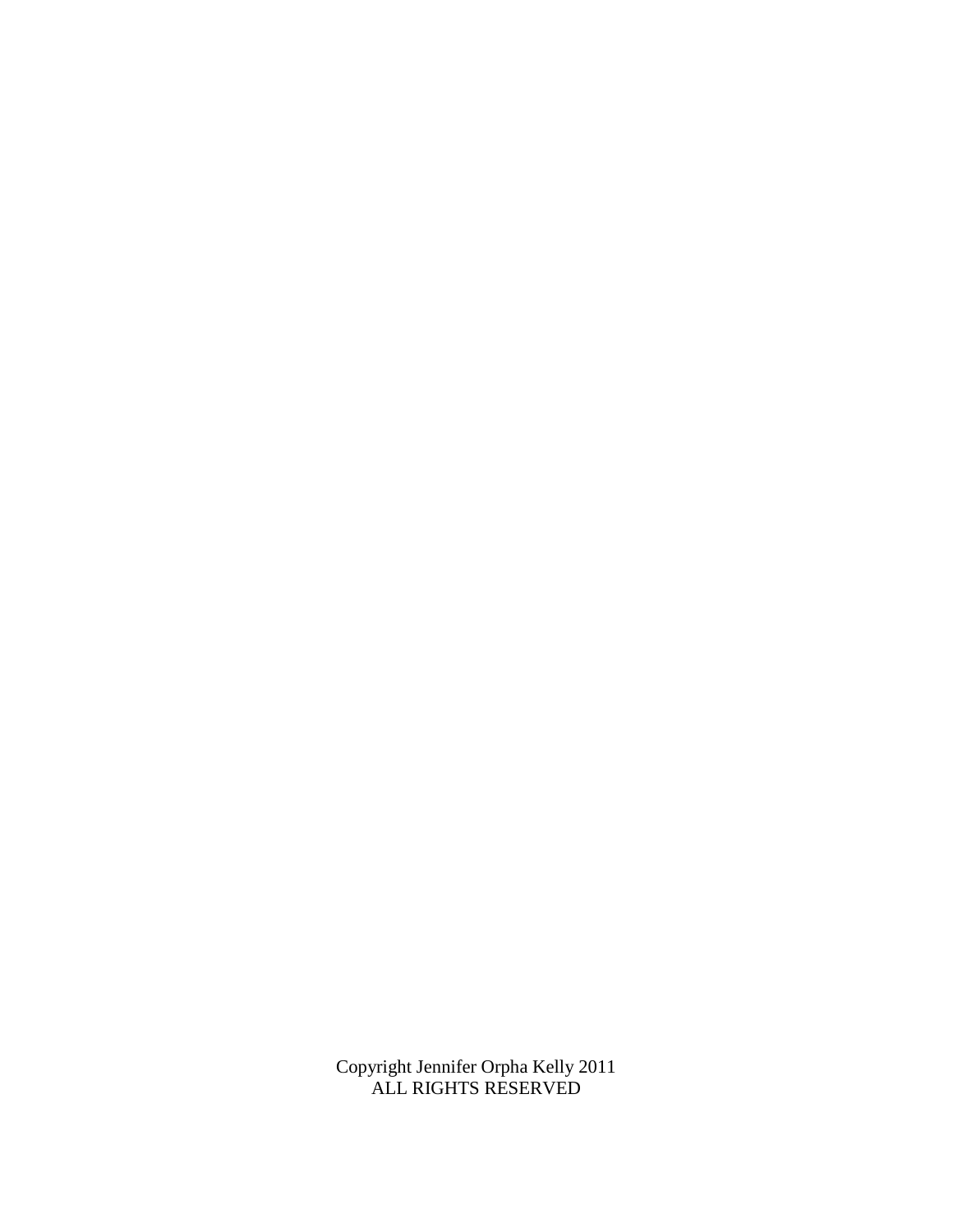### ABSTRACT

Hoge, Terhakopian, Castro, Messer, and Engel (2007) found that 16.6% of the soldiers in their study met criteria for PTSD after their return from Iraq or Afghanistan. Military servicemen and women who have the symptoms of PTSD experience much greater difficulty in readjusting to civilian life, with some committing offenses that result in arrest and criminal charges. How jurors from the community respond to this type of defendant may be depend upon attitudes and perceptions of veterans and of those who are diagnosed with PTSD. The current study examined the effect on jurors of the defendant characteristics of military status and a diagnosis of PTSD. This study also examined the moderating effects that individual juror characteristics may have on sentencing behavior and attitudes or feelings about the defendant.

Results provide support for a positive bias toward veterans with PTSD who become involved in the criminal justice system. Community jurors exhibited a modest tendency to reduce a sentence for defendants who were veterans with PTSD. Analysis of juror characteristics also demonstrated that more punitive jurors were more likely to select higher sentences for defendants, regardless of condition. Perception of defendant blame correlated positively with jurors' decisions regarding guilty verdict and increased sentence. Jurors who tended to blame defendants less were more empathic toward defendants with PTSD, had more positive attitudes toward mentally ill people, and had more liberal political views. Jurors who tended to blame to a greater degree were more socially conservative in their political views, more punitive in general, and had less positive attitudes toward the people who are mentally ill.

ii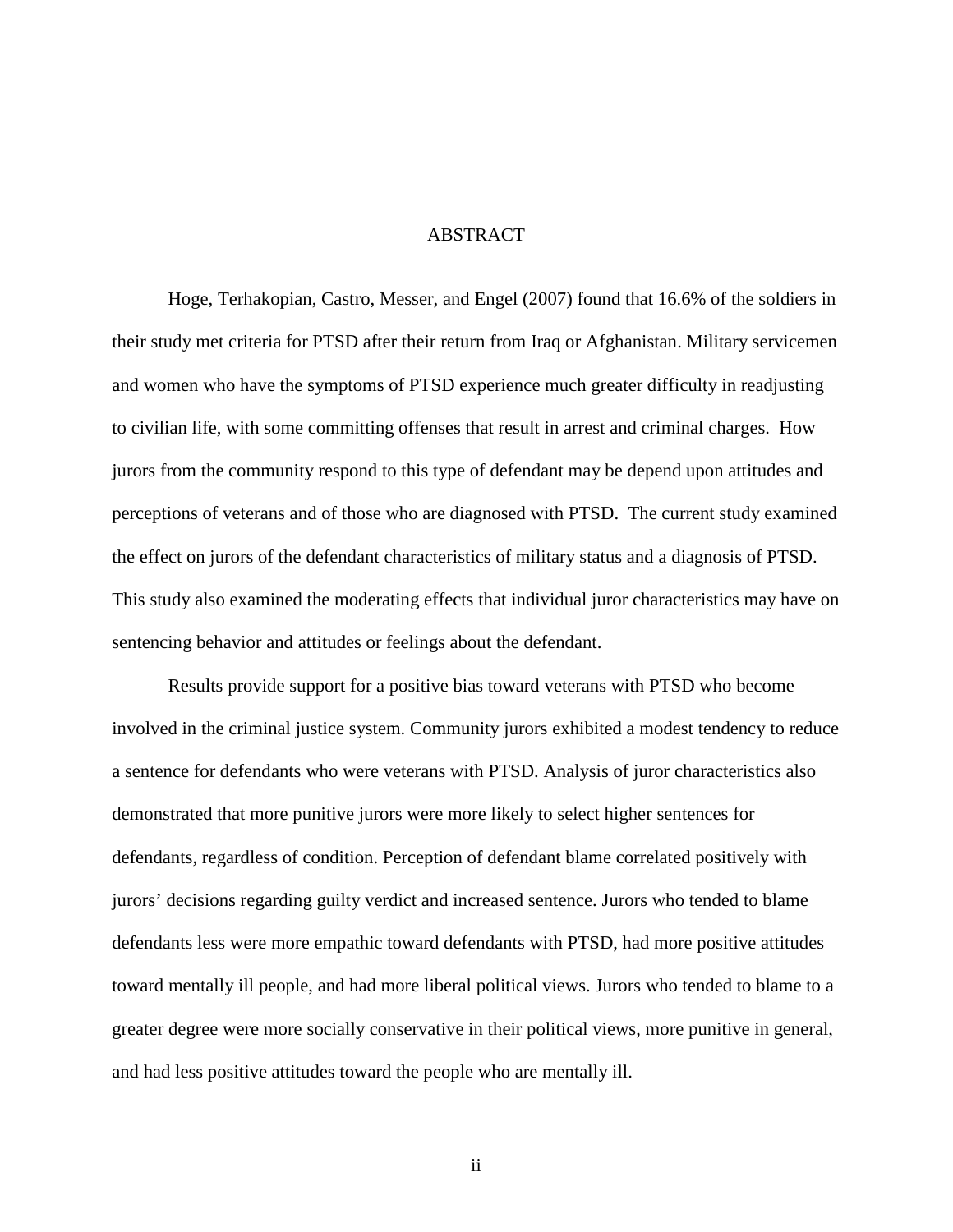This research study adds to the empirical psycholegal literature on the impact of extralegal factors on juror decision-making. Although empirical studies have found juror bias related to race (Skolnick & Shaw, 1997; Sommers & Ellsworth, 2000), gender (Nelson, 2004; Williams, Demuth, & Holocomb, 2007), and other extra-legal defendant characteristics, no extant research has yet focused on potential juror bias for stress-disordered veterans or veterans in general.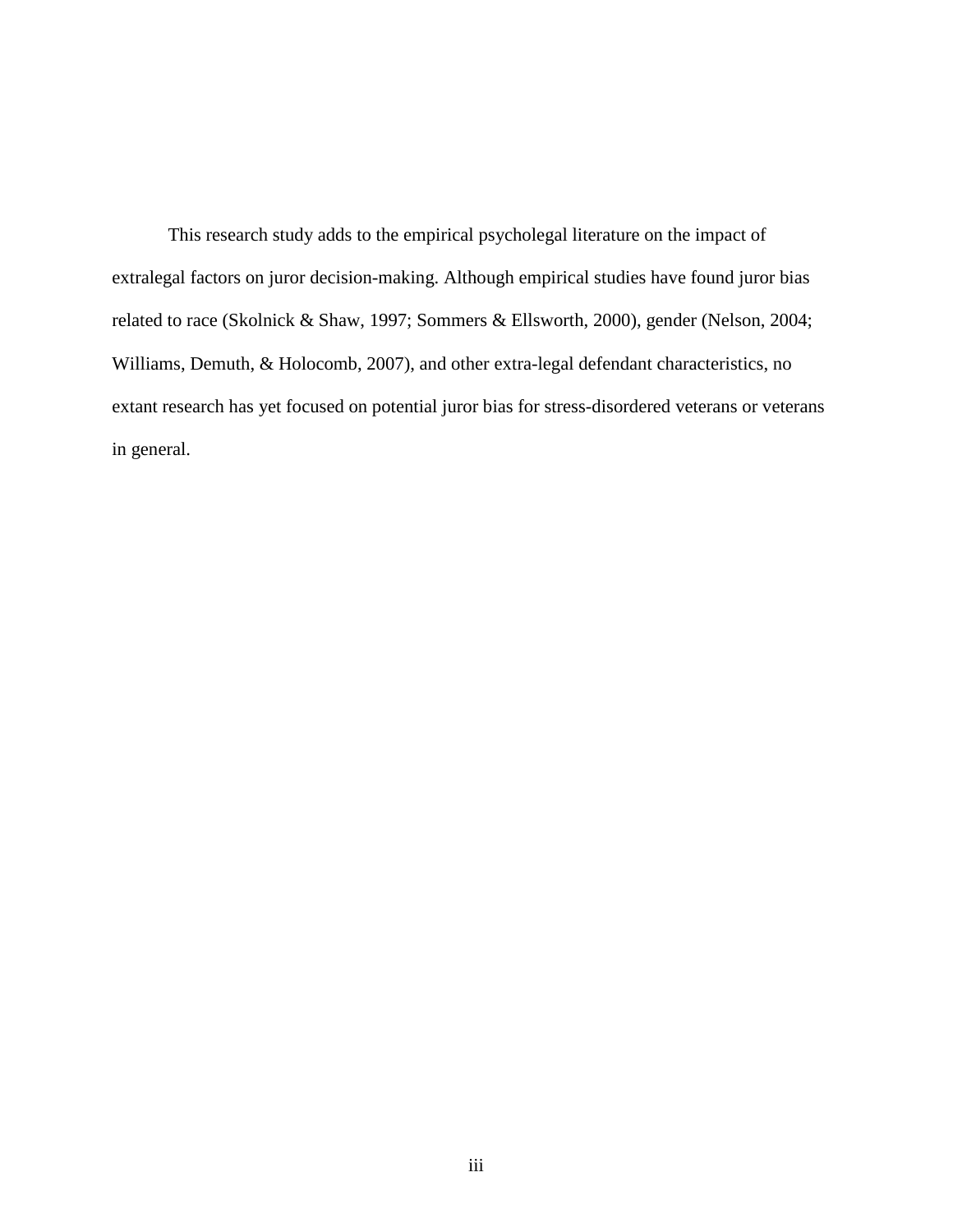## DEDICATION

I dedicate this first foray into psychology and law to my late mother Renate Easley. Always, she shared the anticipation and delight in making my dreams a reality.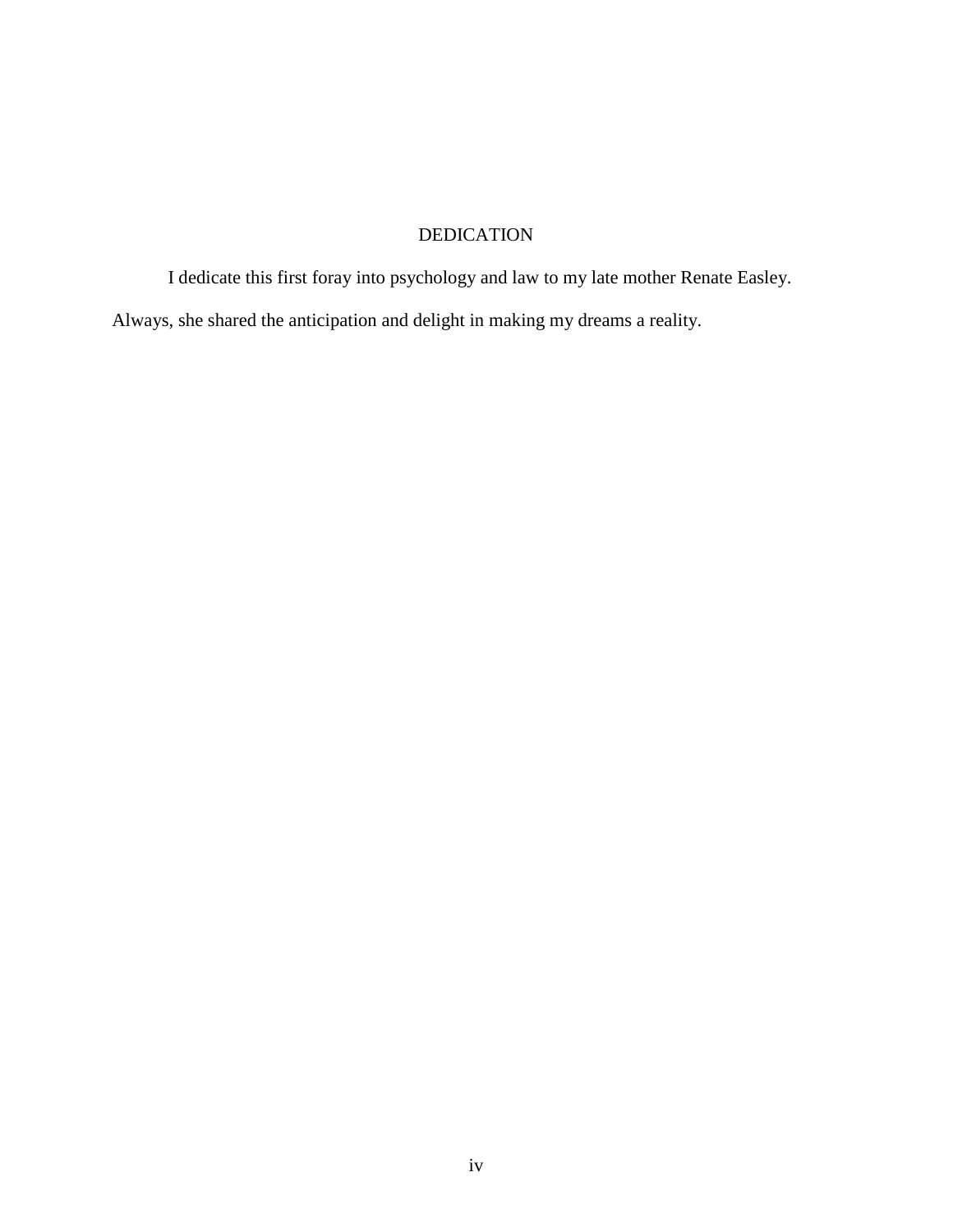## LIST OF ABBREVIATIONS AND SYMBOLS

| a                | Cronbach's measure of reliability             |
|------------------|-----------------------------------------------|
| <b>ANOVA</b>     | Analysis of Variance                          |
| $\bm{F}$         | Fisher's $F$ ratio: A ration of two variances |
| λ                | Wilks' lambda: a multivariate test statistic  |
| M                | Mean (arithmetic average)                     |
|                  | MANCOVA Multivariate Analysis of Covariance   |
| ${\eta_p}^2$     | Measure of effect size                        |
| $\boldsymbol{p}$ | Probability                                   |
| r                | Pearson product-moment correlation            |
| <b>SD</b>        | <b>Standard deviation</b>                     |
| $\,<\,$          | Less than                                     |
|                  | Equal to                                      |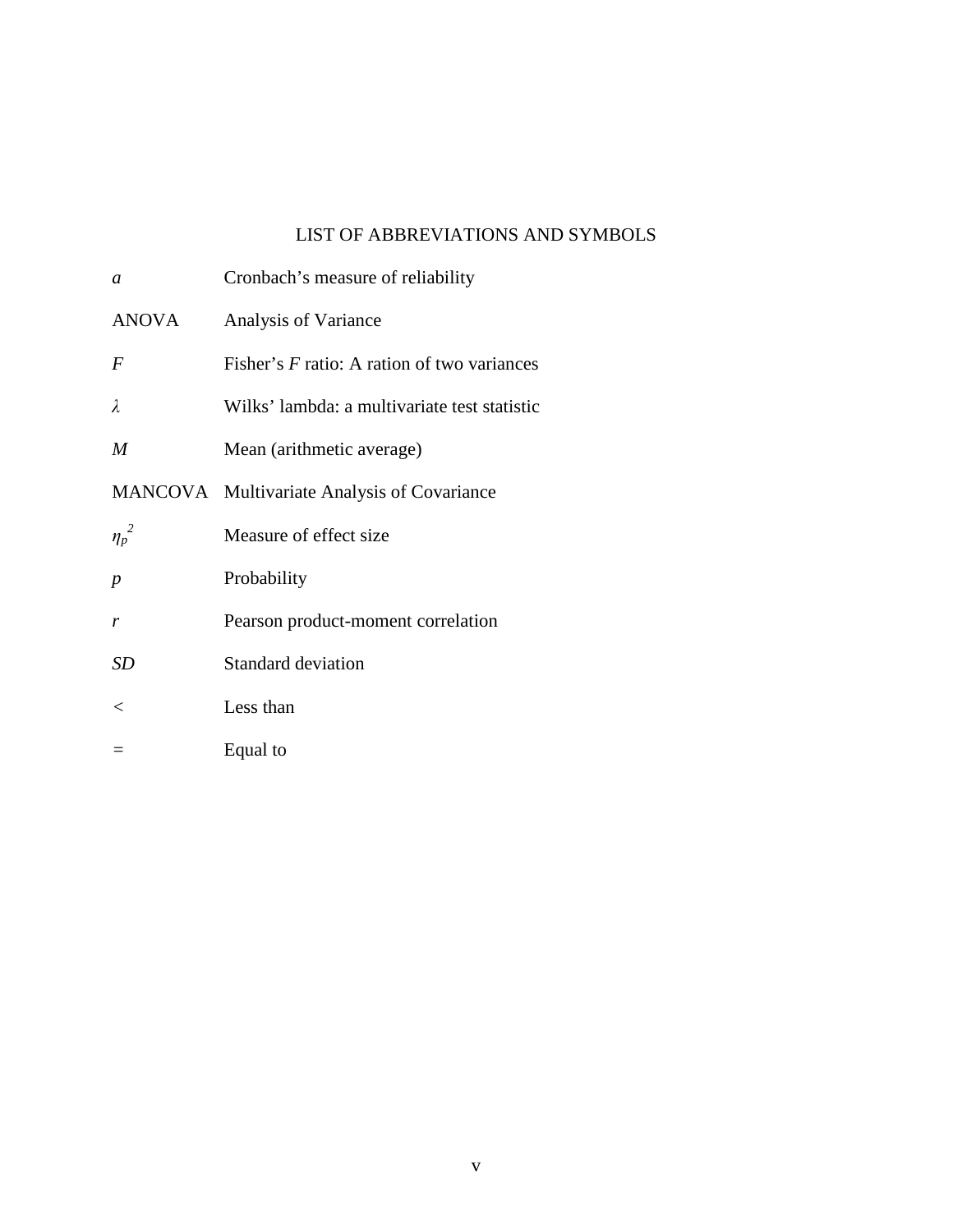#### ACKNOWLEDGMENTS

I want to take this opportunity to thank all of the wonderful people who helped me get to this point. First, I am deeply grateful to my thesis committee chairperson and mentor Stanley Brodsky for all of his gracious help, nuggets of wisdom, and cheerful advice. He has been most understanding during some of my toughest times and provided unwavering moral support through it all. I also want to thank my original thesis committee members, Steve Prentice-Dunn and Beth Dinoff, for their insight and assistance early on in the formation of my study procedures and measures. I found Steve's knowledge of research methodology extremely valuable in the early stages. Dr. Dinoff assisted greatly with her expertise in veterans' issues and posttraumatic stress disorder. I am also grateful to Mark Lanier for kindly agreeing to join my thesis committee at a later stage in the process when I needed another member.

This project would not have been possible without the approval of a few kind judges who agreed to allow a graduate student to keep their jurors for several minutes. Judge Eddie Hardaway of Greene, Sumter, and Marengo Counties, Judge Charles Malone of Tuscaloosa County, and Judge J. Scott Vowell of Jefferson County all expressed genuine interest in the research topic and made room in their busy schedules to assist me. I also want to thank the many community jurors who agreed to spend several minutes of their waiting time taking part in a research study.

Fellow members of Stan's lab have provided enormous assistance with this project and with my graduate school career as a whole. In particular, Tess Neal assisted with statistical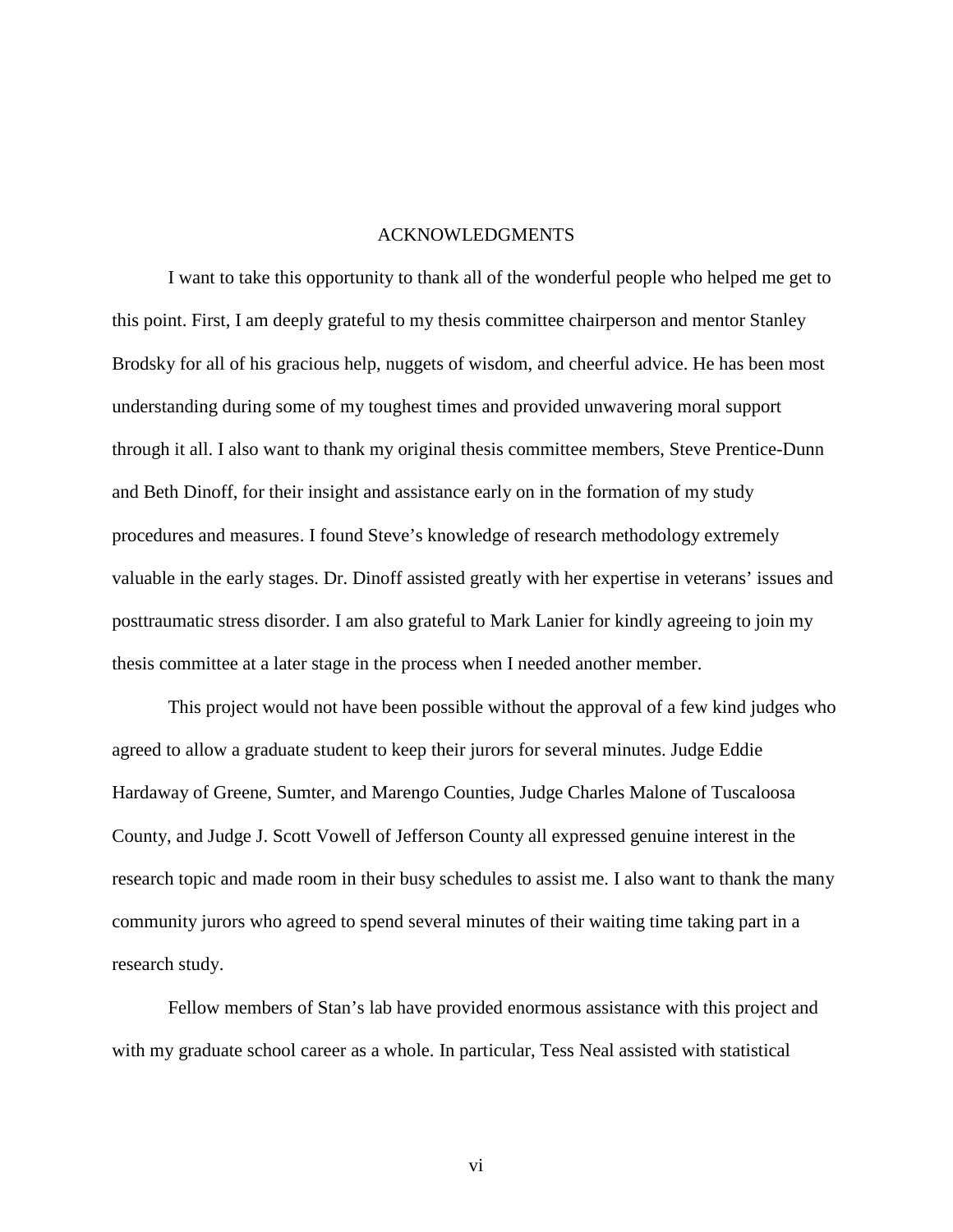design and copious advice for this study. For general advice, I want to thank Tess, Rob Cramer, Desiree Adams, Caroline Titcomb, and Mitch Ziemke.

Lastly, I want to thank the friends and loved ones who tolerate me daily as I go through school. In particular, my husband Jason Wilson has been a constant source of laughter and encouragement. My biggest fan, however, my mother Renate Easley, deserves the utmost gratitude for her desire to see me succeed. At every age with every endeavor, she always cheered me on.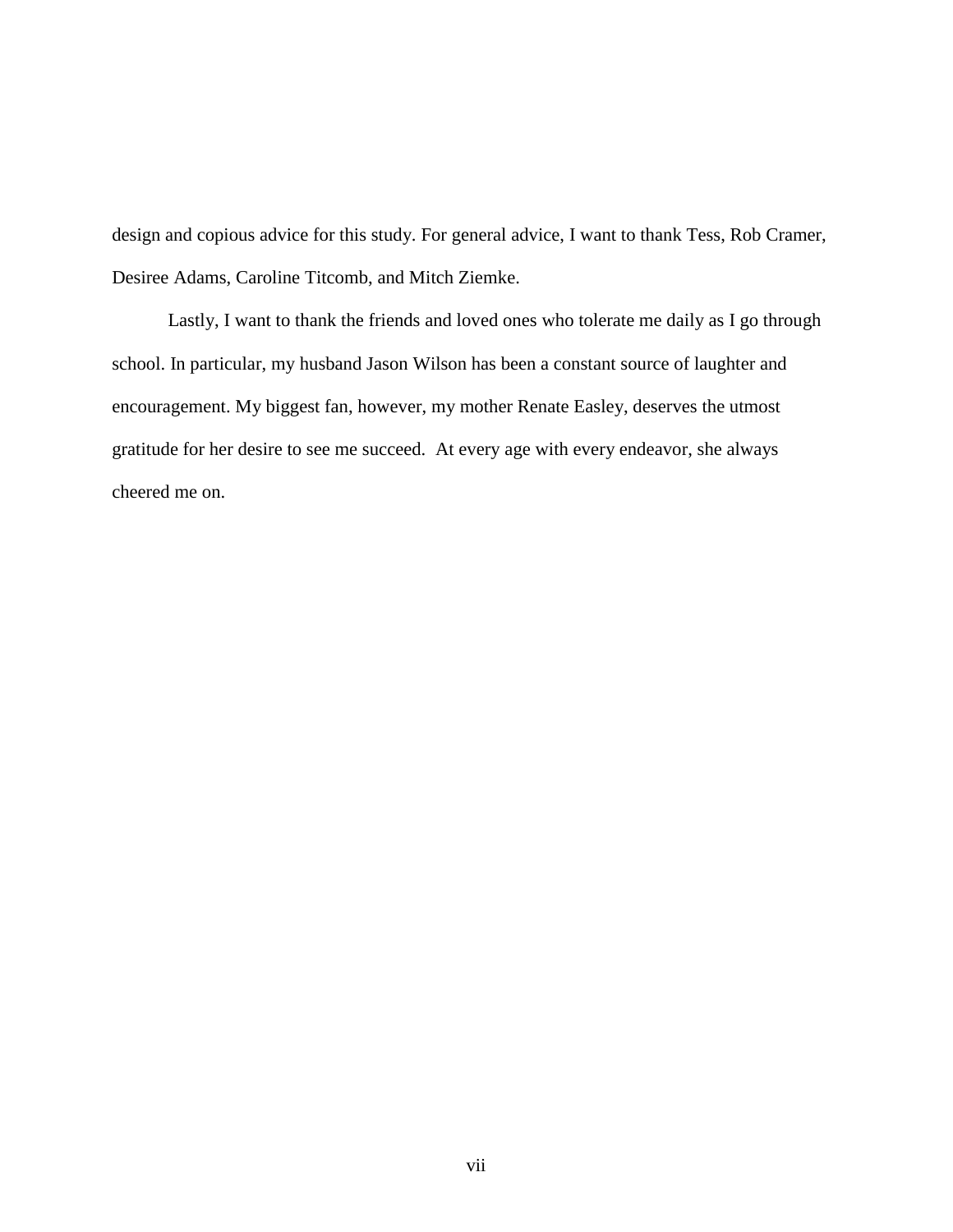## **CONTENTS**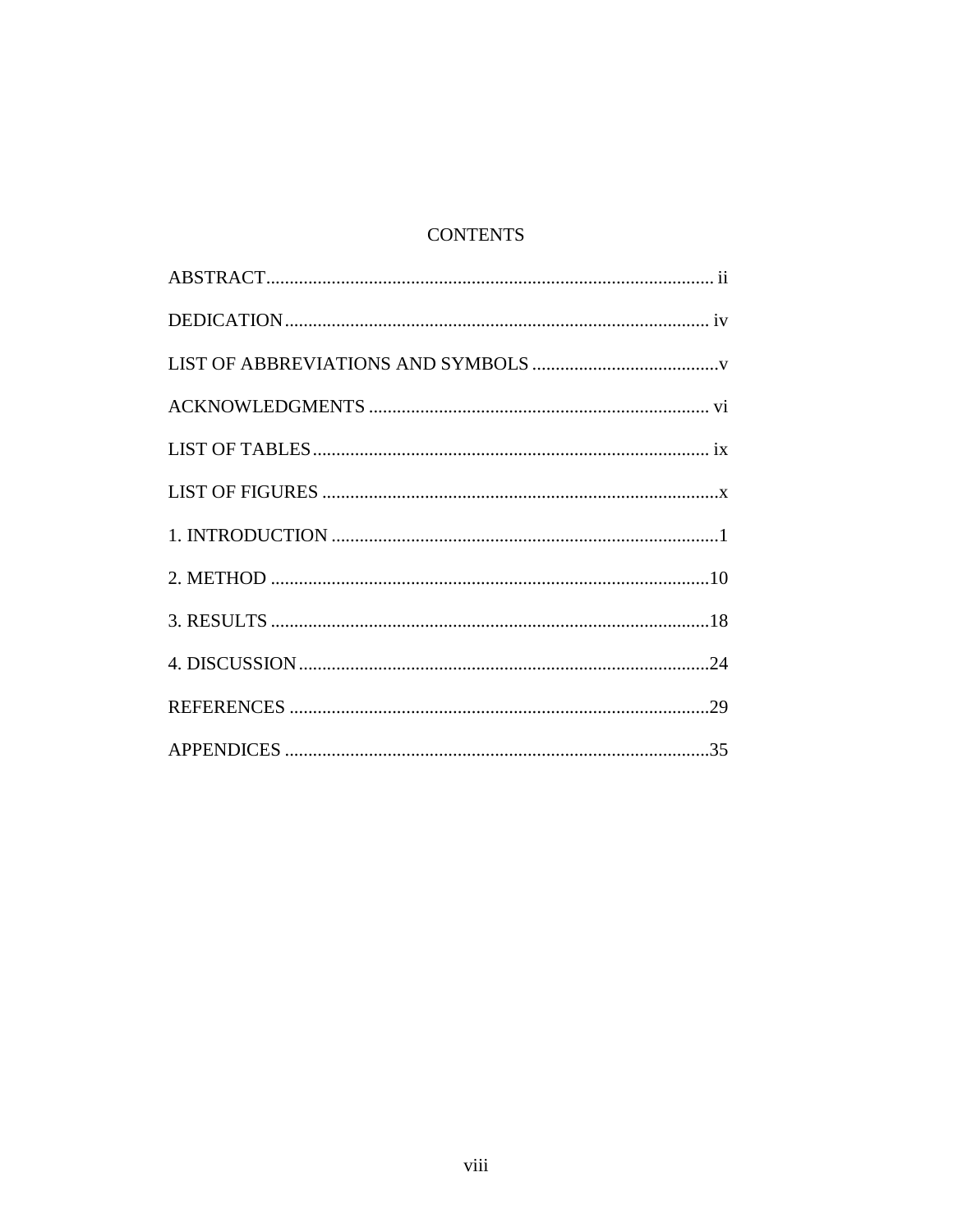## LIST OF TABLES

1. Continuous Dependent Variable Means and Standard Deviations by Condition……………..22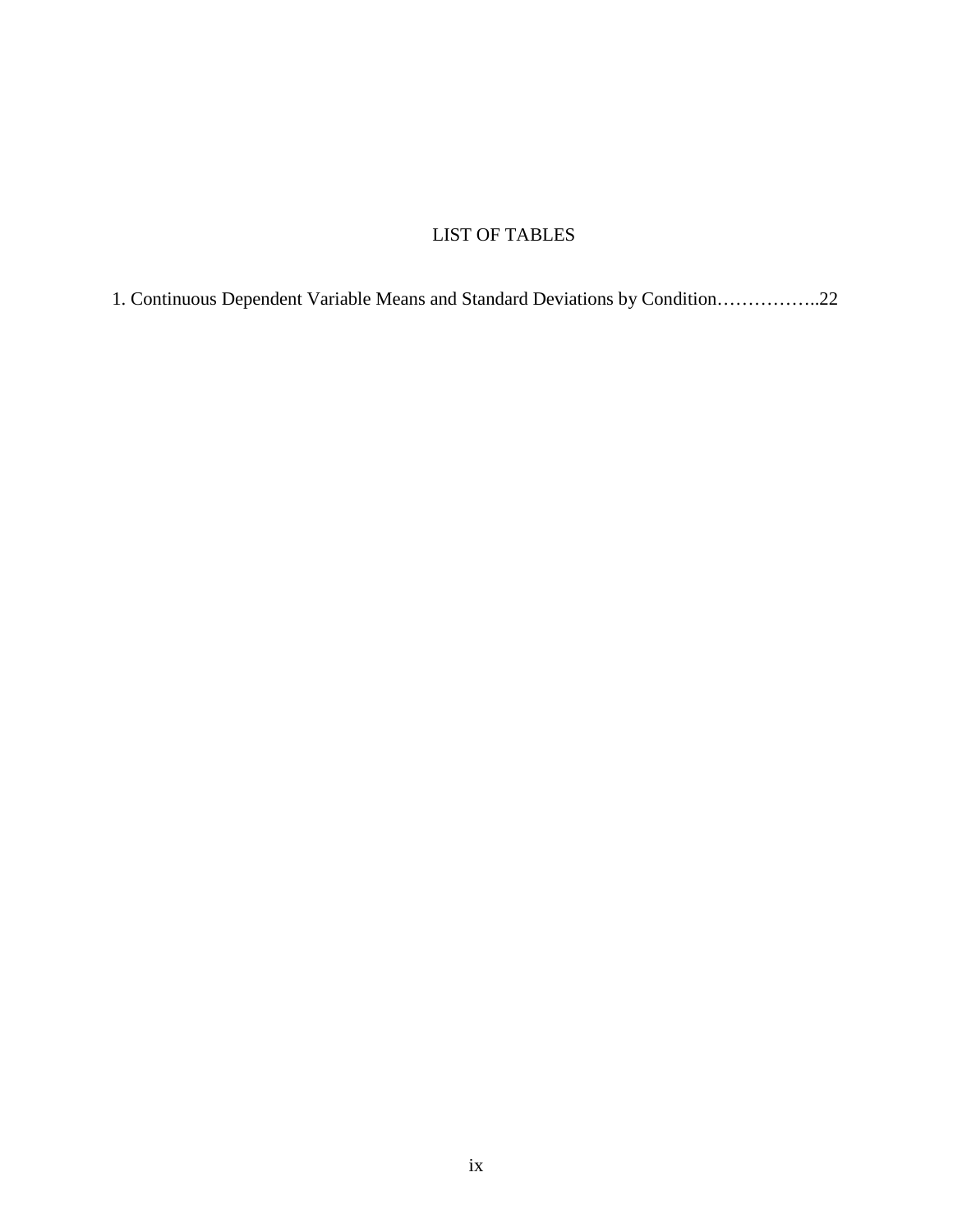## LIST OF FIGURES

| 1. Line graph depicting interaction of veteran status and PTSD on the continuous measure of |  |
|---------------------------------------------------------------------------------------------|--|
|                                                                                             |  |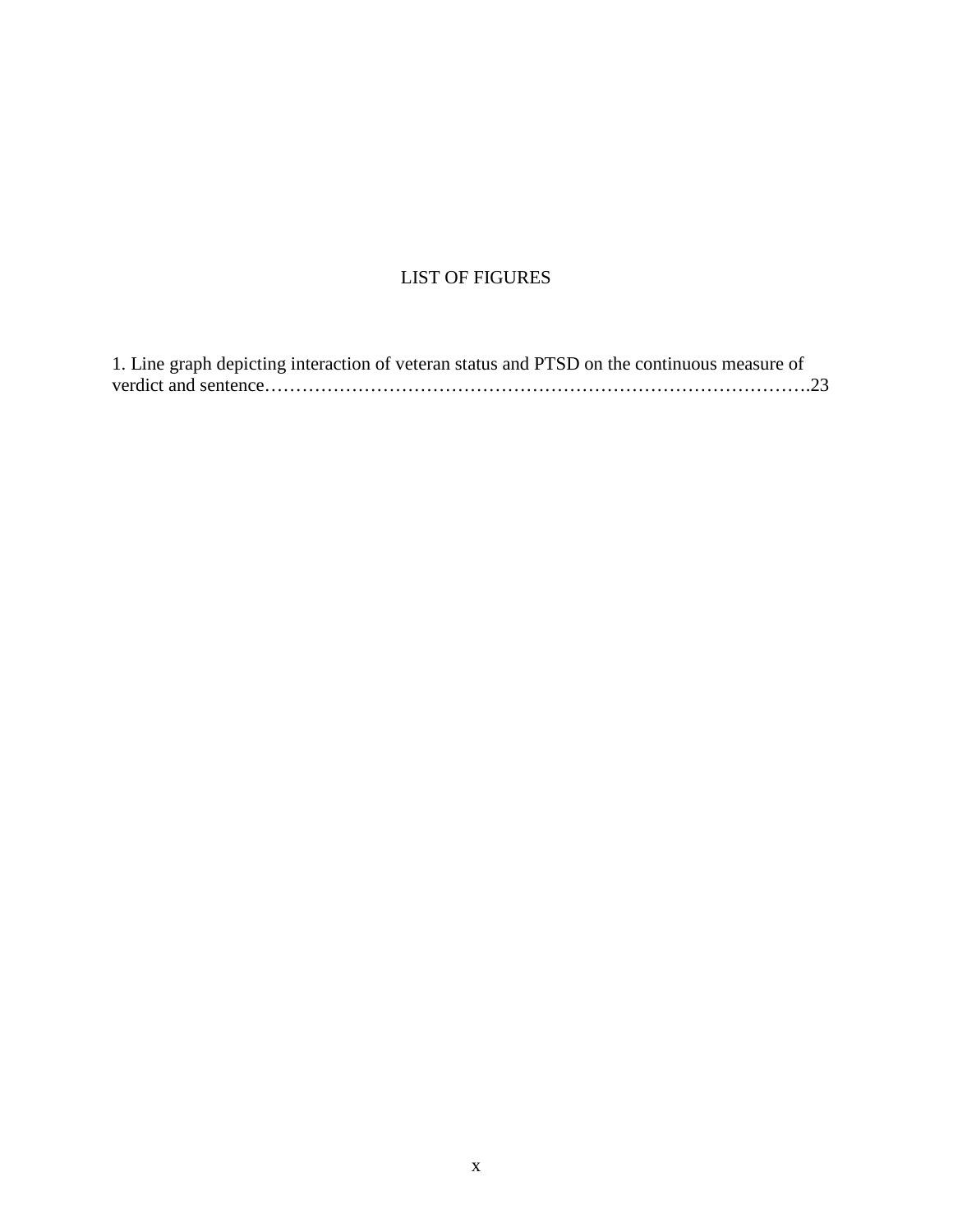#### 1. Introduction

As revealed by recent epidemiological studies on soldiers returning from Iraq and Afghanistan, high numbers of soldiers present with symptoms of posttraumatic stress disorder (PTSD). Hoge, Terhakopian, Castro, Messer, and Engel (2007), for example, found that 16.6% of the soldiers in their study met criteria for PTSD one year after their return from Iraq or Afghanistan; in the general population, the lifetime prevalence rate has been estimated at 6.8% (Elhai, Grubaugh, Kashdan, & Frueh, 2008). Soldiers with PTSD could most likely experience persistent, distressing nightmares or intrusive imagery, an exaggerated startle reflex, angry outbursts in reaction to everyday stressors, and a sense of alienation and detachment from others that strains interpersonal relations (Wilson & Zigelbaum, 1983). Soldiers' particular spectrum of PTSD symptoms could lead to increased aggression and violence, as they may overreact to minor threats and use too much force to respond (Aprilakis, 2005; Friel, White, & Hull, 2008; Silva, Derecho, Leong, Weinstock, & Ferrari, 2001). In support of this relationship, Jakupcak et al. (2007) linked increased severity of PTSD symptoms to increased anger and hostility in troops who served in Iraq and Afghanistan. One study focusing on Vietnam veterans demonstrated a connection between severe PTSD and intimate partner violence (Orcutt, King, & King, 2003). In essence, a returning soldier experiencing the most severe and distressing symptoms of PTSD is at significant risk for committing physical assault.

Committing a physical assault will likely bring a veteran into contact with the criminal justice system. Recent news reports have documented returning soldiers diagnosed with PTSD have been arrested and charged with crimes (Sullivan, 2009). In the next several years, the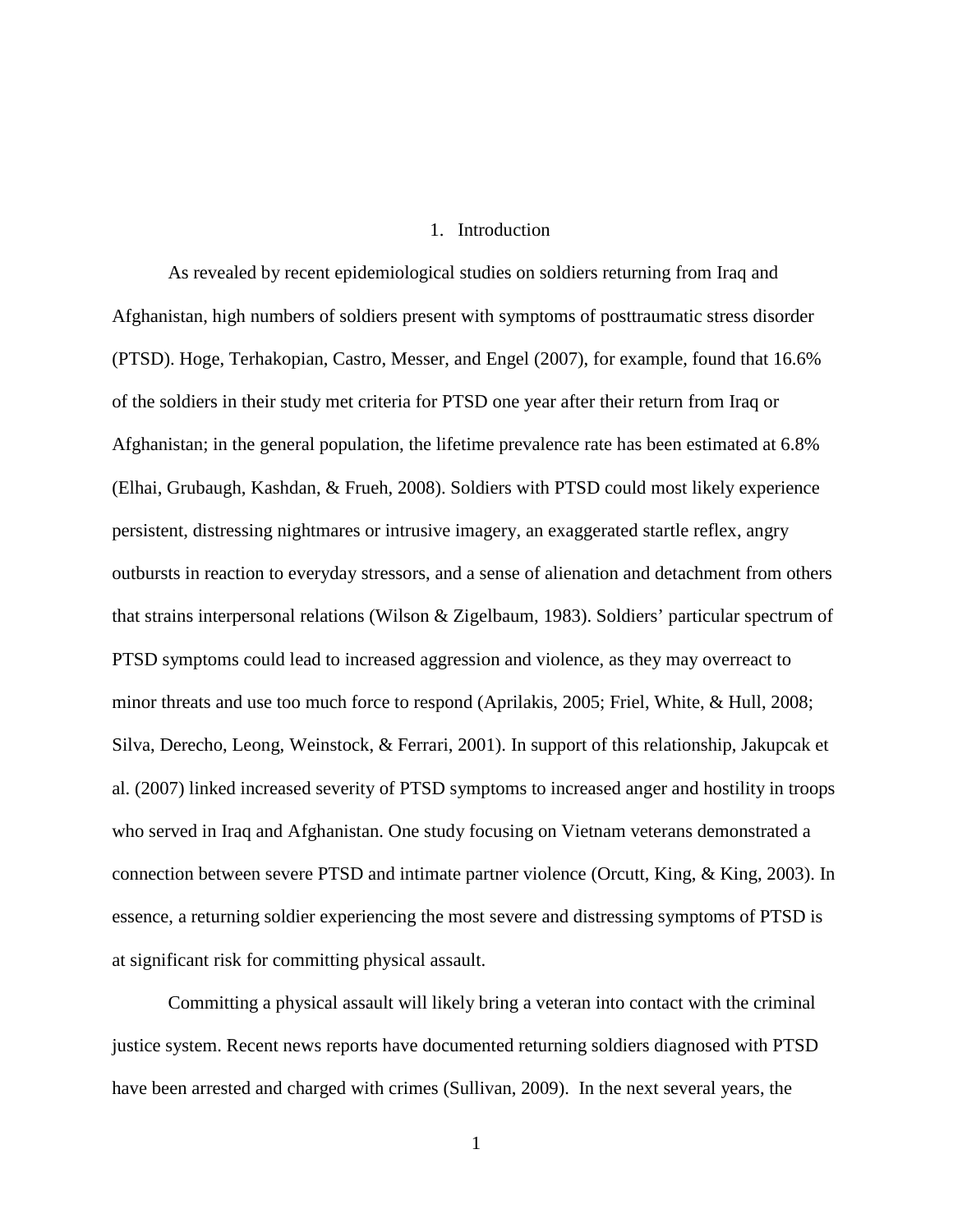criminal courts may see an increase in the numbers of defendants who are veterans still living with the psychological effects of war. Indeed, based on a chronological timeline of the delayed effects of the Vietnam War on crime, one writer said years after the war in Iraq has ended a tsunami of such veterans will storm the criminal courts (Sullivan, 2009). How will the latest population of war veterans fare in the courts? Some veterans have already experienced a degree of sympathetic understanding in their dealings with the justice system. In 1994, one judge gave a lenient sentence for a weapons charge to an American veteran of the war in Vietnam (Goldberg, 1994). One judge in England, after giving a lenient suspended prison sentence for a charge of physical assault, said to a veteran, "I cannot overlook that you went to Iraq on behalf of your country, and it changed you" ("Iraq veteran spared," 2007, pp. 4). As Aprilakis (2005) has noted, instances of leniency are likely the direct behavioral result of unprecedented sympathy for veterans, especially those with PTSD. Slovenko (2004) noted that a defendant's claim of servicerelated PTSD is an appeal to patriotism that tends to evoke sympathy and can bring about lighter sentences, acquittals, and rehabilitative treatment versus incarceration.

#### **Blame, Sympathy, and Helping Actions**

Social psychology research provides a backdrop to what may occur in the courtroom. Psychologists investigating attribution theory have developed complex theories relating blame, sympathy, and helping behavior, and a few studies have included PTSD or veterans with PTSD as independent variables. In a study with American and Canadian college students, Weiner, Perry, and Magnusson (1988) investigated 10 stigmas, including "Vietnam War syndrome" (pp. 739), for effects on several variables of blameworthiness, emotion, and charity. Participants viewed service-related PTSD as highly treatable and having an uncontrollable onset and thus attributed low responsibility for the illness and low blame in general. Regardless if the veteran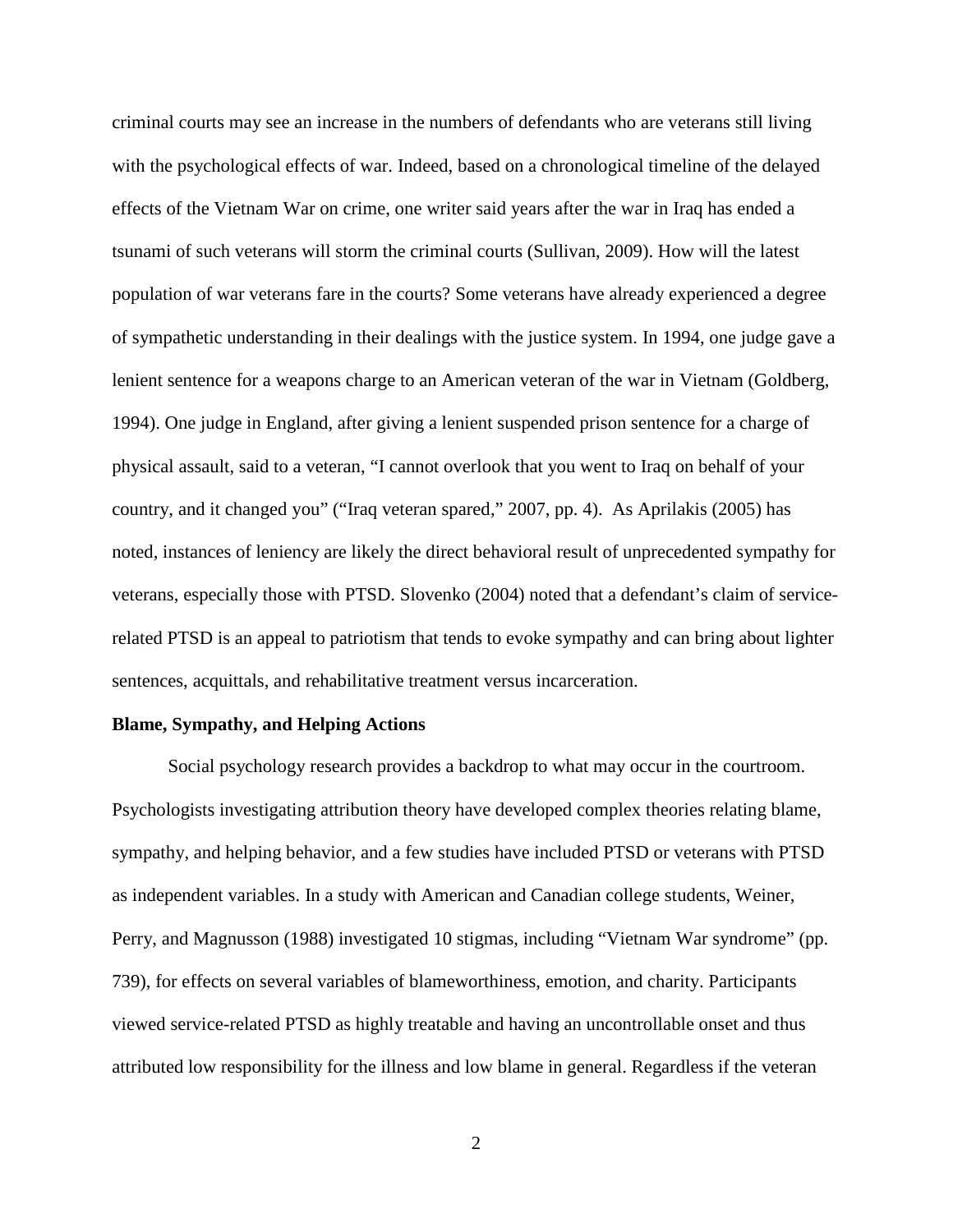was solely responsible for having disorder, the diagnosis of PTSD elicited greater liking and pity and less anger than any other mental-behavioral stigma in the study. Participants who viewed veterans with PTSD as less blameworthy also exhibited charitable attitudes and a tendency toward helping behavior with such individuals, pointing to a possible link between attitudes and behavior. As sympathy or positive affect is proposed to have a direct effect on behavior (Weiner, 1995), it is useful that one research study found direct correlations between reliable and valid measurement of attitudes and report of current behavior consistent with such attitudes (Heaven, 1985).

Within the criminal context specifically, jurors may hold established attitudes toward veterans with PTSD that could impact judgments of culpability and blameworthiness. Jurors may view veterans experiencing posttraumatic stress symptoms as less blameworthy for the alleged crime and less deserving of punishment. Defendants with PTSD generally may be given lighter sentences and more treatment options as a result of lowered responsibility (Marciniak, 1986; Sparr & Atkinson, 1986). A veteran's diagnosis of PTSD is not even considered necessary by some accounts; simple proof of combat and subsequent symptoms of combat stress may be enough to reduce culpability and lower sentences (Sparr, Reaves, & Atkinson, 1987). In research with community members, Robinson and Darley (1995) found that mental incapacity (as one may see in PTSD) generally lessens criminal culpability. In regard to PTSD, Heath, Stone, Darley, and Granneman (2003) examined various excuse defenses (categorized as biological, environmental, or psychological) and tested PTSD among a few different psychological defenses to criminal acts. Not surprisingly, mock jurors viewed the PTSD defense as highly excusable, with low criminal culpability and control over illness relative to other defenses. Thus, jurors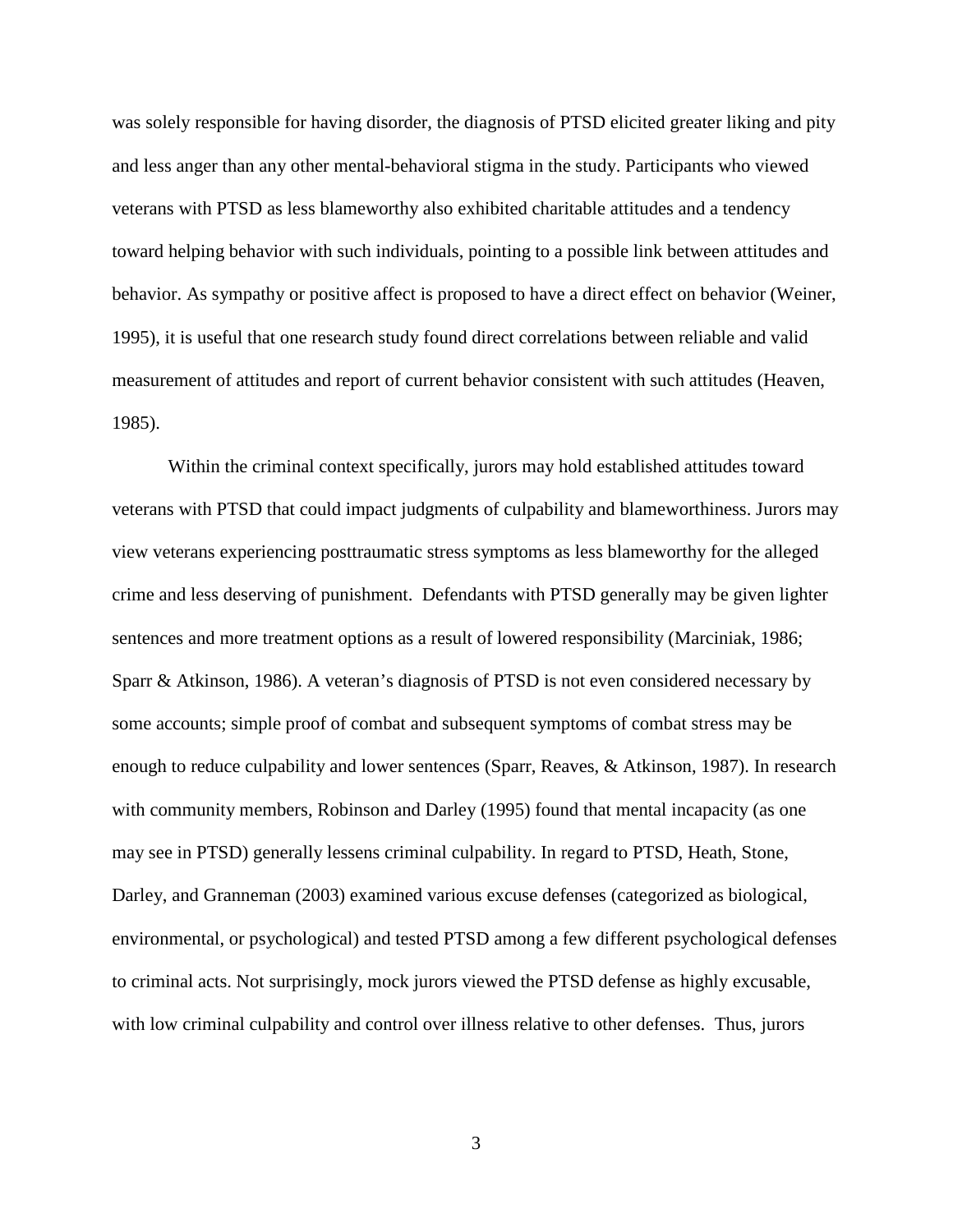generally tend to view people with PTSD as less responsible of criminal offenses. Such beliefs, together with feelings of sympathy, could then impact jurors' verdicts and sentencing behavior.

#### **Attitudes toward the Military**

Although PTSD has been shown to alter jurors' perception of criminal culpability, positive attitudes toward the military and those who serve may also impact jurors' overall thoughts, feelings, and actions toward offenders who are military veterans. Research studies and surveys have supported a generally high level of support for the troops in recent years. Rowe (1991) speculated that the unsupportive atmosphere for veterans after the Vietnam War has become a national lesson to support the men and women of the volunteer armed forces, termed the "Vietnam Effect" (pp. 121). Demonstrating the lessons learned, one national survey in the U.S. found that 79% of participants supported the military, with support highest among conservatives, those who trusted the government, and those who tended to be more religious (Leal, 2005). A survey conducted by the Pew Research Center for the People and the Press (2007) also found a high 84% of respondents who held favorable views of the military, with "very favorable" views held largely by political conservatives. One ABC news poll, cited in Knickerbocker (2007), even demonstrated that, while 77% of Americans had a favorable general view of the military and espoused bipartisan support of veterans and veteran adjustment at home, 63% no longer supported America's mission for fighting in Iraq. Lipkin, Scurfield, and Blank (1983) proposed that the public's attitudes about war can affect legal outcomes for veteran defendants, but the nation's overall support of the troops themselves may override the political concerns of the war in general.

As observed by Slovenko (2004), jurors could exhibit a positive bias and be sympathetic when presented with a defendant who appeals to their sense of patriotism. The defendant's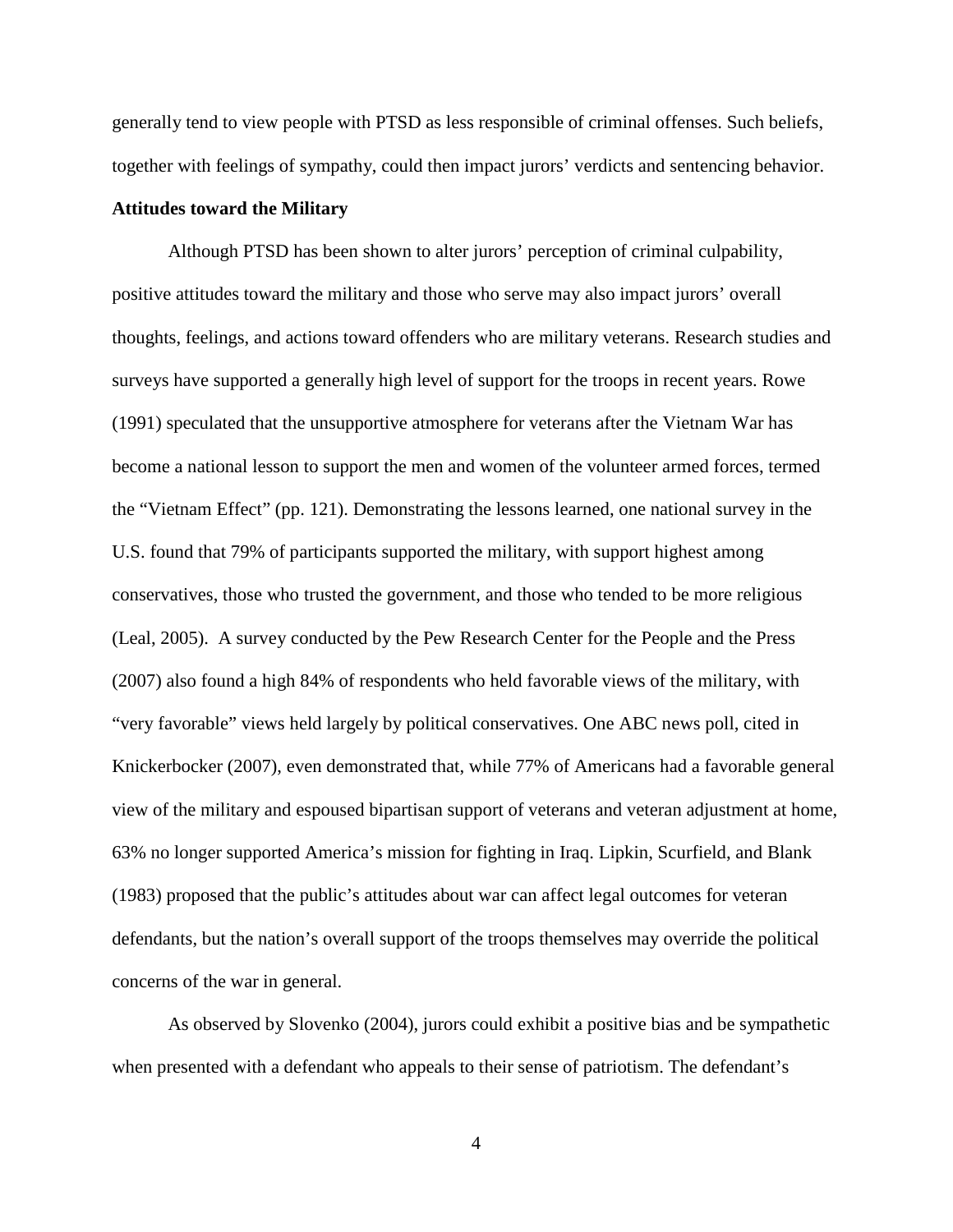characteristics of veteran status and diagnosis of PTSD operate as extra-legal factors, or information that exists outside of what is deemed legally relevant information for jury verdicts of "guilty" or "not guilty." Legally relevant information should include level of responsibility for crime, extent of damage or injury to others, demonstration of criminal intent, and other factual information, but, in empirical studies, extra-legal factors have been shown to exhibit measurable influences on judge, jury, and juror decision-making (Hagan, 1975; Rector & Bagby, 1997; Stalans, 1993).

#### **Conservative Political Attitudes**

 As demonstrated by the favorable views of the military held by those who are conservative in ideology, a consideration of right-wing beliefs is relevant to a discussion of juror bias for veterans with PTSD. In fact, some researchers have reported that jurors found to be high in authoritarianism are more likely than those low in authoritarianism to be affected by defendant characteristics like status or similarity (Boehm, 1968; Jurow, 1971). Referring to a complex, psychoanalytically-based personality construct developed by Adorno and colleagues in 1950, authoritarianism has been highly correlated to conservative political attitudes, support for military, fundamental religiosity, ethnocentricity, punitiveness, and maintenance of the status quo (Altemeyer, 1981; Eckhardt, 1991; Eysenck, 1955; Suziedelis & Lorr, 1973; Tarr & Lorr, 1991; Wilson & Patterson, 1968). Suziedelis and Lorr (1973) argued convincingly that conservatism represents the same construct as authoritarianism, and Wilson and Patterson (1968) opted to utilize the term "conservatism" in their studies to avoid the pejorative associations of the other term.

 Due to the close associations, research regarding jurors' authoritarianism and conservatism is applicable to the present juror study. High authoritarian jurors have been found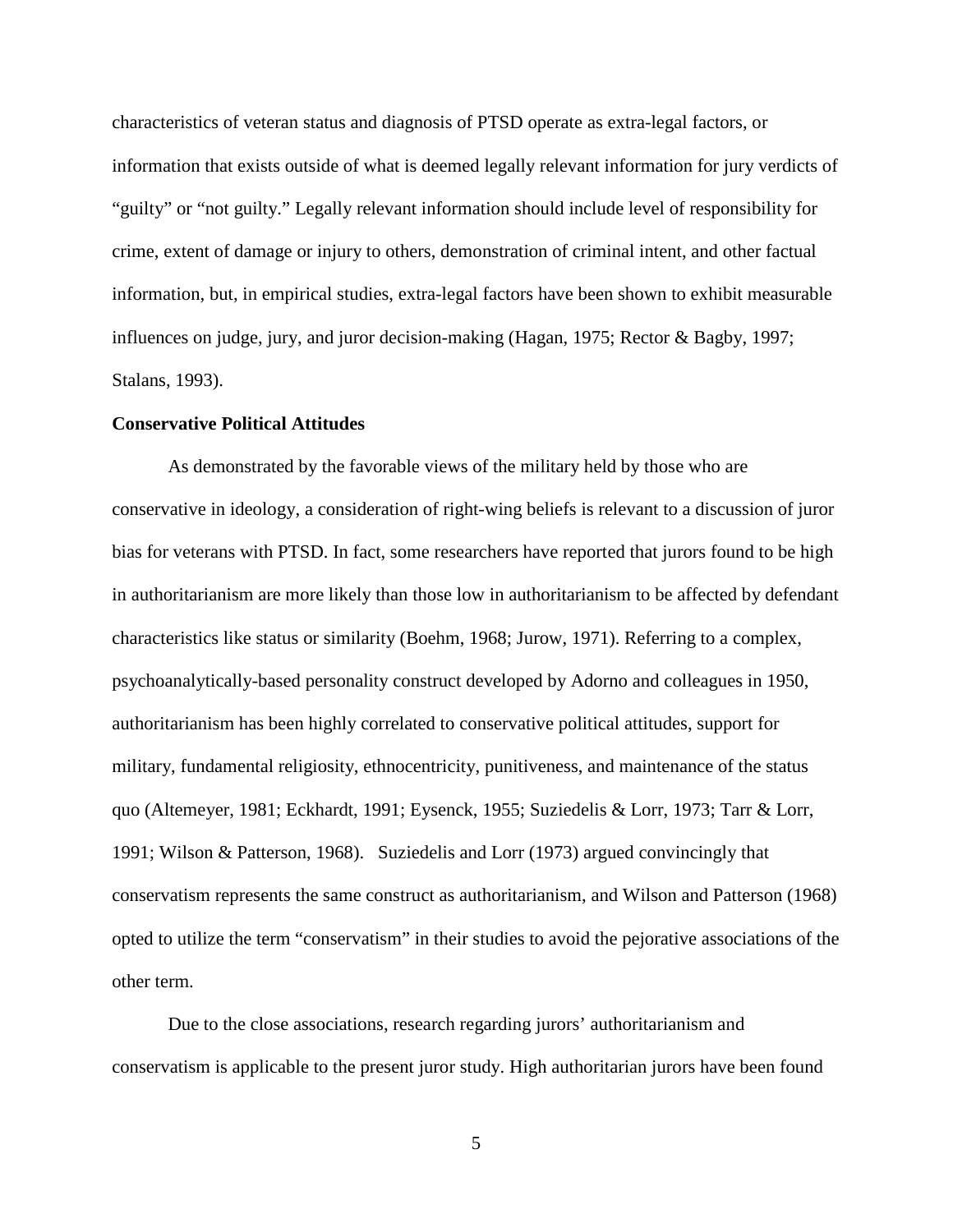more likely to see offenders as criminally responsible, more deserving of punishment, and less likely to have sympathy for an offender (Feather, 1996), and thus such jurors tend to give more guilty verdicts and sentence more harshly (Bray & Noble, 1978; Fodor, Wick, Hartsen, & Preve, 2008; Mitchell & Byrne, 1973). Fodor and colleagues (2008) found that high authoritarian jurors reported less sympathy specifically for mentally ill offenders. Although the punitive, unsympathetic nature of a politically conservative, authoritarian juror might seem to spell a poor outcome for a criminal defendant, studies also support qualifications for those broad findings.

#### **Similarity-Leniency Effect**

 Highly authoritarian and conservative jurors, under certain circumstances, exhibit a similarity-leniency effect, wherein jurors who find a defendant to be a member of their in-group may be more likely to be lenient in sentencing, especially when guilt is uncertain (Kerr, Hymes, Anderson, & Weathers, 1995; Mitchell & Byrne, 1973; van Prooijen, 2006). One study found that most military personnel tended to come from conservative, religious, and traditionally moral backgrounds (Mastroianni & Scott, 2008), leading one to be believe such individuals as criminal defendants can easily be viewed as in-group members of politically conservative jurors. These military veterans may be said to benefit from a "status shield" (Skolnick & Shaw, 1994, pp. 1828) or earned "idiosyncracy credits" for demonstrating proficiency and previously conforming to established traditions (Hollander, 1960, pp. 365). Another study found mock jurors exhibiting a "positive discrimination" (Feather & Oberdan, 2000, pp. 14) or positive bias toward in-group members, and reporting decreased blame, increased justification for the criminal offense, and increased sympathy for the defendant (Feather & Oberdan, 2000). The black sheep effect may operate in the case of severe crimes (Amato, 1979; Marques & Yzerbyt, 1988; Ryckman, Burns, & Robbins, 1986), increasing the likelihood that a highly conservative juror will be more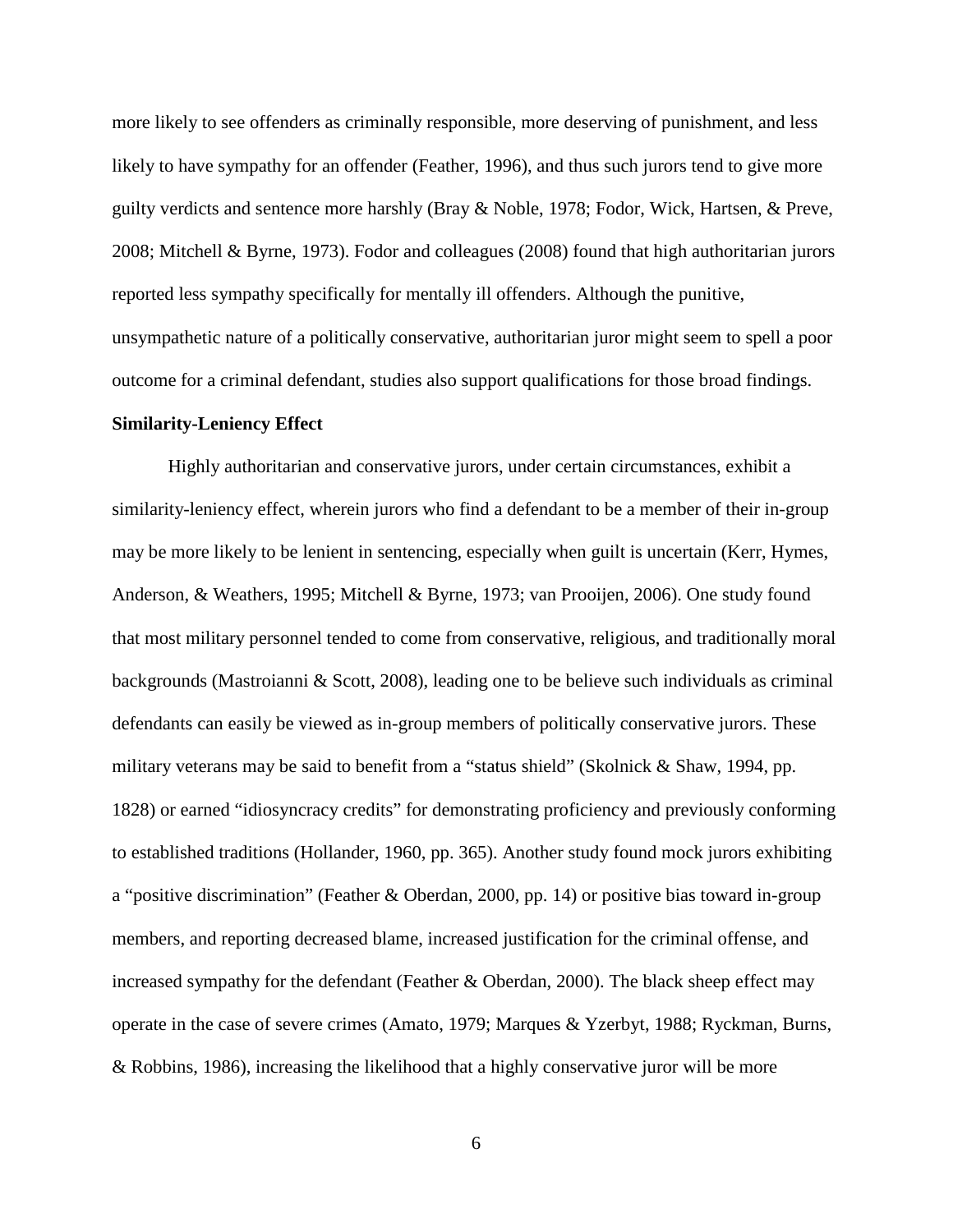punitive toward the in-group, military defendant. However, the present study presented only the more common, and relatively moderate crime of physical assault. Investigators have demonstrated that highly esteemed in-group members who commit low to medium errors will be given lesser punishment than less-highly-esteemed members (Rosoff, 1989; Wiggins, Dill, & Schwartz, 1965). Perhaps veterans who experience severe combat stress would be considered as highly-esteemed in-group members.

#### **The Present Study**

The present research study adds to the empirical psycholegal literature on the impact of extralegal factors on juror decision-making and juror bias. In particular, the study examined the effect on jurors of the defendant characteristics of military status and a diagnosis of PTSD. Although many studies have examined extralegal factors, for example, of race, gender, and socioeconomic status, no prior study has examined the effects of veteran status alone or in combination with PTSD. The present study also asked community jurors to consider realistic circumstances that appear likely to occur in the next 10 to 15 years, after large numbers of troops have returned and individuals of this cohort attempt to adjust to non-combat life again. The present study also examined the moderating effects that individual juror characteristics may have on sentencing behavior and attitudes or feelings about the defendant.

#### **Primary Hypotheses**

#### **The effect of veteran status and PTSD on sentencing.**

1. I hypothesized that there would be significant main effects for both veteran status and PTSD on sentencing, in the direction of greater leniency when either variable is presented regarding the defendant. Widespread public support of veterans, as evidenced by representative polls (Knickerbocker, 2007; Leal, 2005; Pew Research Center, 2007),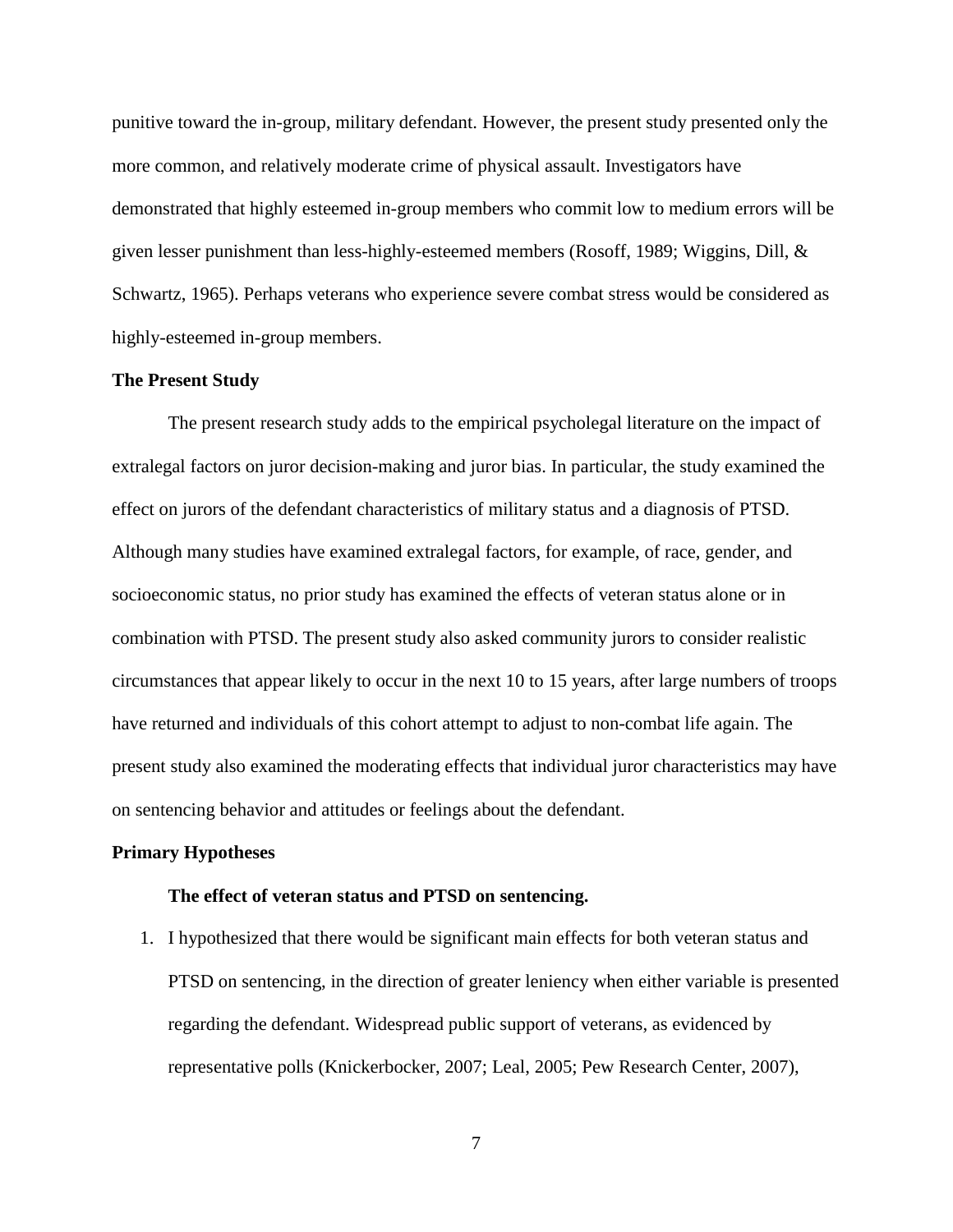indicate that leniency may be given to any veteran on trial for a low-level offense. Defendants who have PTSD will also experience sentencing leniency, as mental incapacity tends to lessen culpability (Robinson & Darley, 1995) and mock jurors have found PTSD to be highly excusable (Heath, Stone, Darley, & Granneman, 2003). As in Weiner, Perry, and Magnusson's study (1988), service-related PTSD can elicit recommendations in the direction of leniency.

### **The effect of veteran status and PTSD on attitudes toward the defendant.**

**2.** I predicted significant main effects for both veteran status and PTSD on blame for the defendant's actions, with blame lower when either characteristic is present. Veterans with PTSD in one study have been viewed as generally less blameworthy for their illness (Weiner, Perry, & Magnusson, 1988). Culpability in the criminal context could also be affected by veteran status due to widespread public support of veterans. Additionally, mental incapacity tends to lessen culpability among community members (Robinson & Darley, 1995), and mock jurors have found defendants with PTSD to be less accountable for their crimes (Heath, Stone, Darley, & Granneman, 2003).

#### **The effect of subject variables.**

- 3. Jurors' overall punitiveness will moderate the effects of the independent variables on sentencing leniency. Jurors who are more punitive will generally sentence defendants more harshly than less punitive jurors would.
- 4. Jurors' conservative political attitudes will moderate the effects of the independent variables on blame. Politically conservative jurors will find a veteran to be a member of their in-group, decreasing blame and increasing sympathy (Feather & Oberdan, 2000).

#### **Research Questions Explored through Secondary Analyses**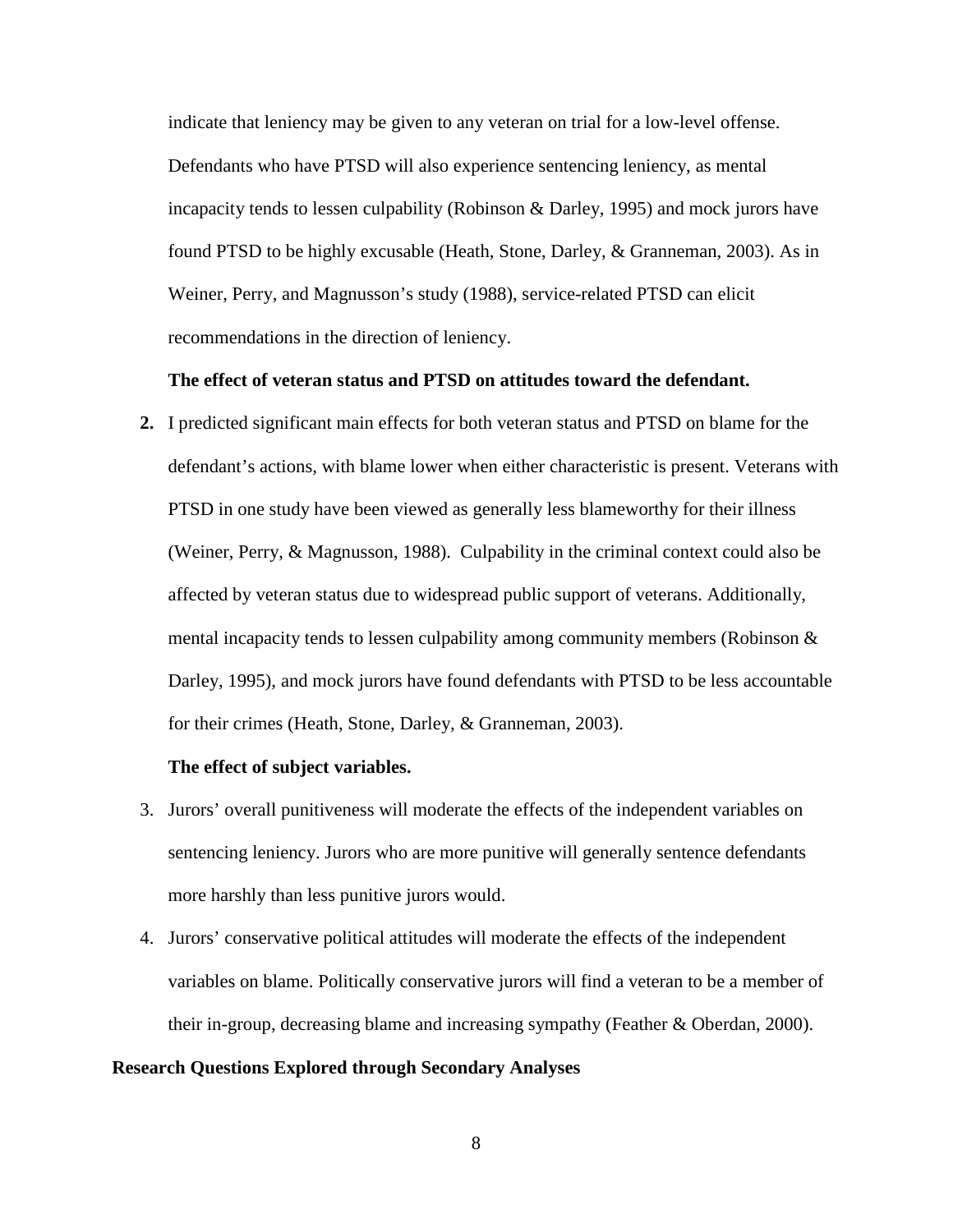- 1. Jurors' conservative political attitudes were tentatively posited to moderate the effects of veteran status and PTSD on sentencing. Politically conservative jurors were expected to find a veteran to be a member of their in-group, and therefore deserving of leniency.
- 2. Jurors' overall punitiveness were expected to moderate the effects of the independent variables on blameworthiness.
- 3. Considering the close relationship between fundamental religiosity, conservatism, and punitive behavior (Suziedelis & Lorr, 1973), the demographic rating of a juror's religiousness will correlate with more punitive sentencing.
- 4. A juror's personal or familial connections to military will be related to lenient sentencing and decreased blame for a veteran.
- 5. As Weiner (1995) has demonstrated a potential link between positive affect and helping behavior, a juror's positive feelings about the military in general will be related to lower sentencing and blame for a veteran.
- 6. In relation to research by Weiner, Perry, and Magnusson (1988) and by Heath and colleagues (2003), a juror's positive feelings about or overall empathy for people diagnosed with PTSD will be related to lower sentencing and decreased blame for defendants with PTSD.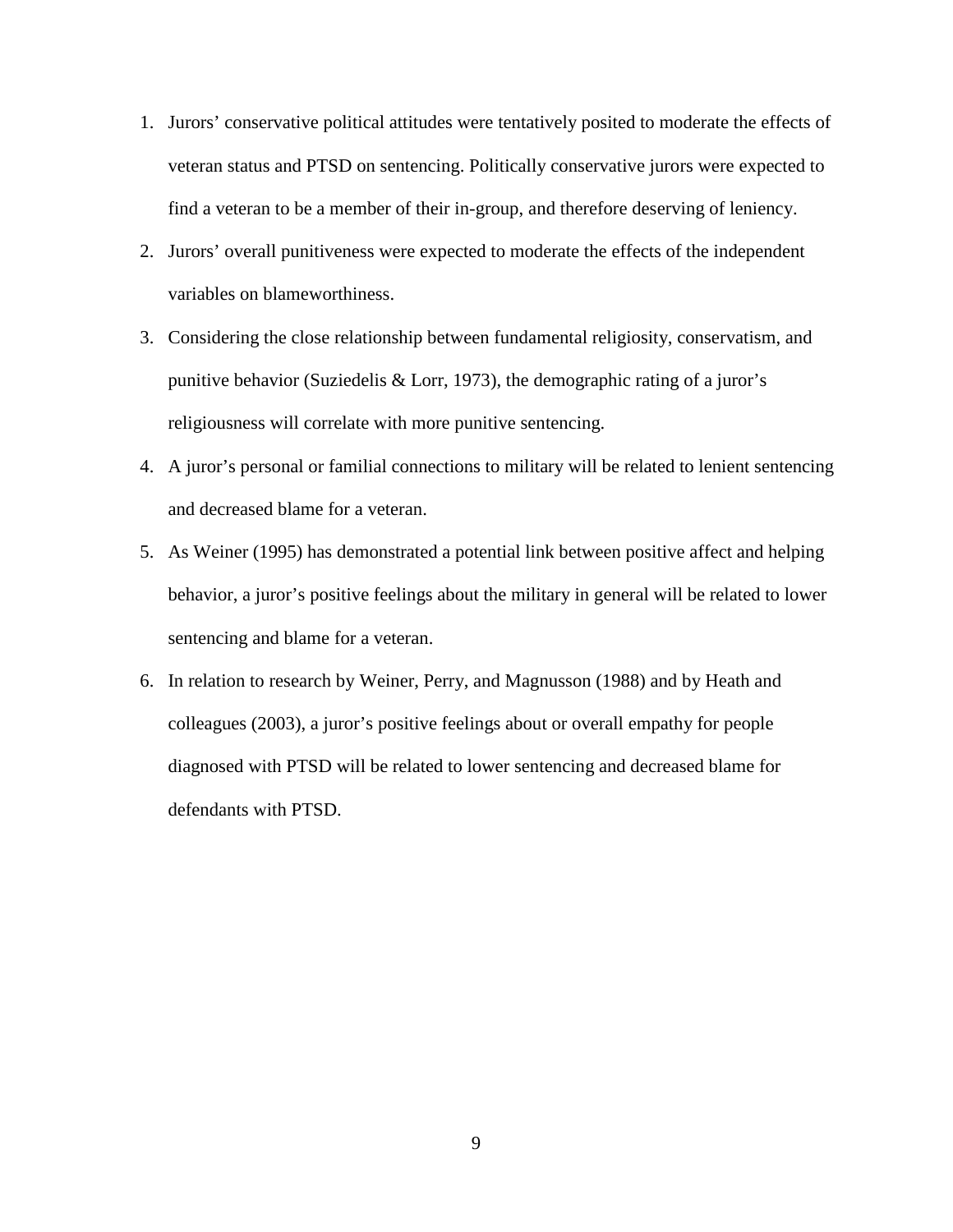#### 2. Method

### **Design**

 This study included a between-subjects 2 (PTSD presence vs. absence) X 2 (veteran status vs. non-veteran status) factorial design. The independent variables were presence or absence of PTSD in the criminal defendant and veteran status versus non-veteran status of the defendant. Manipulation of these defendant characteristics created four different conditions for study: veteran with PTSD, veteran without PTSD, non-veteran with PTSD, and non-veteran without PTSD (control).

### **Participants**

Participants (139 women and 64 men) were 203 members of the community summoned for jury duty in the following counties in central and western Alabama: Tuscaloosa, Jefferson, Sumter, and Marengo. The researcher gained IRB approval and approval from each individual court to approach members of the jury pool. By law, persons who are eligible for jury duty must be residents of the county in which they are called for jury duty, able to read and speak English, at least 19 years of age, and eligible to vote (Ala. Code § 12-16-60, 2009). The age of the participants ranged from 20 to 82 years, with a mean age of 45.80 (*SD* = 13.31). Participants' ethnicity was as follows: 71.4% Caucasian, 25.1% African-American, 1% Hispanic/Latino, 1% Native American, and 1.5% other. More than 75% of the sample had attended college courses and/or obtained a college degree. About 58% of the sample had been called for jury duty before the current summons, but only 32% had already served on a jury.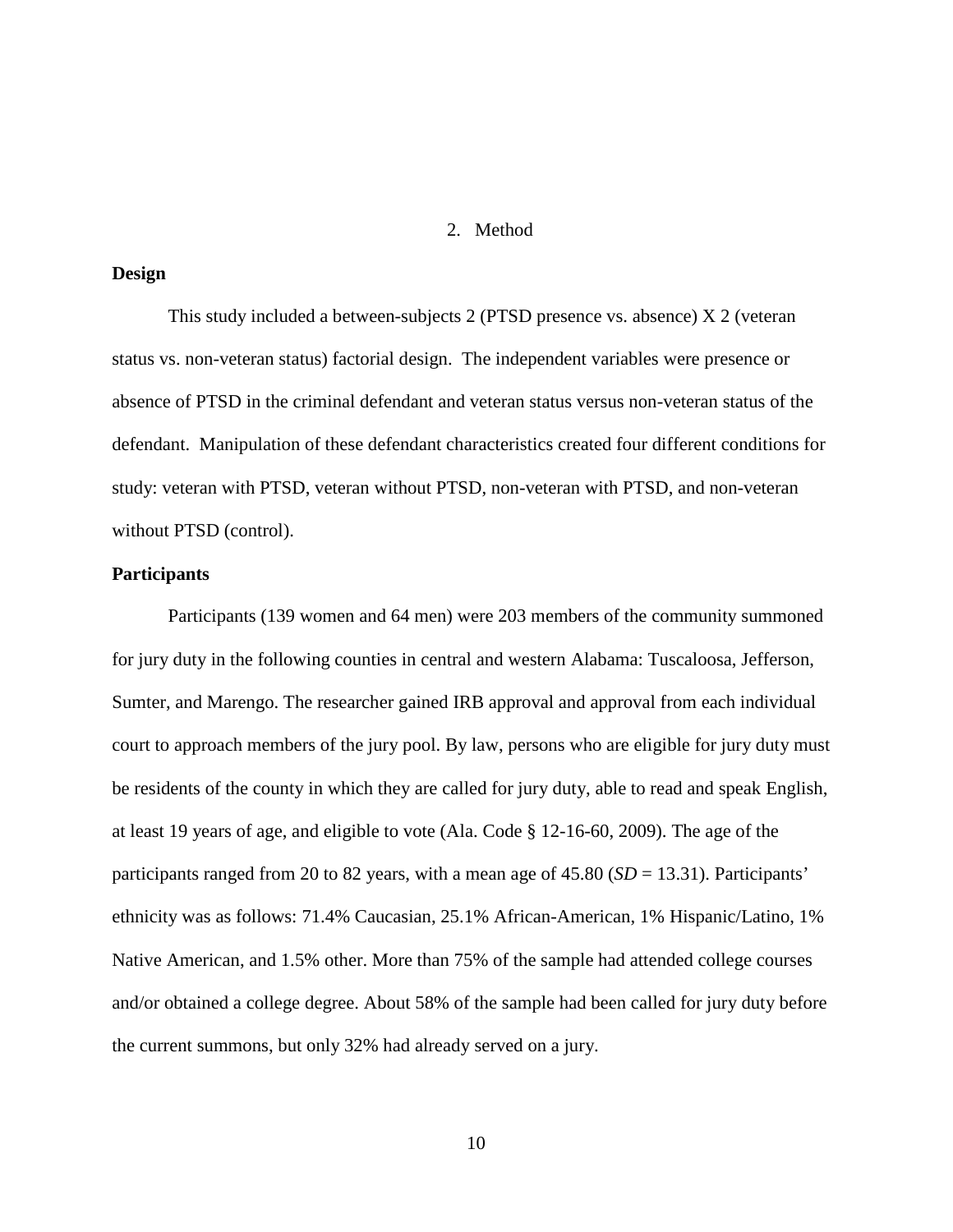To obtain a sufficient sample size and adequate power, 203 participants were recruited for the current study. Power analysis calculations through G\*Power statistical software (Faul, Erdfelder, Lang, & Buchner, 2007) using a medium effect size of  $r = .25$ , an  $\alpha = .05$  error probability, and a power of .8 for performing analysis of variance (ANOVA) with main effects and interactions indicated a total sample of at least 179 participants was needed. A medium effect size was assumed due to the lack of similar prior research. Collecting data from 203 participants raised the statistical power to .85.

#### **Procedure**

 Members of the jury pool were called to an assigned courtroom in the county courthouse early in the day at the beginning of a jury week. In the morning hours, the presiding judge swears in all members of the jury pool. In most counties, there is a wait time of approximately an hour before members of the jury pool are assigned to different courtrooms for the lawyers to begin extensive questioning for the striking process (E. Gorter, personal communication, September 28, 2009). During this wait time after being sworn in, members of the jury pool were addressed as a group for possible participation in the current research study. The group was told that the study is examining jury decision-making and will take between 20 and 45 minutes to complete. Each member of the jury pool who expressed interest in participating was presented with an informed consent form (Appendix A). The informed consent document stressed the confidentiality of the information given and the voluntary nature of the participation. It also informed participants that they retain the right to decline participating if at any time they felt uncomfortable or for any other reason. Participants were asked if they had any questions about the informed consent and asked to sign if they agreed to participate in the study. Participants were given a second copy of the consent to keep for their own records. The original signed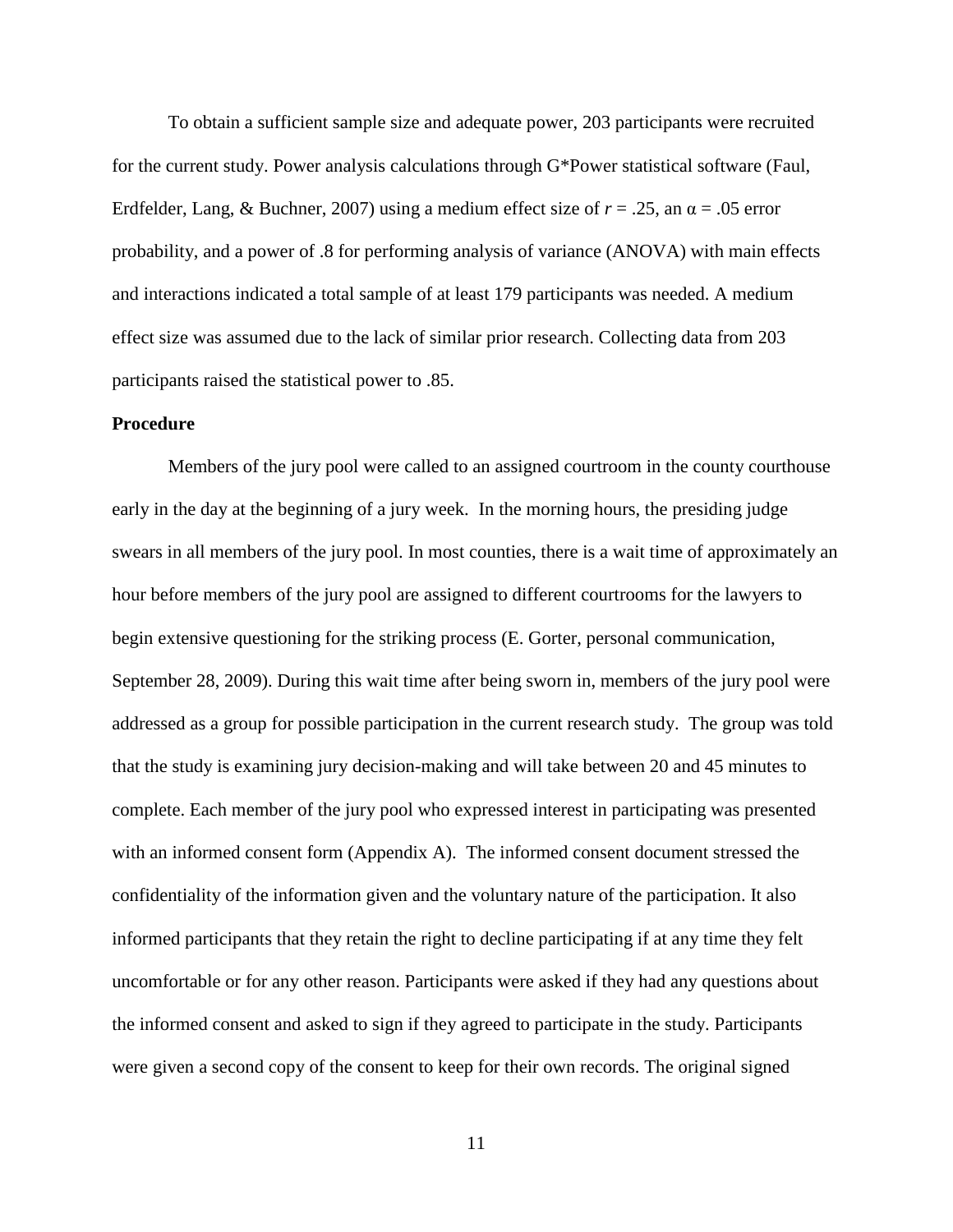consent forms were collected immediately and thereafter stored in a secured file cabinet in the locked research lab.

After consent was given, each participant completed the entire set of stimuli and measures. Participants were randomly assigned to condition. No names, numbers or other personally identifiable data were marked on the packets to maintain confidentiality and avoid connection to the signed consent forms; however, each packet was marked with an ordinal participant number to keep pages together for later use in data entry. Packets included one of four case scenarios, a verdict and sentencing measure, the blameworthiness questionnaire in response to that particular case scenario, the Social Conservatism scale, the Punitiveness Orientation Scale, an affect-attitude questionnaire, and a demographics questionnaire. Presenting first the case scenario and the corresponding response of sentencing and blameworthiness questions reduces possible demand characteristics from the items in the punitiveness measure and conservative political attitudes measure. The researcher was present to answer any questions or concerns about questionnaire items and to note occasions of personal distress. Upon completion of the full set of measures, participants were debriefed regarding the full nature and purpose of the study and given the opportunity to retract their data or consent again to participating in the study (Debriefing/Second Consent Form; Appendix B). Participants were provided with the researcher's contact information in case they had future questions. Each individual's data was collected within a single visit.

#### **Materials**

With the exception of the Punitiveness Orientation Scale and the Social Conservatism scale, all stimuli were adapted to an eighth-grade reading level to accommodate various levels of intellectual functioning expected to be present among members of the jury pool (E. Gorter,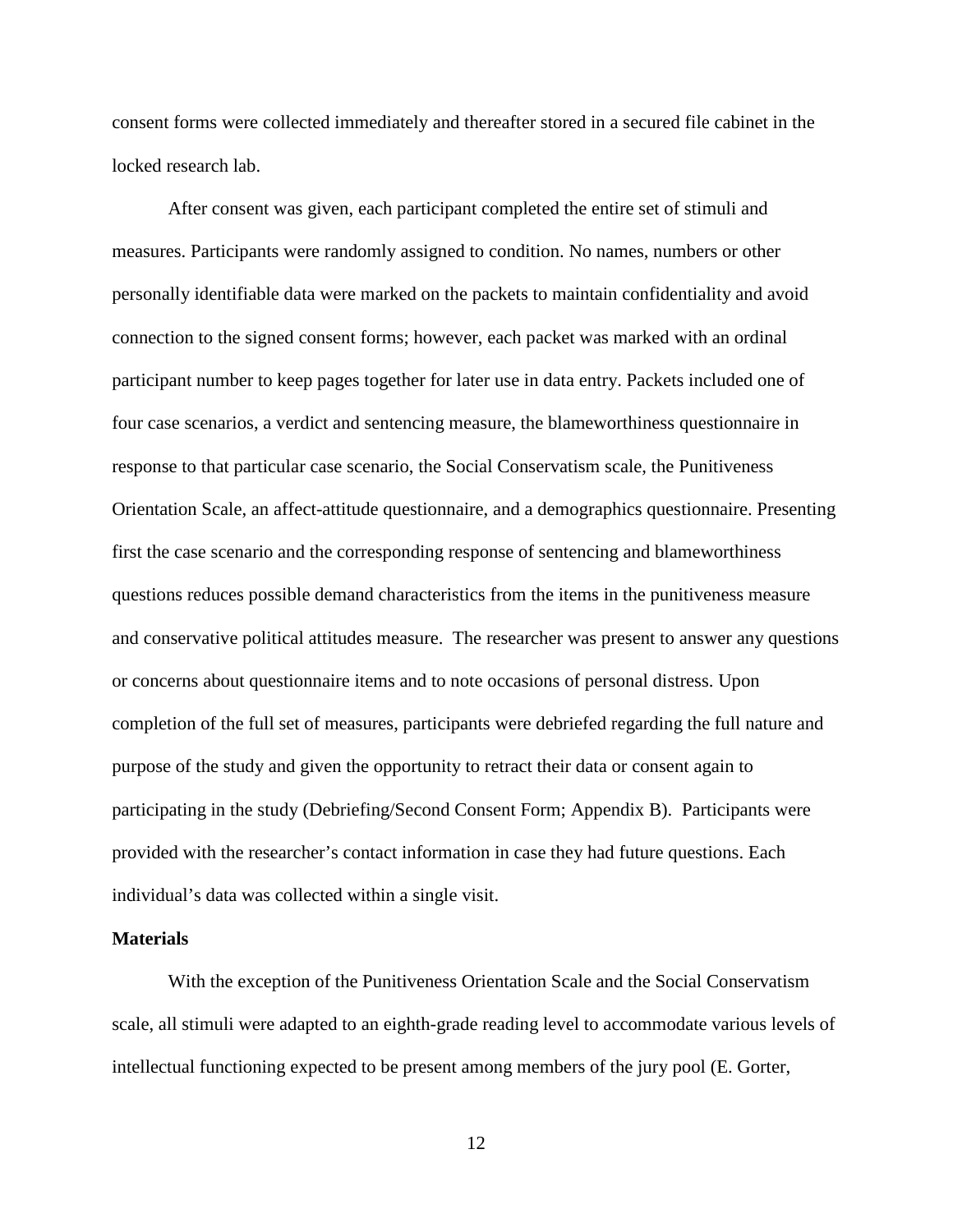personal communication, September 28, 2009). The Punitiveness Orientation Scale presently reflects a ninth-grade reading level, and the Social Conservatism scale has a seventh-grade reading level.

**Case scenarios.** A total of four case scenarios were developed for the four different conditions in this study. Complete texts of each case scenario is given in Appendix C. Each scenario listed the details of the alleged offense, the defendant's prior criminal history, and extralegal information about the defendant. The details of the offense, classified as a physical assault, remained constant for each condition. The defendant's lack of prior criminal history also remained the same in all conditions. Each case scenario included the victim's comment that he was ambivalent about pressing charges for the crime as well as a comment by the defendant's girlfriend, a witness to the event, that the assault was uncharacteristic of him.

The defendant's veteran status and mental health status, listed last as extra-legal information, was varied in each condition. The two PTSD conditions (veteran and non-veteran) included a description of the source of recent psychological trauma as well as a list of resulting symptoms which led to clinical assessment and diagnosis. These are representative examples of veteran and non-veteran causes for PTSD (Blanchard & Hickling, 1997; Jakupcak et al., 2007). The veteran defendant with PTSD experienced a traumatic episode wherein a bomb destroyed his vehicle, injured him, and killed a man from his unit (Jakupcak et al., 2007). The non-veteran defendant with PTSD experienced a traumatic car accident that injured him and killed his passenger (Blanchard & Hickling, 1997).

**Verdict and sentencing measure***.* A verdict and sentencing measure (presented in Appendix D) was designed by the researcher. The measure stated that the details of the offense correspond to a specific criminal charge of low-level felony assault (Ala. Code § 13A-6-21,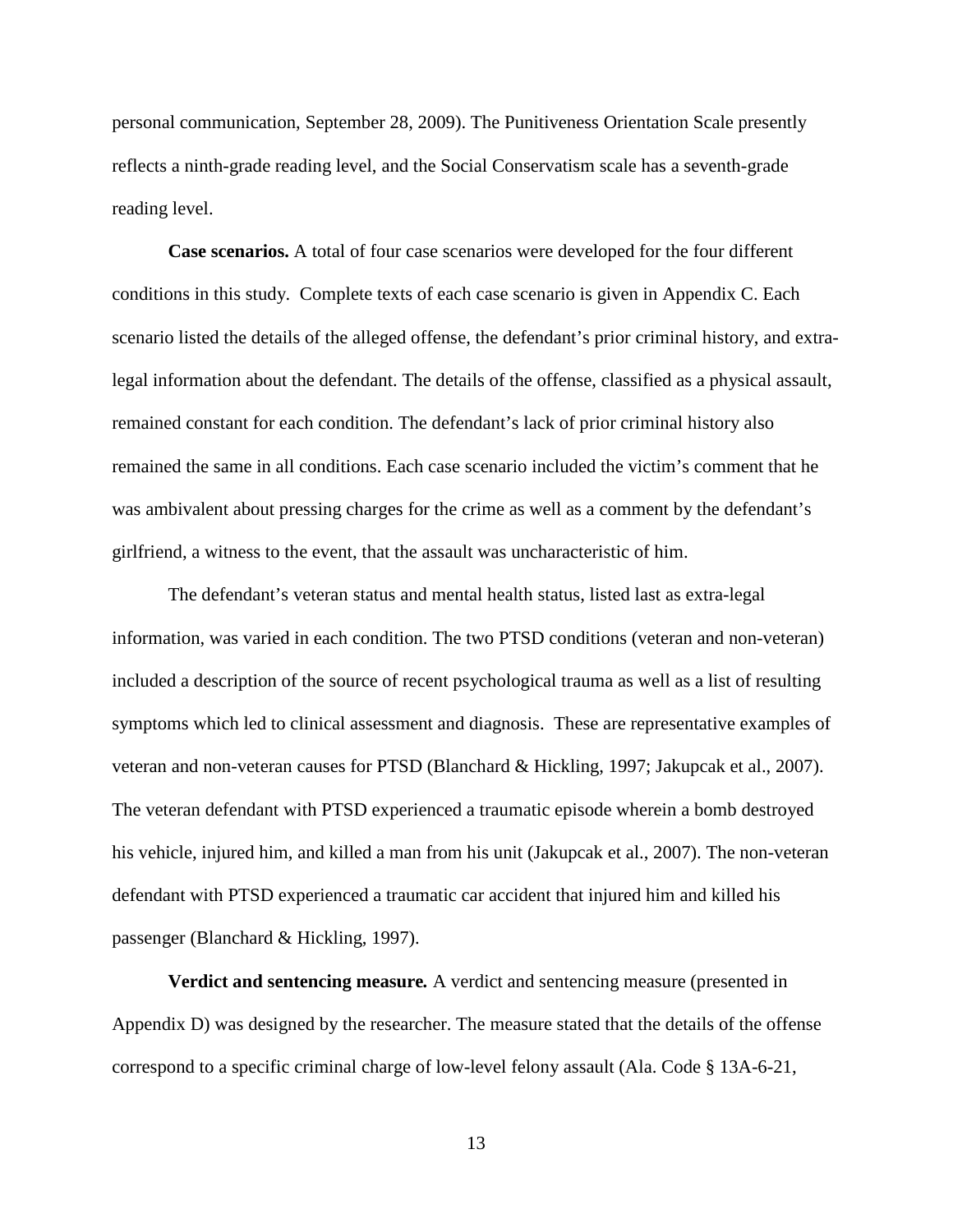2009). In addition, it presented the range of sentence length suggested by the state sentencing guidelines (Alabama Sentencing Commission, 2006). Participants were asked to recommend a verdict and sentence for the defendant from the following nine options: *not guilty*, *guilty/probation for six months*, *guilty/probation for one yea*r, *guilty/probation for two years*, *guilty/probation for three years*, *guilty/jail for six months*, *guilty/jail for one year*, *guilty/jail for two years*, and *guilty/jail for three years*. One point was given for *not guilty*, two points for *guilty/probation for six months*, and so on, where the higher the number, the more severe the verdict and sentence given. This combined verdict and sentence option has been successfully used in previous studies on sentencing (Robinson & Darley, 1995; Wild, Graham, & Rehm, 1998), and it creates a suitable continuous variable for data analysis.

**Blameworthiness questionnaire***.* A 10-item measure (see Appendix E) was designed by the researcher to measure blame of the defendant presented in the case scenarios. On a 10-point Likert scale, ranging from 1 (*not at all*) to 10 (*a great deal*), participants were asked to rate how much they blame the defendant. Some items were reverse-scored to counteract response bias. Ratings on all 10 items were then added together to create a total score, where higher scores reflected greater blame for the defendant. Reliability analyses were performed to assess how well the questions cluster on the concept of blame. The researcher decided to omit one of the ten items due to poor correlation with the others (item number nine). The resulting nine-item measure has good internal consistency with a Cronbach alpha coefficient of .79. Mean inter-item correlations were calculated at .30.

**Social conservatism** (Henningham, 1996). This 12-item measure of conservative political attitudes (in Appendix F) is based on the "catchphrase approach" of measuring political attitudes utilized with much success by Wilson and Patterson (1968). The catchphrase approach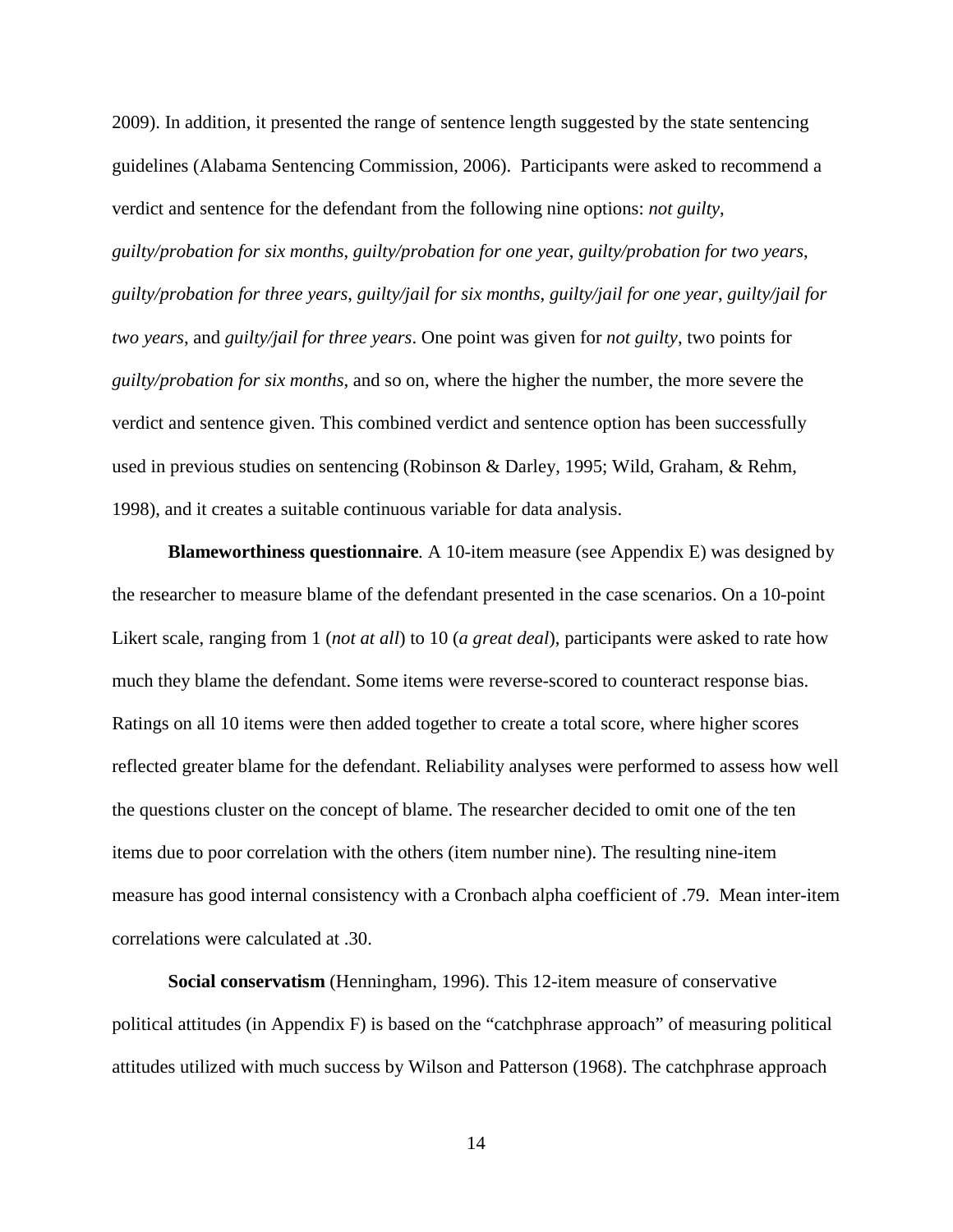eliminates problems with understanding complicated and often double-barreled questions (Wilson, 1985). Participants simply indicate whether they support highly politicized current issues by providing a *yes*, *?* or *no* answer. A *yes* response is given three points, a *no* response is given one point, and a *?* or other indeterminate responses are scored as two points. High total scores indicate conservative political attitudes, and low scores indicate liberal political attitudes. One item phrased "Asian immigration" was adapted to "foreign immigration."

Henningham (1996) identified three factors on which the 12 items loaded most heavily: conventional morality, intolerance, and punitiveness. Conventional morality is represented by stances on such issues as legalized abortion, church authority, and gay rights. A political attitude of intolerance would be represented by low scores on multiculturalism and foreign immigration. The factor of punitiveness is represented by support for the death penalty and stiffer jail terms. Issues that represent liberal political attitudes as opposed to conservative ones were reversescored and included gay rights, legalized abortion, and multiculturalism.

Cronbach's alpha from Henningham's 1996 study was calculated at .74 using a sample of Australian adults. In 1999, use with a United Kingdom student sample generated a Cronbach's alpha of  $\alpha$  = .84 (Maltby & Price, 1999). More recently, reliability has been calculated at .72 in a sample using American college students (Dollinger, 2007). In the present study, reliability of the scale was calculated at .66. Construct validity of the scale as a measure of political ideology was established by a positive correlation of 0.22 on a self-report measure of political leaning. Those who referred to themselves as politically conservative were significantly more likely to score higher on the scale (Henningham, 1996). In the present study, social conservatism, as measured by Henningham's scale, correlated positively with punitiveness  $(r = .49)$ , religiousness  $(r = .46)$ ,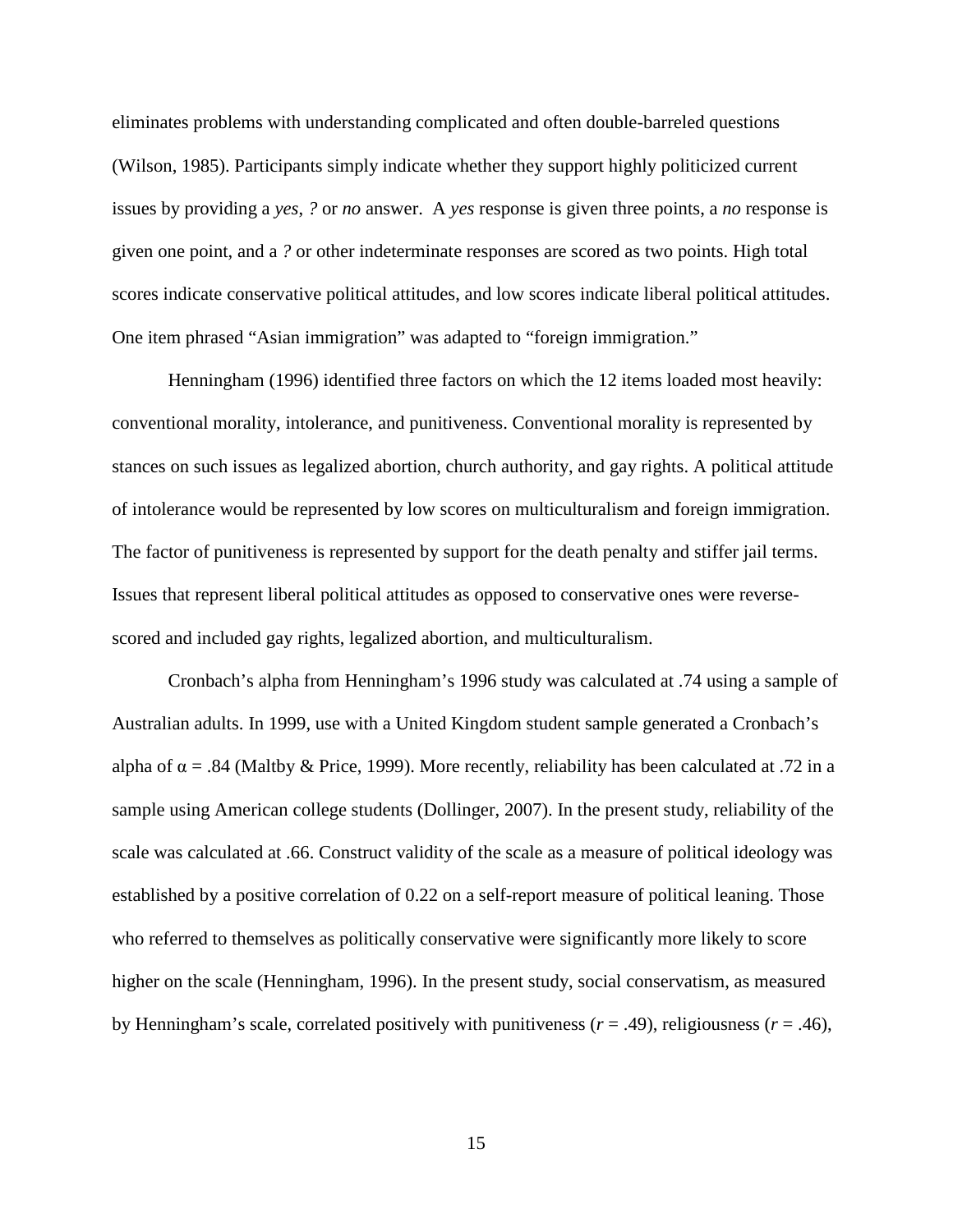positive attitudes toward the military  $(r = .20)$ , and positive feelings about people who serve in the military  $(r = .22)$ .

**Punitiveness orientation scale** (PUN: Capps, 2002; Smith & Capps, 2000). This measure (in Appendix G) contains 15 items that are answered with a 9-point Likert scale (-4 *strongly disagree* to +4 *strongly agree*). Resulting scores range from 15 to 135, where low scores indicate low level of overall punitiveness and high scores indicate high levels of punitiveness. Items include statements such as "Punishment simply for the purpose of getting revenge is unacceptable." Some items were reverse-scored to prevent acquiescence bias in responding.

Capps (2002) reported reliability of the scale as a Cronbach's alpha of .70, and mean inter-item *r* was listed as .13. In the present study, the Cronbach alpha coefficient was .69, and the averaged inter-item correlation was .13, roughly consistent with prior calculations. Capps (2002) assessed construct validity of the scale's punitive statements through high correlations with right-wing authoritarian statements. As noted by Capps, several studies have reported strong positive correlations between right-wing authoritarianism and punitive sentencing behavior (Altemeyer, 1981; Bray & Noble, 1978; Ryckman, Burns, & Robbins, 1986). As reported above, punitiveness measured by the PUN correlated positively with social conservatism (*r* = .49). Punitiveness in the present study also correlated significantly with positive attitudes toward the military  $(r = .17)$  and blame for defendants  $(r = .19)$ .

**Affect/attitudes questionnaire.** Participants were also asked four questions rated on a 10-point Likert-scale about attitudes and empathy (Appendix H). The four questions assessed positive feelings toward the military and people who serve in the military as well as empathy for people diagnosed with PTSD and for people diagnosed with mental illness.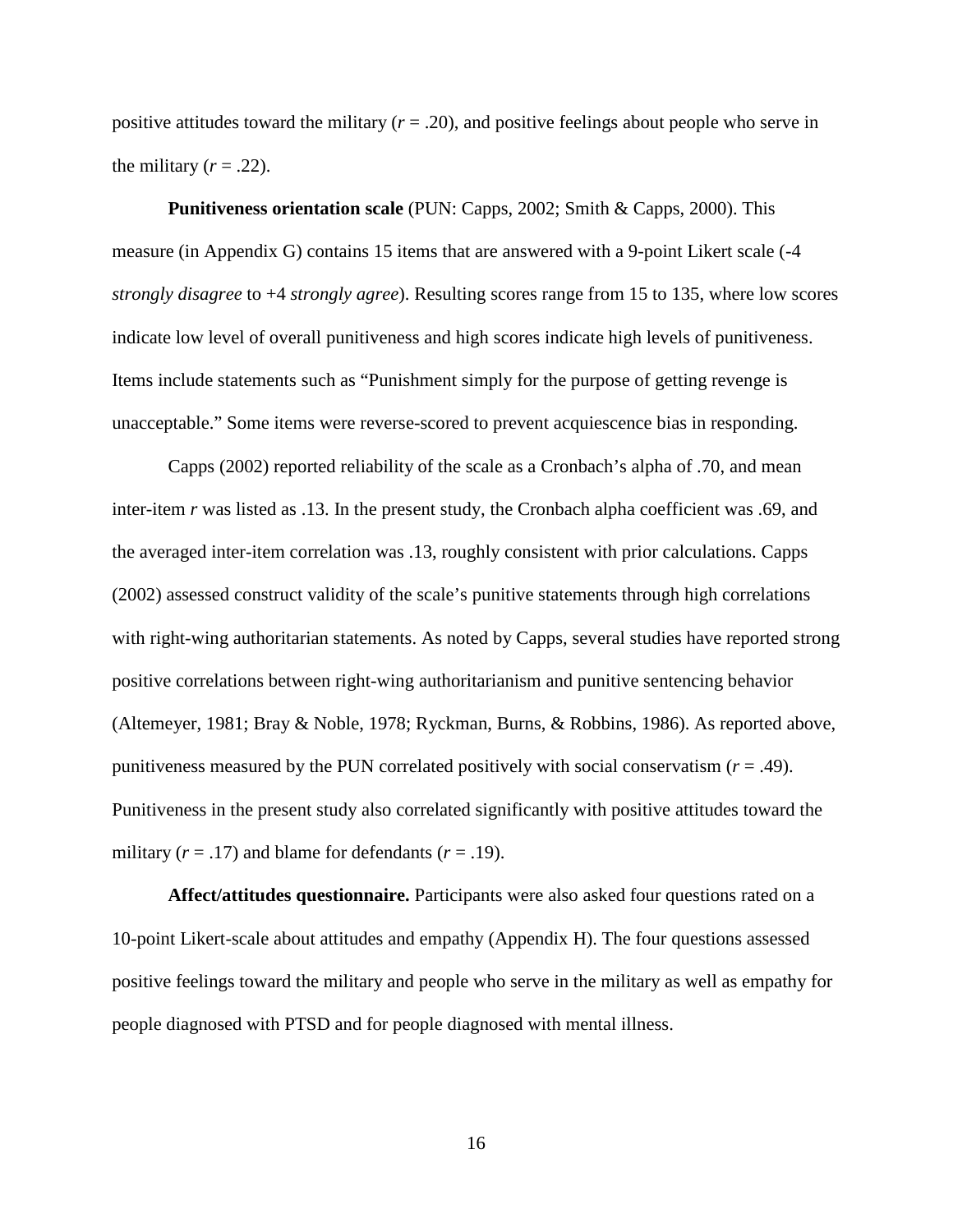**Demographic questionnaire.** The study also included a basic demographic questionnaire (Appendix I) that inquired about the participant's age, sex, race/ethnicity, education, occupation, religious affiliation, and a 10-point Likert-scale rating of religiousness. Religiosity should correlate with punitiveness and conservatism (Suziedelis & Lorr, 1973), and other demographics allow the researcher to examine the general characteristics of the sample. Participants were also asked if they have ever been summoned for jury duty and if they ever served on a jury before (and resulting verdict if answered affirmatively). Lastly, participants were asked if they ever served in the military or if any family members or close friends ever served in the military, because direct experience with the military could impact the dependent variables.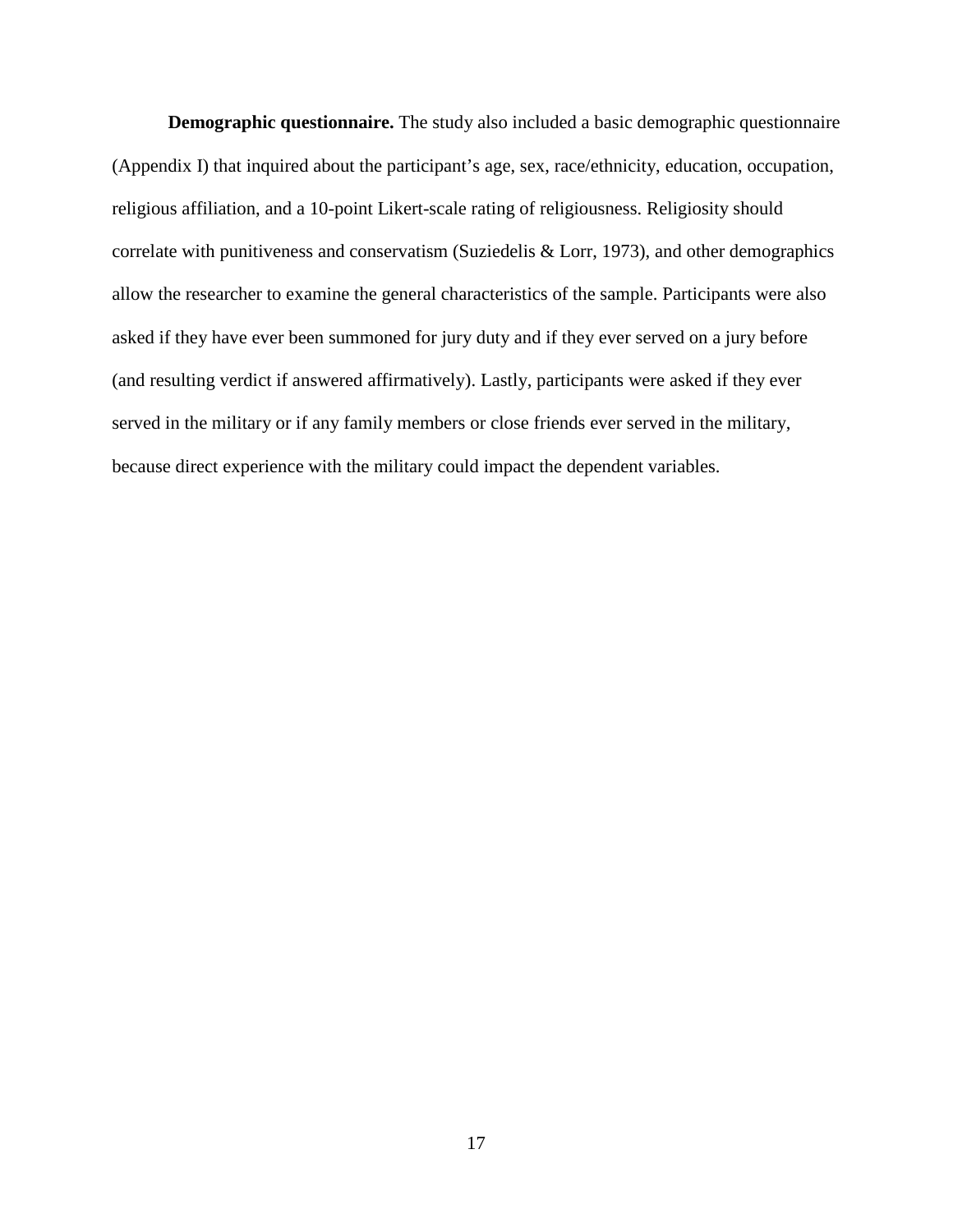#### 3. Results

For the analyses, assumption of equal variance, univariate normal distribution, and independence were checked, and no significant violations were discovered. The dependent variables of blame and verdict/sentence, along with all covariates, were entered into a multivariate analysis of covariance (MANCOVA). The following sections elaborate on the results of the MANCOVA.

#### **Veteran Status and PTSD**

Table 1 provides the means and standard deviations on both dependent variables from the experimental manipulation. The overall omnibus test was significant for PTSD status, Wilks'  $\lambda$  = .92, *F* (2, 185) = 7.81, *p* = .001,  $\eta_p^2$  = .08, but not for veteran status, Wilks'  $\lambda$  = .99, *F* (2, 185) = 0.65,  $p = .52$ ,  $\eta_p^2 = .01$ . The interaction between veteran status and PTSD status also was not significant, Wilks'  $\lambda = .98$ ,  $F (2, 185) = 1.79$ ,  $p = .17$ ,  $\eta_p^2 = .02$ .

The univariate analysis of variance was examined for the main effect of PTSD and interaction of a defendant's veteran status and potential diagnosis of PTSD on a continuous measure of jurors' verdict and sentencing decisions. A defendant's PTSD did not significantly effect juror decision making on this measure,  $F(1, 186) = 0.05$ ,  $p = .82$ ,  $\eta_p^2 = .00$ . The interaction of PTSD and veteran status in the univariate ANOVA for verdict and sentencing was not statistically significant. However, the analysis did reveal a trend for the interaction of PTSD and veteran status to affect juror verdict and sentencing,  $F(1, 186) = 2.84$ ,  $p = .09$ ,  $\eta_p^2 = 0.02$ . The interaction may be seen in Figure 1. Veterans with PTSD were given the lightest sentences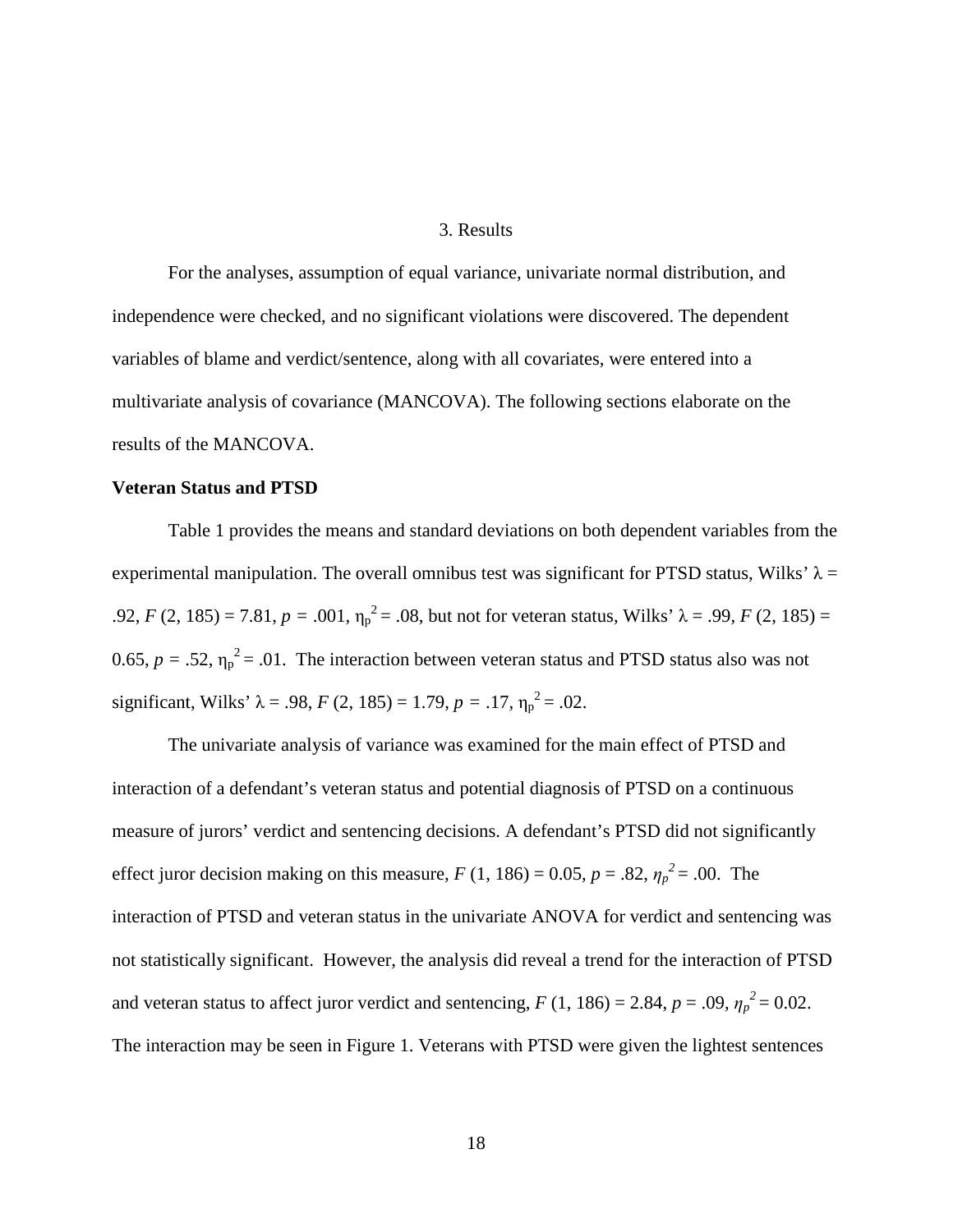and non-veterans with PTSD were given the most severe sentences. Veterans without PTSD and non-veterans without PTSD were given very similar sentences.

The univariate tests were also analyzed for the main effect of PTSD diagnosis on jurors' ratings of blame for the defendant. Defendants' PTSD played a significant role in how much blame was attributed to them by jurors,  $F(1, 186) = 12.19$ ,  $p < .01$ ,  $\eta_p^2 = 0.06$ . Thus, a main effect for PTSD was observed in which defendants with PTSD were blamed less (*M* = 50.20, *SD*  $= 16.25$ ) than defendants who did not have PTSD ( $M = 62.17$ ,  $SD = 12.71$ ). The interactive effect of PTSD and veteran status on the ANOVA for blame was not statistically significant, *F*   $(1, 186) = 2.24, p = .14, \eta_p^2 = 0.01.$ 

#### **Punitiveness and Social Conservatism**

The multivariate analysis of covariance included the covarying effect of individual juror characteristics of punitiveness and social conservatism. The overall omnibus test was significant for punitiveness, Wilks'  $λ = .94$ ,  $F(2, 185) = 5.70$ ,  $p < .01$ ,  $η<sub>p</sub><sup>2</sup> = .06$ , as well as for social conservatism, Wilks'  $\lambda = .95$ ,  $F(2, 185) = 5.14$ ,  $p < .01$ ,  $\eta_p^2 = .05$ .

A juror's punitiveness exerted significant influence over his or her verdict and sentencing decisions,  $F(1, 186) = 11.44$ ,  $p < .01$ ,  $\eta_p^2 = 0.06$ . Analysis with Pearson product moment correlations demonstrated that punitiveness correlated positively with severity of sentencing, *r* = .23,  $n = 203$ ,  $p < 0.01$ . A juror's tendency toward being punitive had no independent effect on the level of juror blame for the defendant,  $F(1, 186) = 1.66$ ,  $p = .20$ ,  $\eta_p^2 = 0.01$ .

A juror's socially conservative values did not significantly affect verdict and sentencing for the defendant,  $F(1, 186) = 2.08$ ,  $p = .15$ ,  $\eta_p^2 = 0.01$ . Politically conservative juror attitudes significantly impacted, however, the level of blame for a defendant,  $F(1, 186) = 3.98$ ,  $p = .05$ ,  $\eta_p^2$  = 0.02. Examination of the corresponding Pearson correlations showed that more socially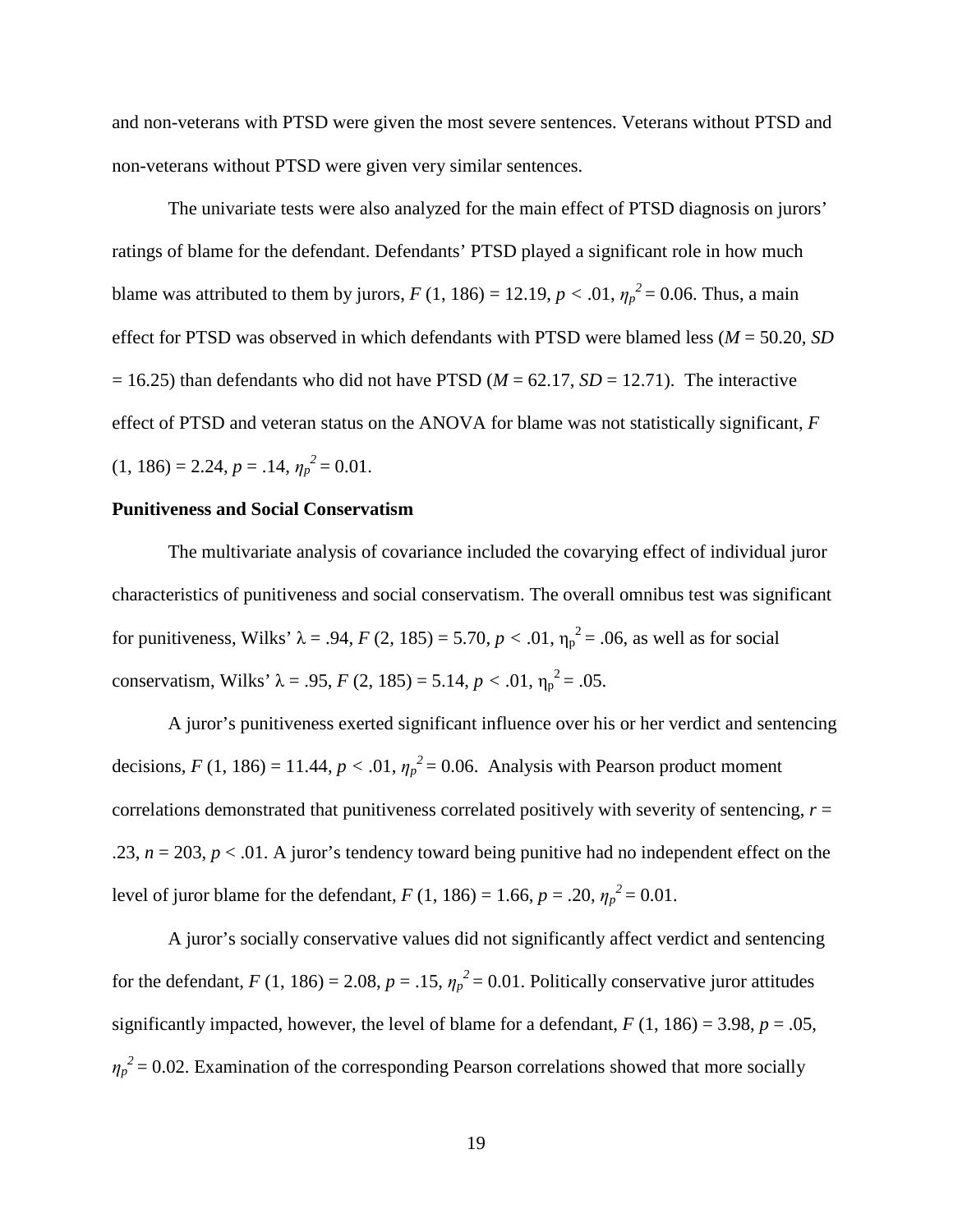conservative juror attitudes were closely associated with higher blame for defendants,  $r = 0.18$ , *n*  $= 203, p = .01.$ 

As analyzed through Pearson correlations, the individual juror characteristic of religiousness also was not significantly related to the verdict and sentencing measure.

#### **Personal or Familial Connection to Military**

Other covariates included in the analysis concerned jurors' personal or familial connection to the military as a variable that could influence blame for or verdict and sentencing of the different defendants. Out of the entire sample of participants, only 4.9% served in the armed forces, but 77.8% of the jurors had family members or close friends who had served at some point. The multivariate test revealed that whether a juror had been in the military made no significant overall difference on the dependent variables, Wilks'  $\lambda = .99$ ,  $F(2, 185) = 0.63$ ,  $p =$ .54,  $\eta_p^2$  = .01. The test also demonstrated that a juror's familial connections to the military also made no significant overall difference, Wilks'  $\lambda$  < 1.00, *F* (2, 185) = 0.29, *p* = .75,  $\eta_p^2$  < .01.

### **Positive Feelings Reported on the Affect/Attitude Questionnaire**

The ratings of a juror's positive attitudes toward certain groups were also included in the MANCOVA as covariates. On average, jurors reported very positive attitudes toward the military ( $M = 8.90$ ,  $SD = 1.93$ ) and people in the military ( $M = 9.48$ ,  $SD = 1.14$ ) and somewhat positive feelings for people with PTSD ( $M = 7.74$ ,  $SD = 2.37$ ) and people with mental illness in general  $(M = 7.63, SD = 2.31)$ . The jurors' ratings of their positive attitudes toward the military had no significant differential impact on the test variables, Wilks'  $\lambda$  < 1.00, *F* (2, 185) = 0.38, *p*  $=$  .72,  $\eta_p^2$  < .01. Positive attitudes toward people in the military also exerted no independent influence, Wilks'  $\lambda = .99$ ,  $F (2, 185) = 0.61$ ,  $p = .54$ ,  $\eta_p^2 = .01$ . In general, jurors' positive feelings toward people diagnosed with PTSD had no overall impact, Wilks'  $λ = .99$ ,  $F(2, 185) = 1.26$ , *p*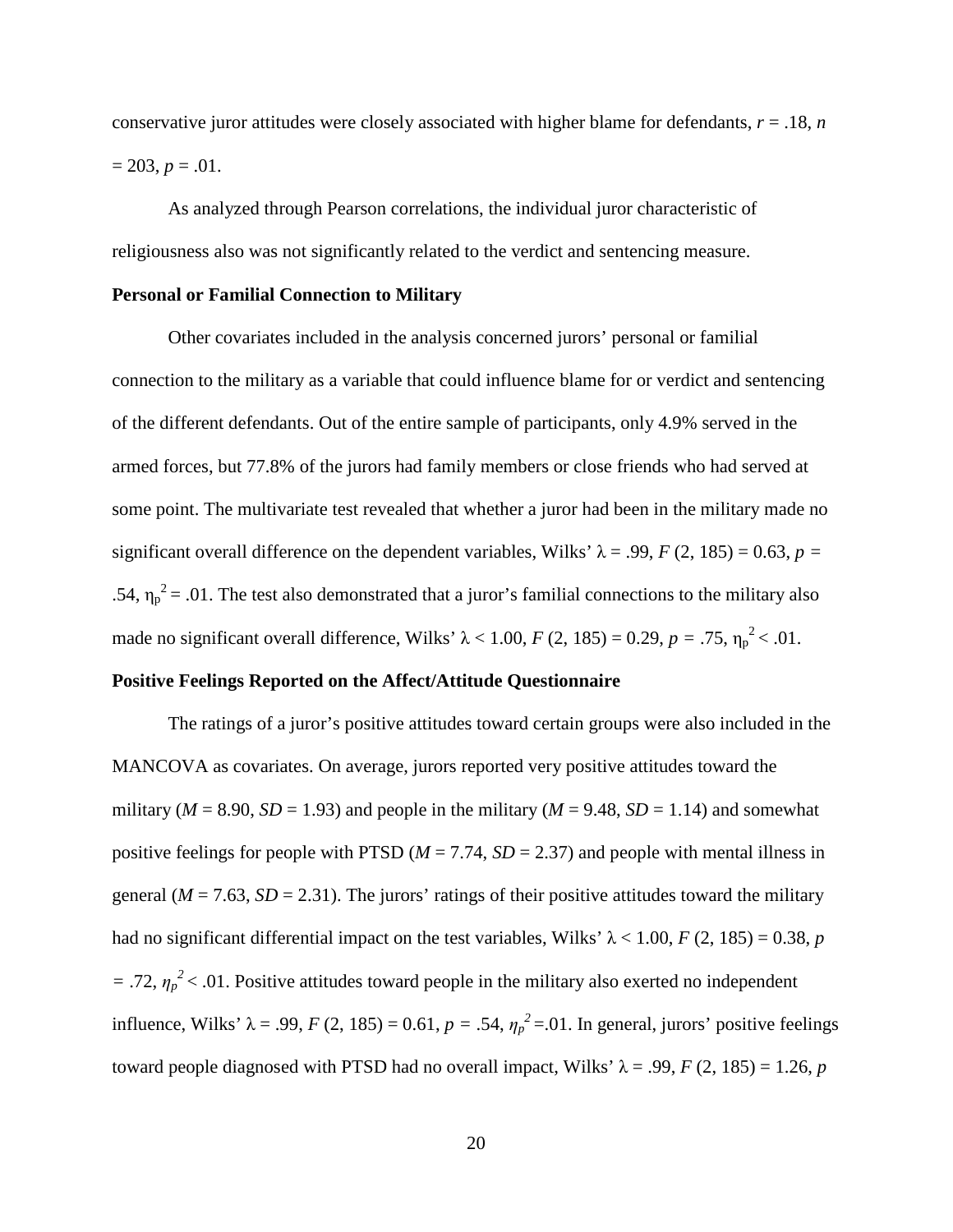$=$  .29,  $\eta_p^2$  = .01. Jurors' positive attitudes toward people with mental illness, however, was significant in the overall MANCOVA, Wilks'  $\lambda = .96$ ,  $F (2, 185) = 4.29$ ,  $p = .02$ ,  $\eta_p^2 = .04$ .

Univariate tests revealed that positive attitudes toward the mentally ill did not significantly impact verdict and sentencing decisions,  $F(1, 186) = 1.96$ ,  $p = .16$ ,  $\eta_p^2 = 0.01$ . However, juror's positive feelings about people with mental illness affected how much they blamed defendants,  $F(1, 186) = 8.60$ ,  $p < .01$ ,  $\eta_p^2 = 0.04$ . As demonstrated by analysis of correlations, jurors' tendencies to blame the defendant were negatively correlated with their positive attitudes toward people with mental illness,  $r = -.16$ ,  $n = 203$ ,  $p = .02$ . Thus, jurors who held more positive attitudes toward people with mental illness tended to blame the defendant to a lesser degree.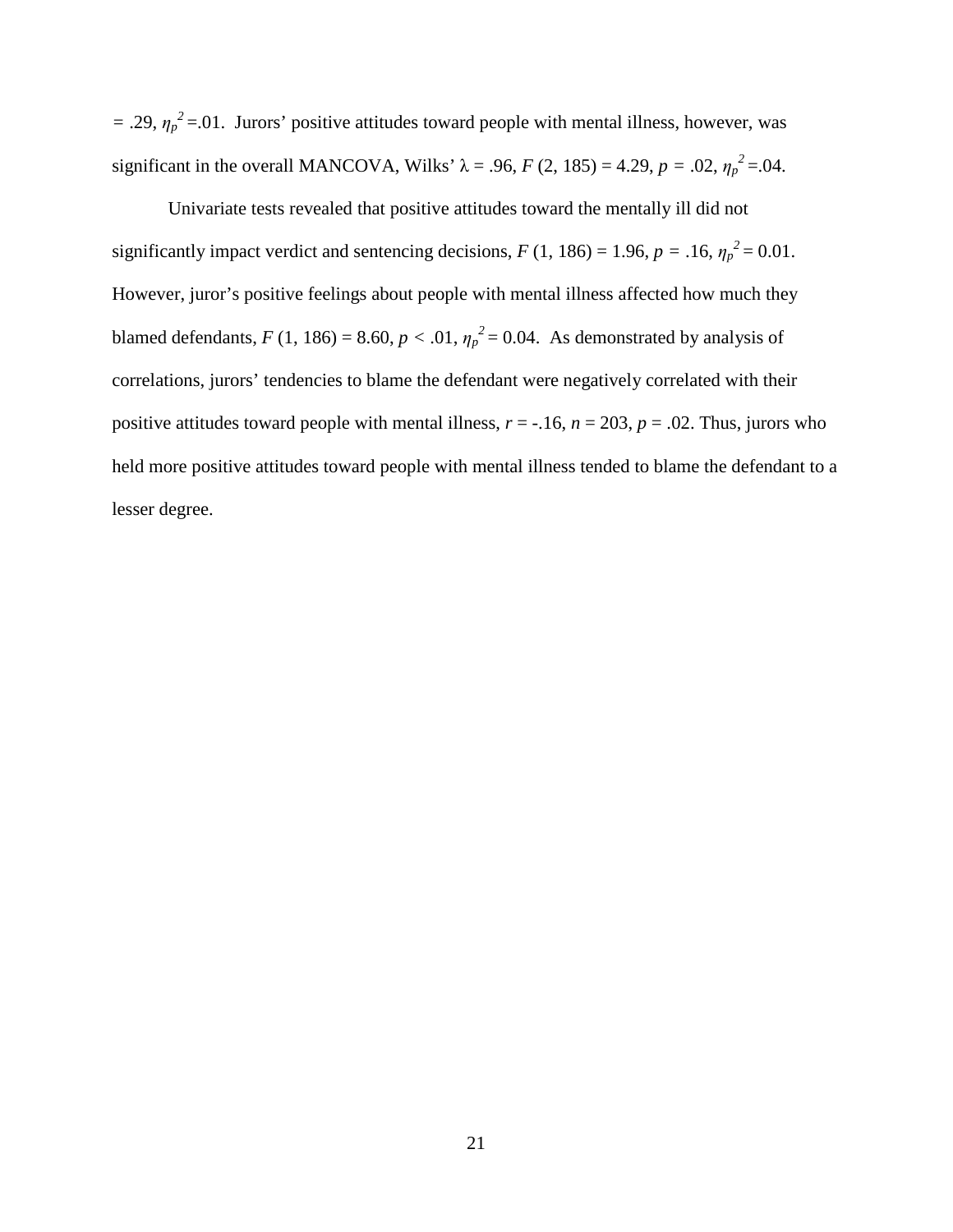### Table 1.

### *Continuous Dependent Variable Means and Standard Deviations by Condition*

|                          | <b>Dependent Variable:</b> |               |  |  |  |  |  |
|--------------------------|----------------------------|---------------|--|--|--|--|--|
| <b>Condition:</b>        | Verdict & Sentence*        | $Blame**$     |  |  |  |  |  |
| Veteran with PTSD        | 2.19(0.97)                 | 48.15 (17.88) |  |  |  |  |  |
| Veteran without PTSD     | 2.34(0.87)                 | 61.80 (12.82) |  |  |  |  |  |
| Non-veteran with PTSD    | 2.49(1.06)                 | 52.47 (14.07) |  |  |  |  |  |
| Non-veteran without PTSD | 2.32(0.74)                 | 62.54 (12.72) |  |  |  |  |  |

\_\_\_\_\_\_\_\_\_\_\_\_\_\_\_\_\_\_\_\_\_\_\_\_\_\_\_\_\_\_\_\_\_\_\_\_\_\_\_\_\_\_\_\_\_\_\_\_\_\_\_\_\_\_\_\_\_\_\_\_\_\_\_\_\_\_\_\_\_\_\_

*\_\_\_\_\_\_\_\_\_\_\_\_\_\_\_\_\_\_\_\_\_\_\_\_\_\_\_\_\_\_\_\_\_\_\_\_\_\_\_\_\_\_\_\_\_\_\_\_\_\_\_\_\_\_\_\_\_\_\_\_\_\_\_\_\_\_\_\_\_\_* 

*Note.*  $N = 203$ . \*Verdict and sentence was given on a continuous scale from 1 to 9, where  $1 =$ *not guilty*, 2 = *guilty/probation for six months*, 3 = *guilty/probation for one year*, 4 = *guilty/probation for two years*, 5 = *guilty/probation for three years*, 6 = *guilty/jail for six months*, 7 = *guilty/jail for one year*, 8 = *guilty/jail for two years*, and 9 = *guilty/jail for three years*. \*\*Jurors rated the blame questionnaire items on a Likert scale from 1 (*not at all*) to 10 (*extremely* or *a great deal*). Higher total numbers reflect greater blame for the defendant.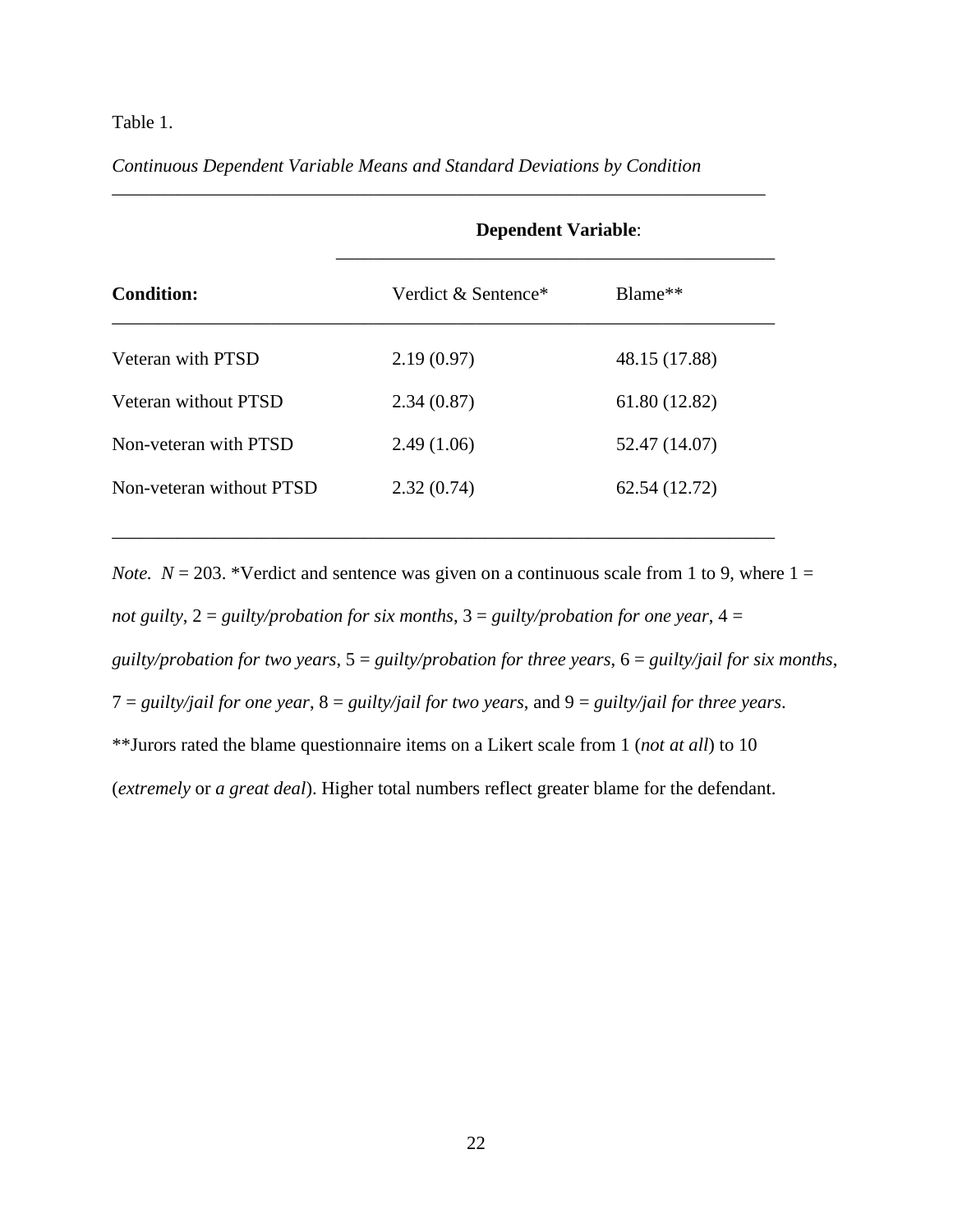

*Figure 1.* Line graph depicting interaction of veteran status and PTSD on the continuous measure of verdict and sentence.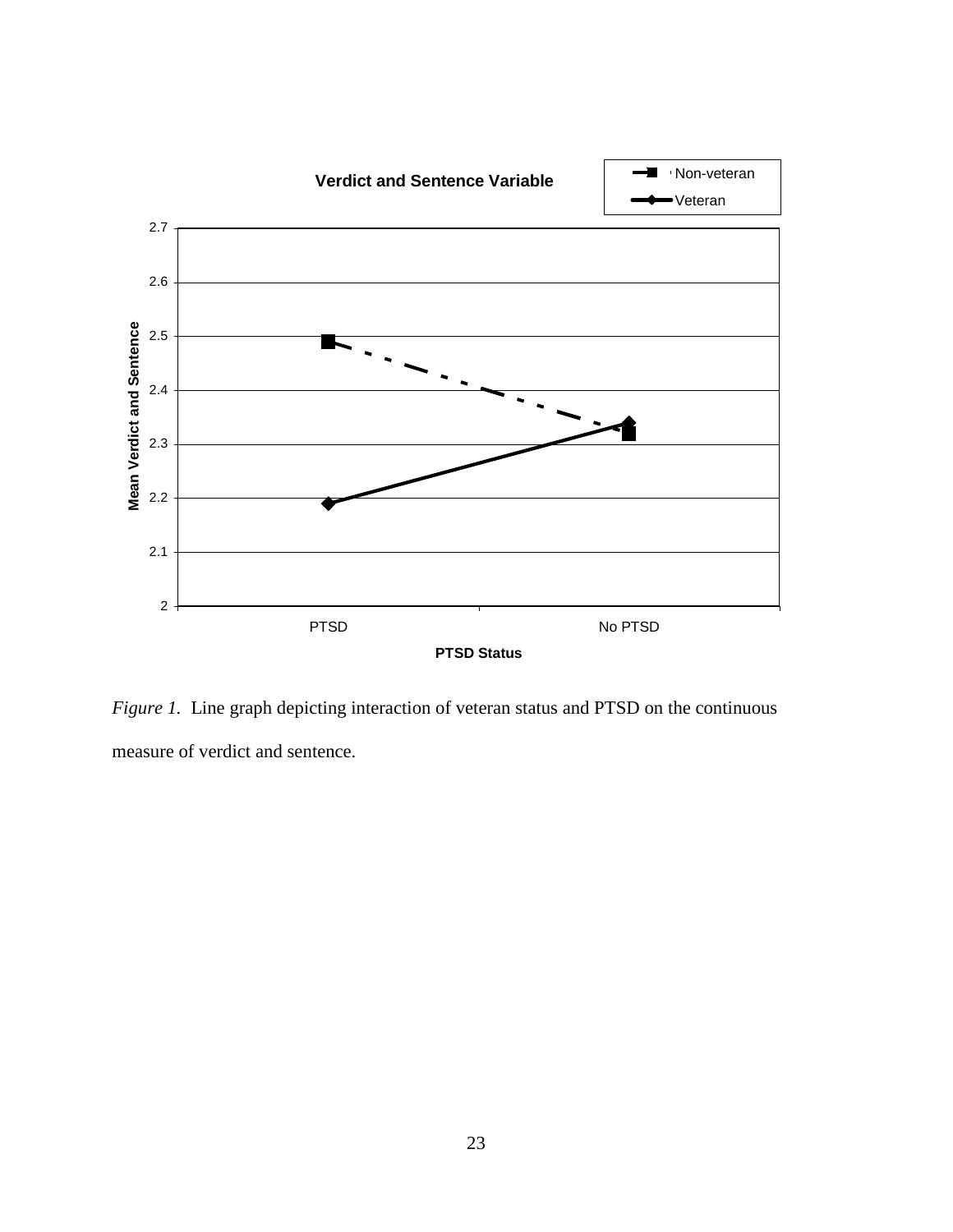#### 4. Discussion

Results from the present study add substantially to findings from a previous similar study conducted with prosecutors as research participants (Kelly, Brodsky, Neal, & Cramer, 2011). The prior study assessed the effect of a defendant's veteran status and PTSD on pre-trial suggested sentences and separate factors related to perceptions of blame. The present study included the same independent variables to test the effect on a combined verdict and sentencing measure as well as a total blame scale, but it also included potentially relevant covariates of individual juror characteristics and connections to the military. Statistically, these additions explain variance, and, practically, these new variables provide a more intelligently qualified explanation of some consistent findings.

 On the whole, both studies, the present one and Kelly et al. (2011), provide support for a positive bias toward veterans with PTSD who become involved in the criminal justice system. Each study, however, varied in the exact means with which such positive bias was revealed. For example, Kelly et al. found that prosecutors tended to reduce modestly the sentence recommendations given for defendants with military background, versus other defendants. The present study revealed that community jurors exhibited a modest tendency to reduce a sentence for defendants who were veterans with PTSD and, surprisingly, increase the sentence for nonveterans with PTSD. Analysis of juror characteristics in the present study also demonstrated that more punitive jurors were more likely to select higher sentences for defendants, regardless of condition. Another finding in the present study was the close positive correlation between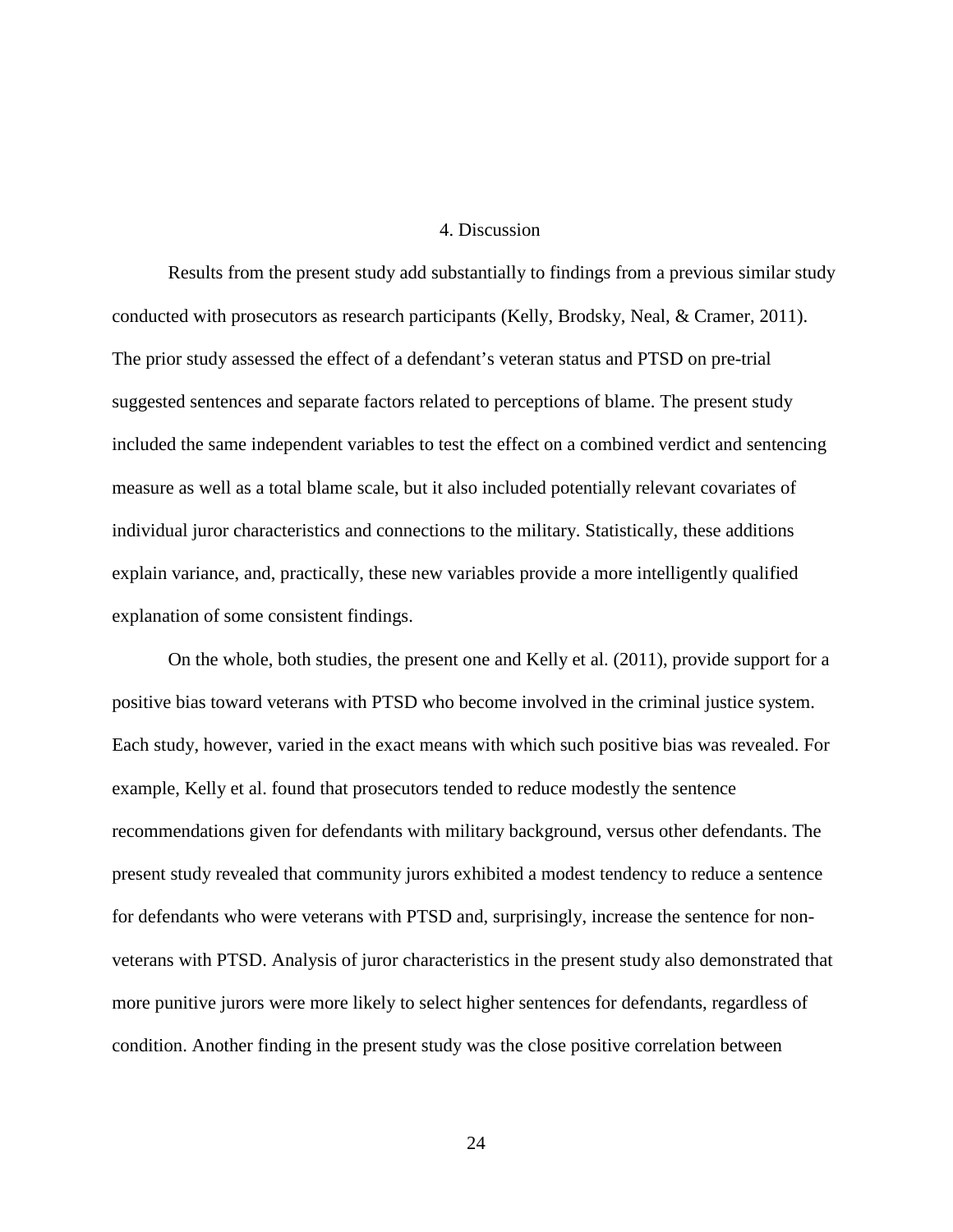perception of defendant blame and jurors' decisions regarding guilty verdict and increased sentence.

 The prosecutor study (Kelly et al., 2011) and the present study of jurors also exhibited modest differences in effects on blame by the factors of PTSD and veteran status. Prosecutors reported less overall blame for veterans and for those with PTSD, in that prosecutors identified more with the defendants, felt more empathy for them, and found them less criminally culpable of their offenses. The present study did not find an effect for veterans on overall blame, but it did paint a more detailed picture of the relationship between blame and individual juror characteristics. Jurors who tended to blame defendants less were more empathic toward defendants with PTSD, had more positive attitudes toward mentally ill people, and had more liberal political views. Jurors who tended to blame to a greater degree were more socially conservative in their political views, more punitive in general, and had less positive attitudes toward the people who are mentally ill.

 The current study of actual community jurors provides support to previous studies of the same factors. Robinson and Darley (1995) and Heath et al. (2003) also found a strong effect for PTSD and other mental illnesses on reduction of blame and culpability. Weiner et al. (1988) discovered similar effects for individuals with service-related PTSD on blame, empathy, and charitable actions, but the present study placed the context squarely within the criminal justice system instead of general community attitudes. In addition, while Robinson and Darley (1995) utilized community jurors in their research, only the present study included defendants with military backgrounds and, at the same time, investigated covariates of individual juror characteristics as moderators of the effects.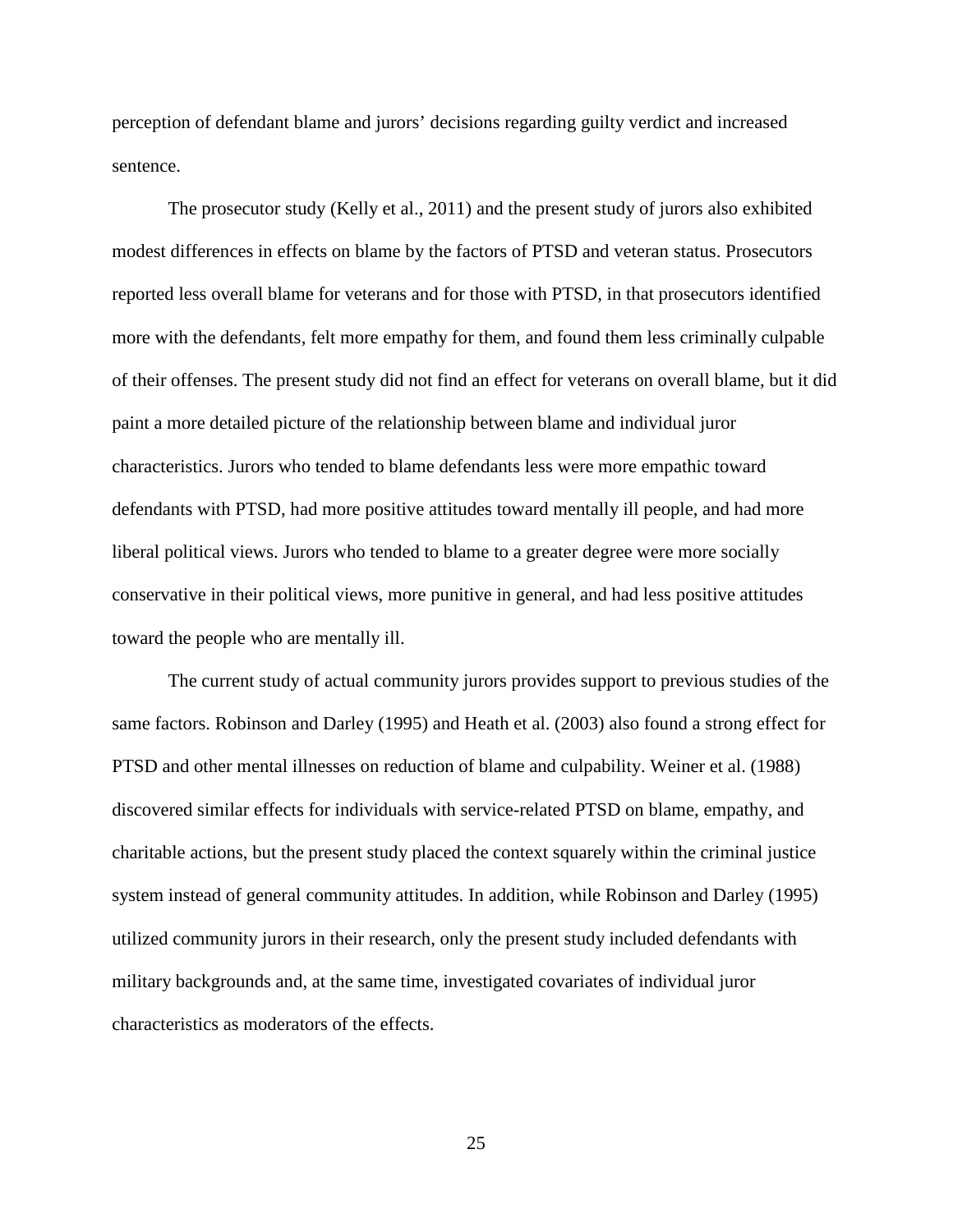Juror characteristics exerted predicted effects on blame and sentencing and generally support the results of previous research on such variables. Similar to work concerning authoritarianism (Altemeyer, 1981; Eckhardt, 1991; Eysenck, 1955; Feather, 1996; Suziedelis & Lorr, 1973; Tarr & Lorr, 1991; Wilson & Patterson, 1968), the current study demonstrated that socially conservative community jurors tended to be more punitive and religious, blame defendants more, and had significantly more positive attitudes toward the military and people who serve in the military. These associations provide additional evidence for Suziedelis and Lorr's (1973) argument that conservatism represents the same construct as right-wing authoritarianism. While politically conservative jurors in the present study tended to be more punitive in their beliefs, they did not exhibit significant tendencies to actually sentence more harshly, contradicting prior findings regarding juror behavior (Bray & Noble, 1978; Fodor et al., 2008; Mitchell & Byrne, 1973).

Limitations in the present study included factors integral to working with community members summoned for jury duty. Limits on time and type of interaction with community jurors prevented manipulation of the independent variables in realistic and effective formats like video presentation, more closely approaching external validity. Because jurors were approached as a group, they completed measures as a group in the same room, where the researcher could not control jurors from talking to each other or becoming distracted. Some jurors may have been confused by the instructions or misread a question, possibilities that would be more remediable if jurors were tested individually. Generalizability of the results was affected by the selection of participants in a certain region of the country, as well as by the low level nature of the crime depicted in the case scenarios. Because the crime depicted in the scenarios was a simple physical assault, thus just barely a felony, responses on the verdict and sentencing measure may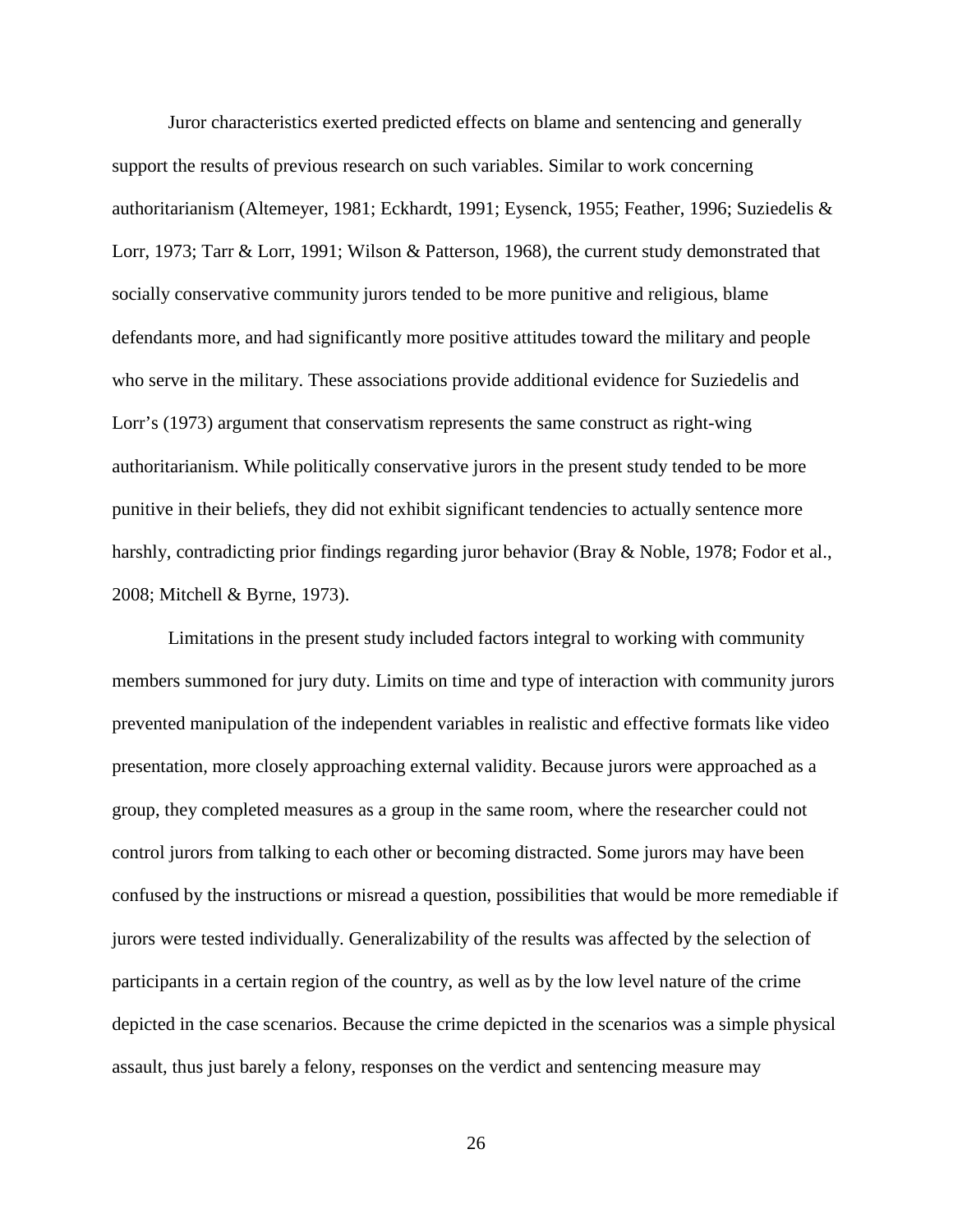potentially reflect floor effects and may not have adequately captured the effect of positive juror bias.

 Future research could explore the impact of potential juror bias for veterans or people with PTSD by more explicitly varying the severity of the crime, reducing the potential for a floor effect. A verdict and sentencing measure could then be more sensitive to differential juror decision-making and reveal a greater variance in responses. Other research could also vary the intensity of the defendant's PTSD and vary the extent of veteran experience obtained by the defendant. In this way, the manipulations may reveal effects hitherto obscured by broad categories. Other research studies may also include other relevant covariates or blocking variables, such as sex, ethnicity, and socioeconomic status of the juror and the defendant. Other results may also be found by testing participants from different populations, like college students, judges, attorneys, or mental health professionals. Findings from such studies could be compared to those from community jurors to examine differences between populations. Lastly, future researchers could test for other potential juror bias related to extralegal information regarding defendants, such as extent of education, choice of occupation, marital history, and nonexculpating history of mental illness.

 Despite minor limitations in the present study, it presents findings of importance in the courtroom. The use of actual community jurors summoned and collected in the courtroom remains much less common than experimental jury simulations using college students. Although considerably debated, many researchers find the results obtained through working with community jurors to have greater ecological validity and generalizability to actual behavior by jurors (Bray & Kerr, 1979; DeMatteo & Anumba, 2009; Weiten & Diamond, 1979). This study offers valuable insight into jurors' attitudes and behavior toward certain types of defendants. The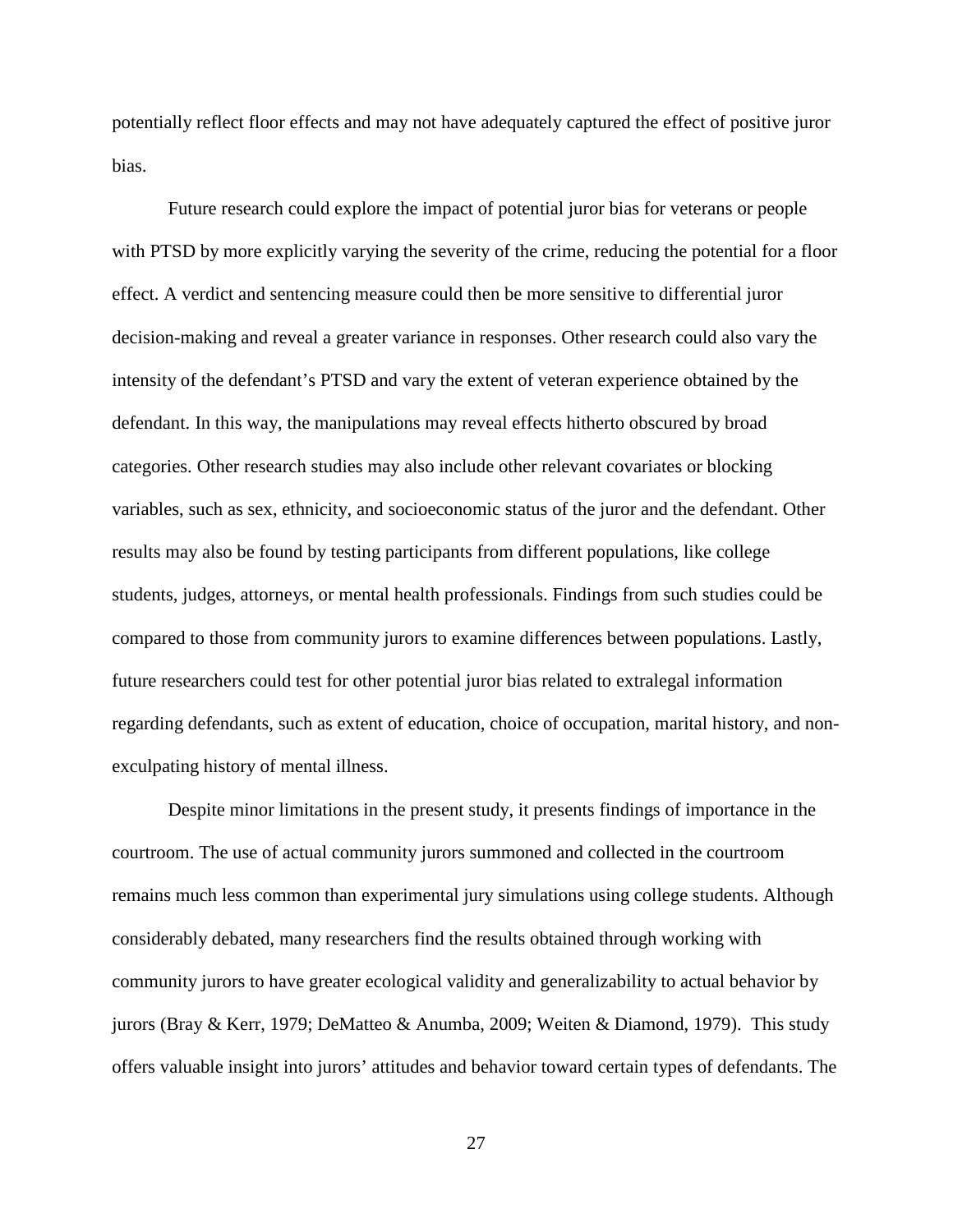exhibition of positive juror bias toward veterans with PTSD represents a strong indicator of community support for this group of individuals, support documented by various public surveys (Knickerbocker, 2007; Leal, 2005; Pew Research Center, 2007). Positive feelings and charitable actions toward veterans with traumatic stress may also bespeak an understanding of the difficulties faced by these former servicemen and women, an understanding engendered by media reports as well as through personal experience of the sequelae of family separation and intense combat involvement.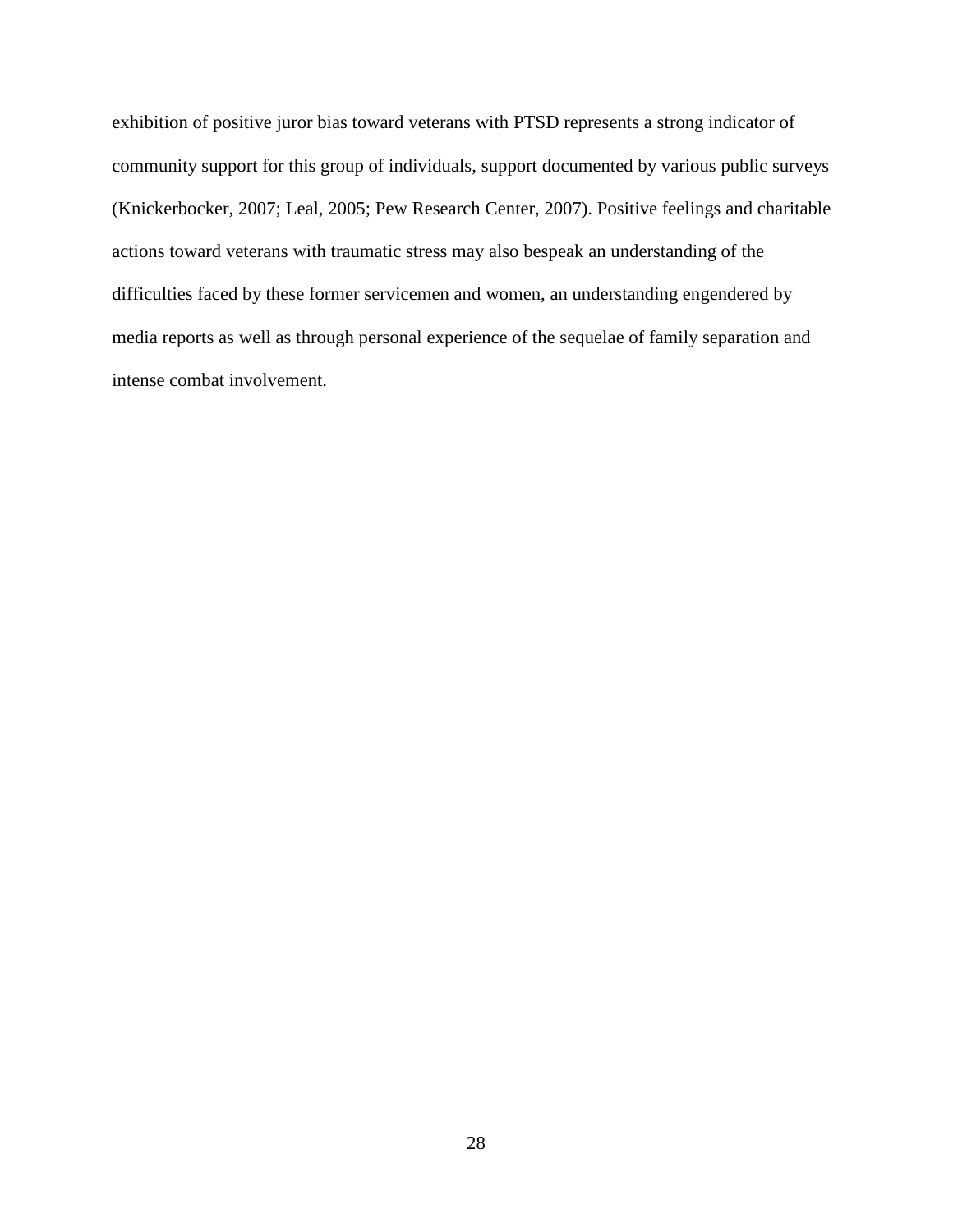#### **References**

- Adorno, T. W., Frenkel-Brunswik, E., Levinson, D. J., & Sanford, R. N. (1950). *The authoritarian personality.* New York: Harper & Brothers.
- Alabama Code § 12-16-60 (2009).
- Alabama Code § 13A-6-21 (2009).
- Alabama Sentencing Commission. (2006). Initial voluntary sentencing standards & worksheets.
- Altemeyer, B. (1981). *Right-wing authoritarianism*. Winnipeg, Canada: University of Manitoba Press.
- Altemeyer, B., & Hunsberger, B. (1992). Authoritarianism, religious fundamentalism, quest, and prejudice. *International Journal for the Psychology of Religion, 2,* 113-133.
- Amato, P. R. (1979). Juror-defendant similarity and the assessment of guilt in politically motivated crimes. *Australian Journal of Psychology, 31,* 79-88.
- Aprilakis, C. (2005). The warrior returns: Struggling to address criminal behavior by veterans with PTSD. *The Georgetown Journal of Law & Public Policy, 3,* 541-566.
- Blanchard, E. B., & Hickling, E. J. (1997). *After the crash.* Washington, DC: American Psychological Association.
- Boehm, V. (1968). Mr. prejudice, miss sympathy, and the authoritarian personality: An application of psychological measuring techniques to the problem of jury bias. *Wisconsin Law Review, 1968,* 734-738.
- Bray, R. M., & Kerr, N. L. (1979). Use of the simulation method in the study of jury behavior: Some methodological considerations. *Law and Human Behavior, 3,* 107-119.
- Bray, R. M., & Noble, A. M. (1978). Authoritarianism and decisions of mock juries: Evidence of jury bias and group polarization. *Journal of Personality and Social Psychology, 36,* 1424- 1430.
- Capps, J. S. (2002). Explaining punitiveness: Right-wing authoritarianism and social dominance. *North American Journal of Psychology, 4,* 263-278.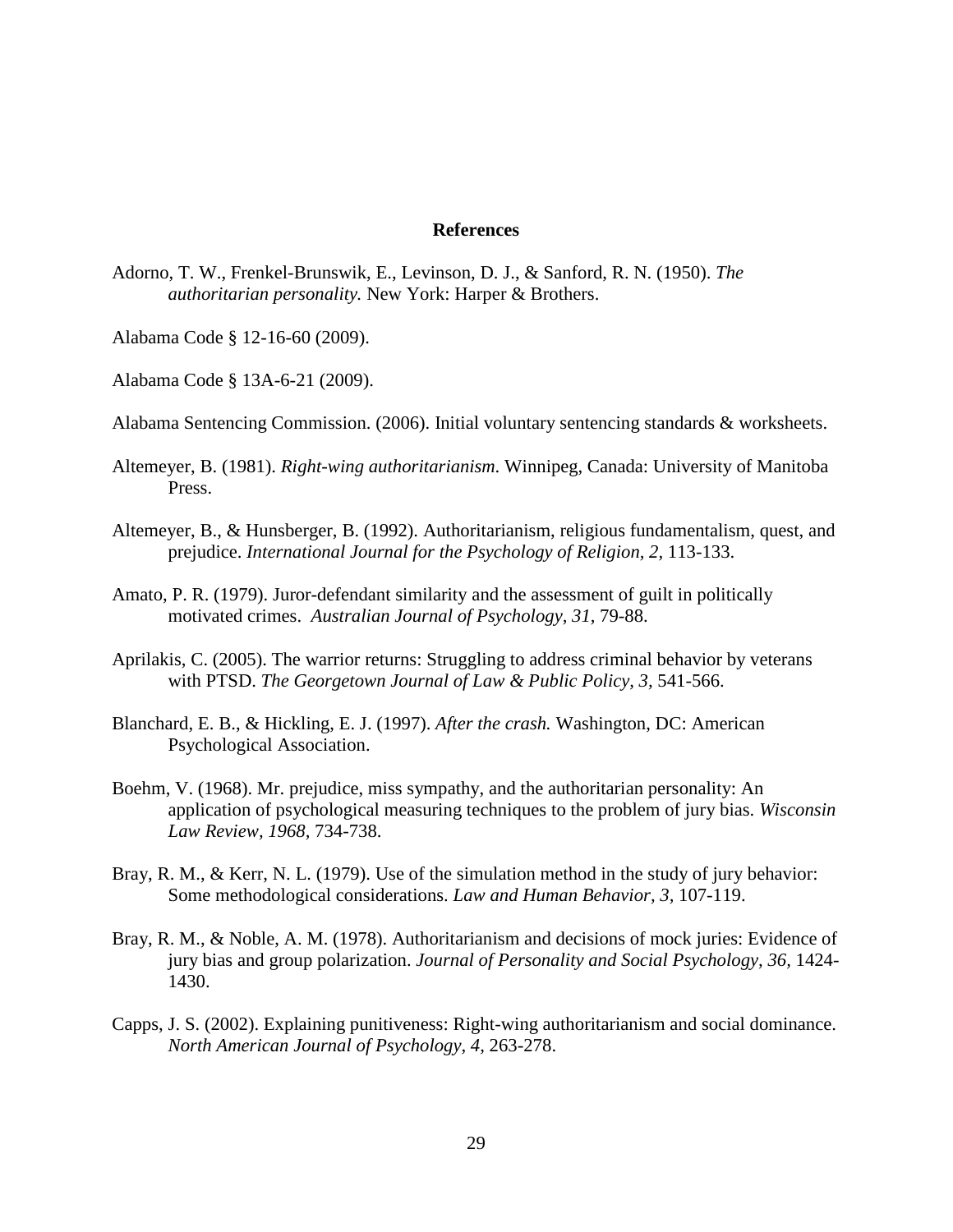- DeMatteo, D. & Anumba, N. (2009). The validity of jury decision-making research. In J. D. Lieberman & D. A. Krauss (Eds.), *Psychology in the Courtroom: Vol.1. Jury psychology: Social aspects of trial processes:* (pp. 1-23). Burlington, VT: Ashgate.
- Dollinger, S. J. (2007). Creativity and conservatism. *Personality and Individual Differences, 43,*1025-1035.
- Eckhardt, W. (1991). Authoritarianism. *Political Psychology, 12,* 97-124.
- Elhai, J. D., Grubaugh, A. L., Kashdan, T. B., & Frueh, B. C. (2008). Empirical examination of a proposed refinement to DSM-IV posttraumatic stress disorder symptom criteria using the National Comorbidity Survey Replication data. *Journal of Clinical Psychiatry, 69,* 597- 602.
- Eysenck, H. J. (1955). *The psychology of politics.* New York: Praeger.
- Faul, F., Erdfelder, E., Lang, A.-G., & Buchner, A. (2007). G\*Power 3: A flexible statistical power analysis program for the social, behavioral, and biomedical sciences. *Behavior Research Methods, 39,* 175-191.
- Feather, N. T. (1996). Reactions to penalties for an offense in relation to authoritarianism, values, perceived responsibility, perceived seriousness, and deservingness. *Journal of Personality and Social Psychology, 71,* 571-587.
- Feather, N. T., & Oberdan, D. (2000). Reactions to penalties for an offense in relation to ethnic identity, responsibility, and authoritarianism. *Australian Journal of Psychology, 52,* 9-16.
- Fodor, E. M., Wick, D. P., Hartsen, K. M., & Preve, R. M. (2008). Right-wing authoritarianism in relation to proposed judicial action, electromyographic response, and affective attitudes toward a schizophrenic mother. *Journal of Applied Social Psychology, 38,* 215- 233.
- Friel, A., White, T., & Hull, A. (2008). Posttraumatic stress disorder and criminal responsibility. *The Journal of Forensic Psychiatry and Psychology, 19,* 64-85.
- Goldberg, S. B. (1994, March). Sentencing guides: Leniency for disturbed Vietnam vet. *ABA Journal, 80*(3)*,* 86-87.
- Hagan, J. (1975). Law, order, and sentencing: A study of attitude in action. *Sociometry, 38,* 374- 384.
- Heath, W. P., Stone, J., Darley, J. M., & Granneman, B. D. (2003). Yes, I did it, but don't blame me: Perceptions of excuse defenses. *The Journal of Psychiatry & Law, 31,* 187-226.
- Heaven, P. C. L. (1985). Construction and validation of a measure of authoritarian personality. *Journal of Personality Assessment, 49,* 545-551.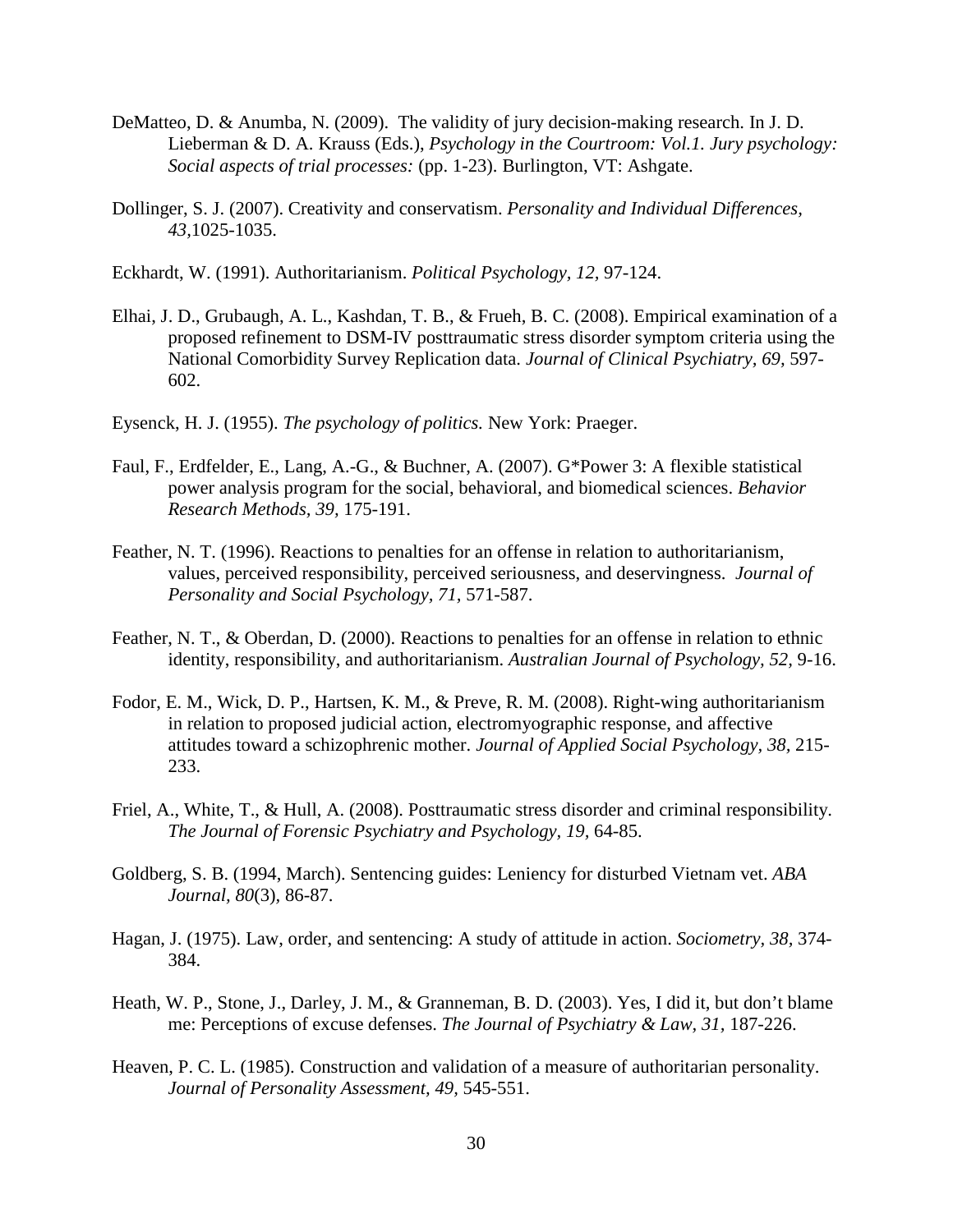- Henningham, J. P. (1996). A 12-item scale of social conservatism. *Personality and Individual Differences, 20,* 517-519*.*
- Hoge, C. W., Terhakopian, A., Castro, C. A., Messer, S. C., & Engel, C. C. (2007). Association of posttraumatic stress disorder with somatic symptoms, health care visits, and absenteeism among Iraq war veterans. *American Journal of Psychiatry, 164,* 150-153*.*
- Hollander, E. P. (1960). Competence and conformity in the acceptance of influence. *Journal of Abnormal and Social Psychology, 61,* 365-369.

Iraq veteran spared. (2007, June 20). *The Times* (London), pp. 4.

- Jakupcak, M., Conybeare, D., Phelps, L., Hunt, S., Holmes, H. A., Felker, B., Klevens, M., & McFall, M. E. (2007). Anger, hostility, and aggression among Iraq and Afghanistan war veterans reporting PTSD and subthreshold PTSD. *Journal of Traumatic Stress, 20,* 945- 954.
- Jurow, G. L. (1971). New data on the effect of a "death-qualified" jury on the guilt determination process. *Harvard Law Review, 84,* 567-611.
- Kelly, J. O., Brodsky, S. L, Neal, T. M. S., & Cramer, R. J. (2011). *Prosecutor pre-trial attitudes and plea-bargaining behavior toward veterans with posttraumatic stress disorder.* Manuscript submitted for publication.
- Kerr, N. L., Hymes, R. W., Anderson, A. B., & Weathers, J. E. (1995). Defendant-juror similarity and mock juror judgments. *Law and Human Behavior, 19,* 545-567.
- Knickerbocker, B. (2007, November 9). This time, vets return to welcome. *Christian Science Monitor*, pp. 1-4.
- Leal, D. L. (2005). American public opinion toward the military: Differences by race, gender, and class? *Armed Forces and Society, 32,* 123-138.
- Lipkin, J., Scurfield, R., & Blank, A. (1983). Post-traumatic stress disorder in Vietnam veterans: Assessment in a forensic setting. *Behavioral Sciences & the Law, 1,* 51-67.
- Maltby, J., & Price, J. (1999). Conservatism and defense style. *The Journal of Genetic Psychology, 160,* 389-396.
- Marciniak, R. (1986). Implications to forensic psychiatry and post-traumatic stress disorder: A review. *Military Medicine, 151,* 434-437.
- Marques, J. M., & Yzerbyt, V. Y. (1988). The black sheep effect: Judgmental extremity towards ingroup members in inter- and intra-group situations. *European Journal of Social Psychology, 18,* 287-292.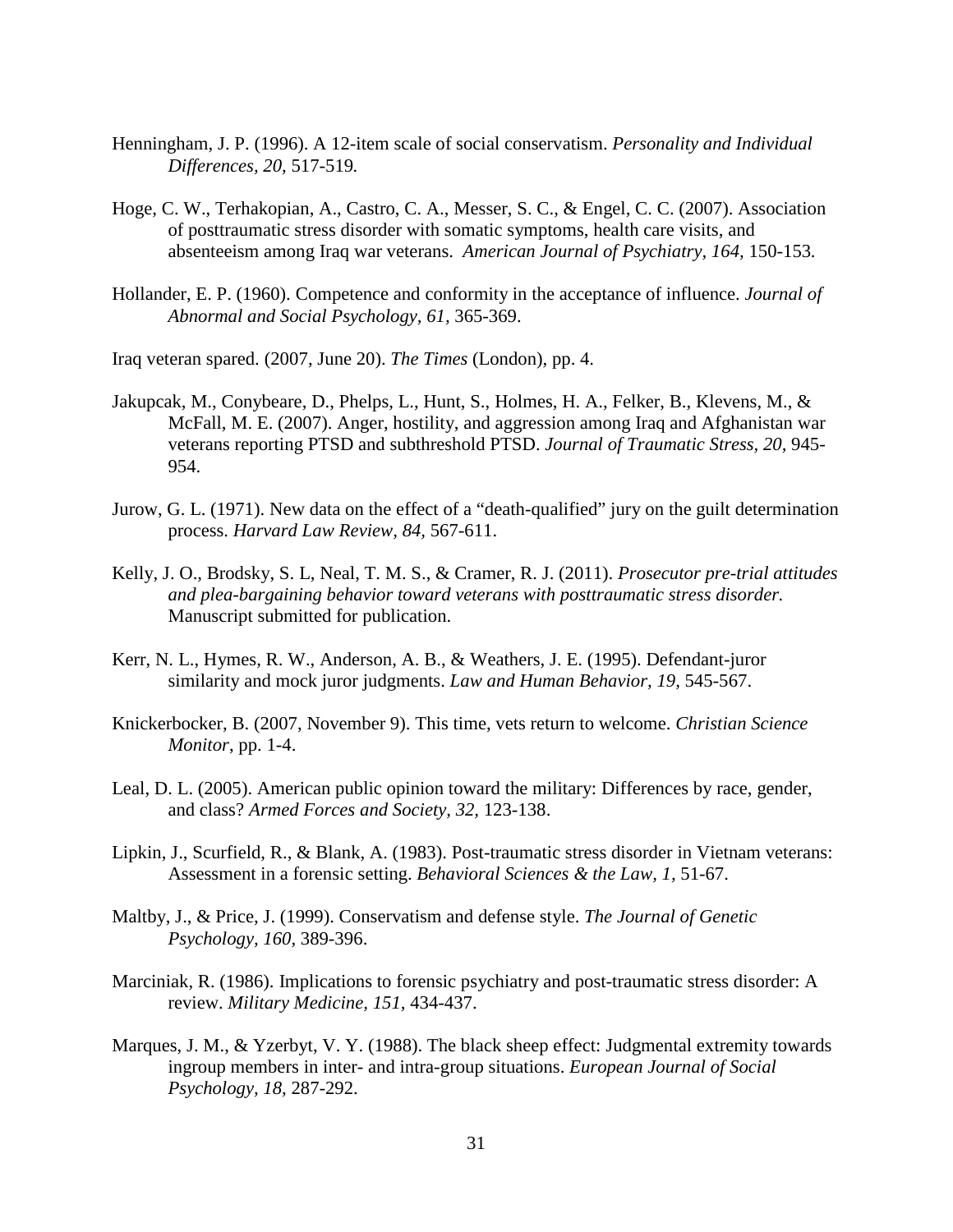- Mastroianni, G. R., & Scott, W. J. (2008). After Iraq: The politics of blame and civilian-military relations. *Military Review, 88,* 54-60.
- McGillis, D. (1978). Attribution and the law: Convergences between legal and psychological concepts. *Law and Human Behavior, 2,* 289-300.
- Miller, D. T., & Vidmar, N. (1981). The social psychology of punishment reactions. In M. J. Lerner & S. C. Lerner (Eds.), *The justice motive in social behavior* (pp. 145-172). New York: Plenum.
- Mitchell, H. E., & Byrne, D. (1973). The defendant's dilemma: Effects of jurors' attitudes and authoritarianism on judicial decisions. *Journal of Personality and Social Psychology, 25,*  123-129.
- Orcutt, H. K., King, L. A., & King, D. W. (2003). Male-perpetrated violence among Vietnam veteran couples: Relationships with veteran's early life characteristics, trauma history, and PTSD symptomology. *Journal of Traumatic Stress, 16,* 381-390.
- Pew Research Center for the People & the Press. (2007, March 22). *Trends in political values and core attitudes: 1987-2007.* Retrieved from Pew Research Center website: http://pewresearch.org/pubs/434/trends-in-political-values-and-core-attitudes-1987-2007
- Rector, N. A., & Bagby, R. M. (1997). Minority juridic decision-making. *British Journal of Social Psychology, 36,* 69-81.
- Robinson, P. H., & Darley, J. M. (1995). *Justice, liability, and blame: Community views and the criminal law.* Boulder, Westview Press.
- Rosoff, S. M. (1989). Physicians as criminal defendants: Specialty, sanctions, and status liability. *Law and Human Behavior, 13,* 231-236.
- Rowe, J. C. (1991). The "Vietnam Effect" in the Persian Gulf War. *Cultural Critique, No. 19,*  The Economies of War, 121-139.
- Ryckman, R. M., Burns, M. J., & Robbins, M. A. (1986). Authoritarianism and sentencing strategies for low and high severity crimes. *Personality and Social Psychology Bulletin, 12,* 227-235.
- Silva, J., Derecho, D., Leong, G., Weinstock, R., & Ferrari, M. (2001). A classification of psychological factors leading to violent behavior in posttraumatic stress disorder. *Journal of Forensic Sciences, 46,* 309-316.
- Skolnick, P., & Shaw, J. I. (1994). Is defendant status a liability or a shield? Crime severity and professional relatedness. *Journal of Applied Social Psychology, 24,* 1827-1836.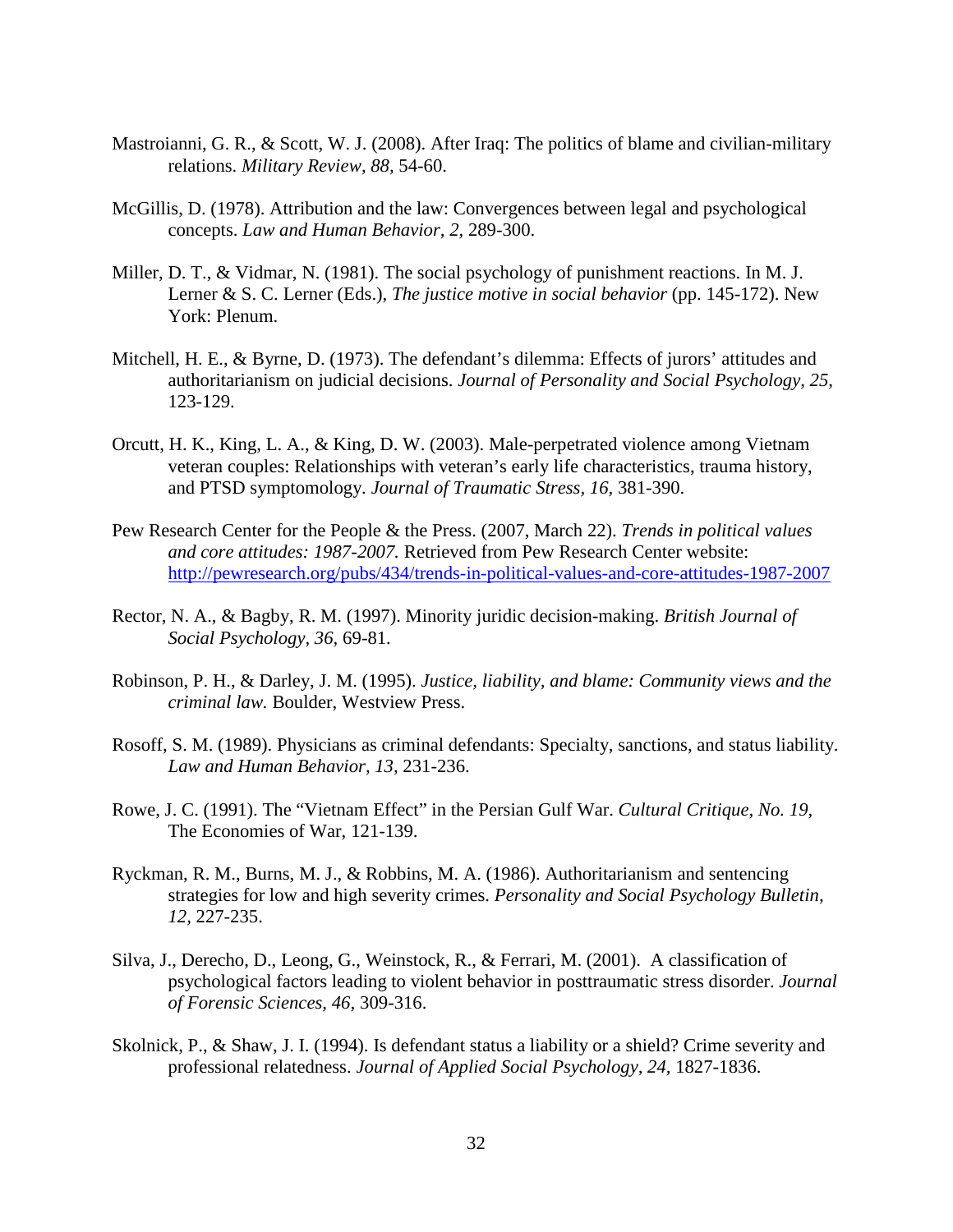- Slovenko, R. (2004). The watering down of PTSD in criminal law. *The Journal of Psychiatry & Law, 32,* 411- 438.
- Smith, D. N., & Capps, J. S. (2000, July). *Punitiveness orientation scale.* Paper presented at the Annual Meeting of the International Society of Political Psychology, Seattle, WA.
- Sparr, L. F., & Atkinson, R. M. (1986). Posttraumatic stress disorder as an insanity defense: Medicolegal quicksand. *American Journal of Psychiatry, 143,* 608-613.
- Sparr, L. F., Reaves, M. E., & Atkinson, R. M. (1987). Military combat, posttraumatic stress disorder, and criminal behavior in Vietnam veterans. *Bulletin of the American Academy of Psychiatry and Law, 15,* 141-162.
- Stalans, L. (1993). Citizens' crime stereotypes, biased recall and punishment preferences in abstract cases: The educative role of interpersonal sources. *Law and Human Behavior, 17,* 451-470.
- Sullivan, J. (2009, October 31). Trauma in Iraq leads to drama in Oregon. *The Oregonian.*  Retrieved from http://www.oregonlive.com
- Suziedelis, A., & Lorr, M. (1973). Conservative attitudes and authoritarian values. *The Journal of Psychology, 83,* 287-294.
- Tarr, H., & Lorr, M. (1991). A comparison of right-wing authoritarianism, conformity, and conservatism. *Personality and Individual Differences, 12,* 307-311*.*
- van Prooijen, J.-W. (2006). Retributive reactions to suspected offenders: The importance of social categorizations and guilt probability. *Personality and Social Psychology Bulletin, 32,* 715-726.
- Weiner, B. (1995). *Judgments of responsibility: A foundation for a theory of social conduct.* New York: Guilford Press.
- Weiner, B., Perry, R., & Magnusson, J. (1988). An attributional analysis of reactions to stigmas. *Journal of Personality and Social Psychology, 55,* 738-748.
- Weiten, W. & Diamond, S. S. (1979). A critical review of the jury simulation paradigm: The case of defendant characteristics. *Law and Human Behavior, 3,* 71-93.
- Wiggins, J. A., Dill, F., & Schwartz, R. D. (1965). On "status-liability." *Sociometry, 28,* 197- 209.
- Wild, T. C., Graham, K., & Rehm, J. (1998). Blame and punishment for intoxicated aggression: When is the perpetrator culpable? *Addiction, 93,* 677-687.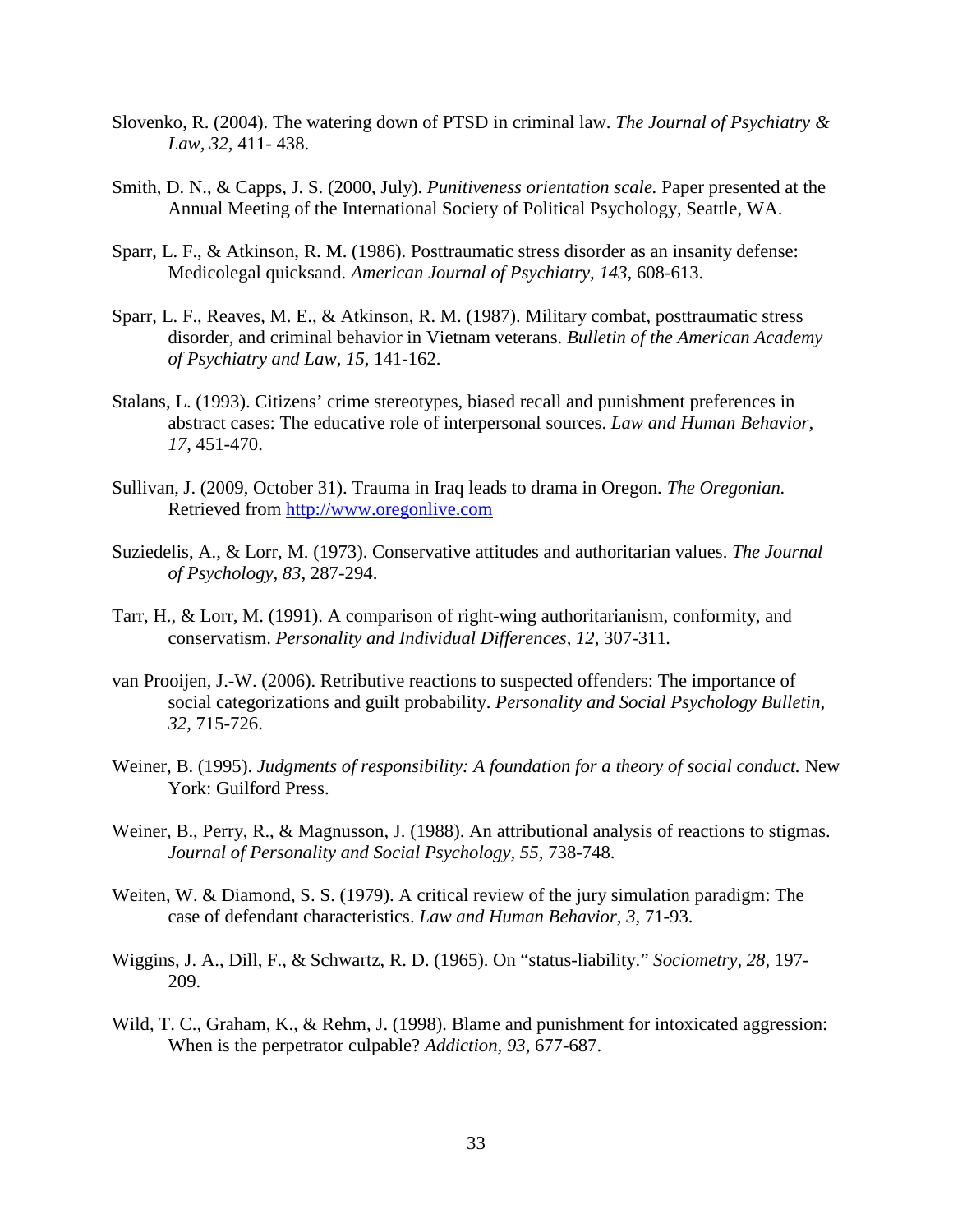- Wilson, G. D. (1985). The "catchphrase" approach to attitude measurement. *Personality and Individual Differences, 6,* 31-37.
- Wilson, G. D., & Patterson, J. R. (1968). A new measure of conservatism. *British Journal of Social and Clinical Psychology, 7,* 264-269.
- Wilson, J., & Zigelbaum, S. (1983). The Vietnam veteran on trial: The relation of post-traumatic stress disorder to criminal behavior. *Behavioral Sciences & the Law, 1,* 69-83.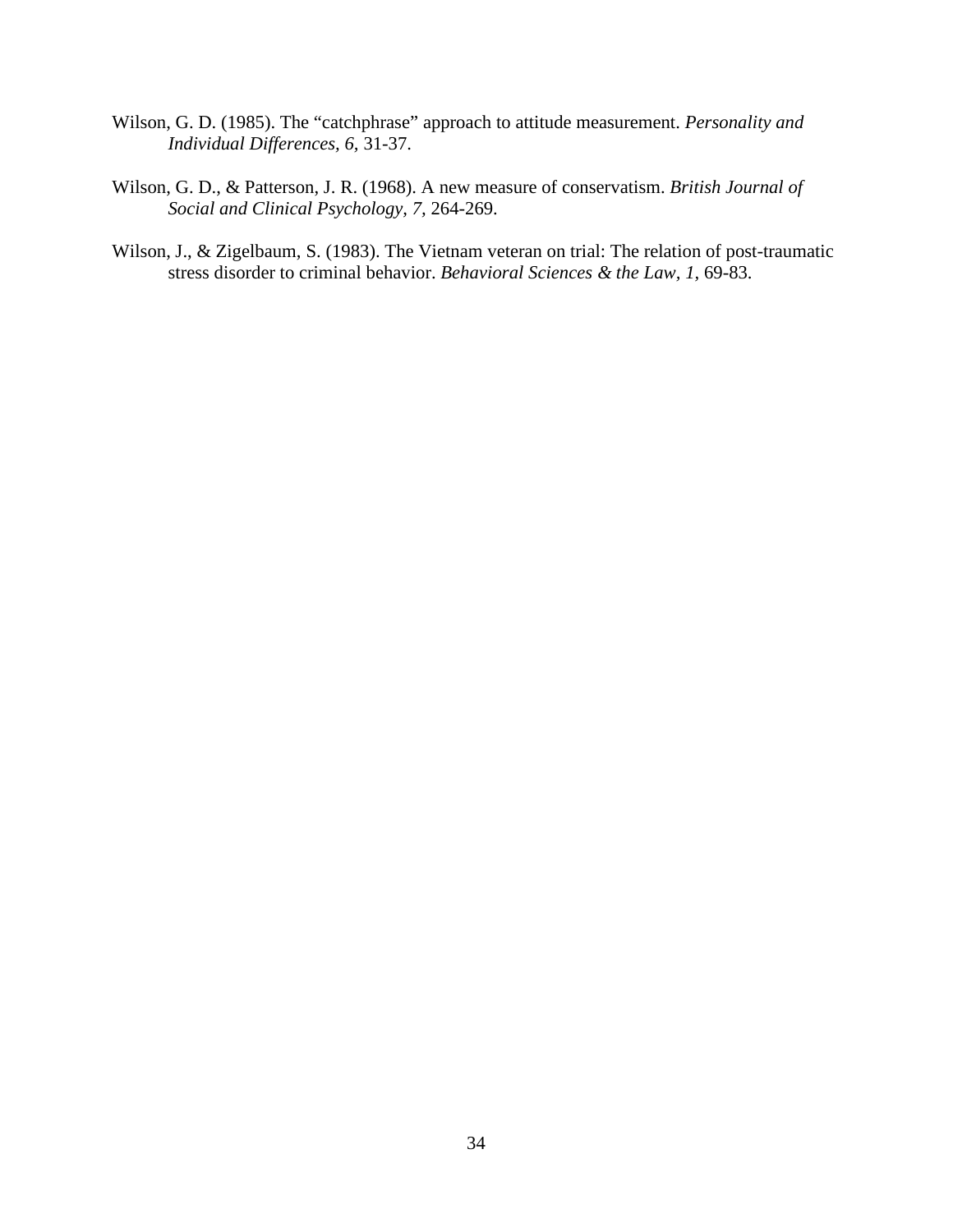## Appendix A

### **Consent Form Title of Project**: *Juror Decision-making in the Criminal Justice System* **Researchers:** Jennifer Kelly and Stanley Brodsky, Ph.D., University of Alabama

You are being asked to take part in a research study by Jennifer Kelly. Ms. Kelly is a doctoral student at the University of Alabama. Ms. Kelly is being supervised by Dr. Stanley Brodsky. Dr. Brodsky is a licensed clinical psychologist and professor at the University of Alabama.

### **What is this study about?**

This study is being carried out to look at how different parts of a criminal trial affect jurors' decisions in a case.

### **Why is this study important – What good will the results do?**

The knowledge from this study will help researchers understand how jurors make decisions in criminal trials.

### **Why have I been asked to take part in this study?**

You are eligible for jury selection and were recently selected to be part of a jury pool in the state of Alabama. Similar to requirements for being a juror, you must be 19 years of age or older to take part in this study.

### **How many people besides me will be in this study?**

Approximately 200 people will be in this study.

### **What will I be asked to do in this study?**

If you decide to be in this study, you will be asked to do these things:

- 1. Read a case description.
- 2. Fill out two short questionnaires related to the case description.
- 3. Fill out four short questionnaires about your general views of people.
- 4. Fill out a sheet of paper with some general information about yourself (no name needed).

### **How much time will I spend being in this study?**

This study will take about 30 minutes to complete.

#### **Will I be compensated for being in this study?**

You will not be compensated for being in the study.

#### **Will being in this study cost me anything?**

There will be no cost to you except for your time.

### **What are the benefits (good things) that may happen to me if I am in this study?**

You may learn more about your attitudes about the situations in this study.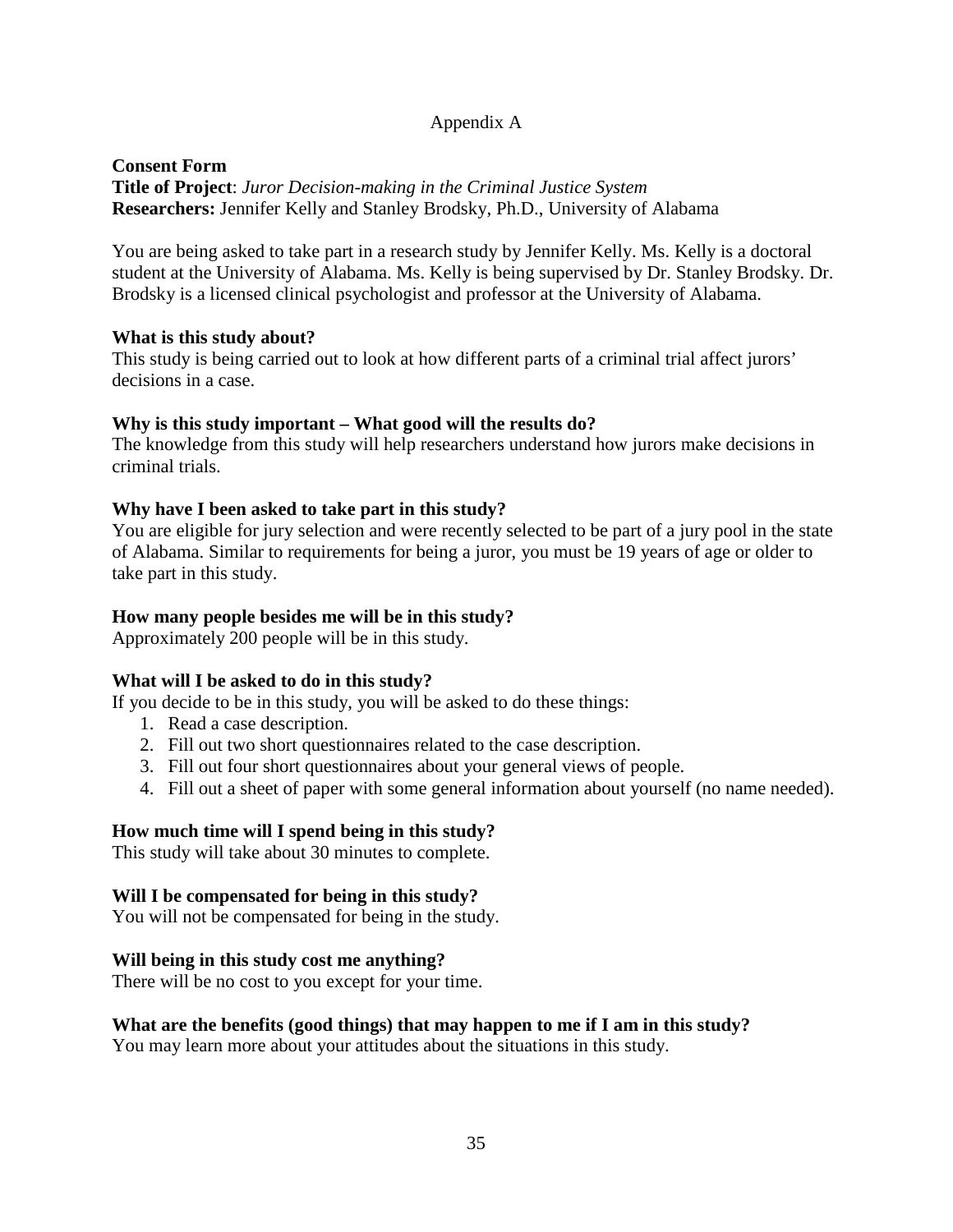36

## **What are the benefits to scientists or society?**

This study will help researchers learn more about how people on juries make decisions about blame and sentences in criminal trials. This information can help make sure individuals on trial are judged fairly.

## **What are the risks (dangers or harm) to me if I am in this study?**

You may feel some discomfort when answering questions in the questionnaires. You can refuse to answer any questions. You can also stop being in the study at any time.

## **How will you protect my privacy?**

The only identifying information you will be asked to provide will be signing the consent forms. The consent forms will be stored in a locked cabinet that can only be accessed by the investigators. You can refuse to answer any questions. You can also stop being in the study at any time.

## **What will happen to the information I give you? How will you keep that confidential?**

The consent form and questionnaires will be stored separately. Questionnaires will be coded with numbers and not with names or other identifying information. All consent forms will be destroyed three years after the end of the study as required by federal regulations.

## **What are my rights as I take part in the study?**

Taking part in this study is voluntary – it is your free choice. You may choose not to take part at all. If you start the study, you can stop at any time. Leaving the study will not result in any penalty or loss of any benefits you would otherwise receive.

## **What is the alternative to being in this study? Do I have other choices?**

The alternative to being in this study is not to take part in it.

## **Who do I call if I have questions or problems?**

If you have questions about the study right now, please ask them. If you have questions about the study later on, please email Jennifer Kelly, at jokelly@crimson.ua.edu. You can also call or email her supervisor, Dr. Stanley Brodsky, at (205) 348-1920 or sb@ua.edu. If you have any questions about your rights, you may contact Ms. Tanta Myles, the University of Alabama Research Compliance Officer, at (205) 348-8461.

My signature confirms that I have read this consent form. The study has been explained to me. I understand what I will be asked to do. I freely agree to take part in this study. I will receive a copy of this consent form to keep.

\_\_\_\_\_\_\_\_\_\_\_\_\_\_\_\_\_\_\_\_\_\_\_\_\_\_\_\_\_\_\_\_\_\_\_\_\_\_\_\_\_\_\_\_\_\_\_\_\_\_\_\_\_ \_\_\_\_\_\_\_\_\_\_\_\_\_\_\_\_

\_\_\_\_\_\_\_\_\_\_\_\_\_\_\_\_\_\_\_\_\_\_\_\_\_\_\_\_\_\_\_\_\_\_\_\_\_\_\_\_\_\_\_\_\_\_\_\_\_\_\_\_\_ \_\_\_\_\_\_\_\_\_\_\_\_\_\_\_\_

Signature of Research Participant Date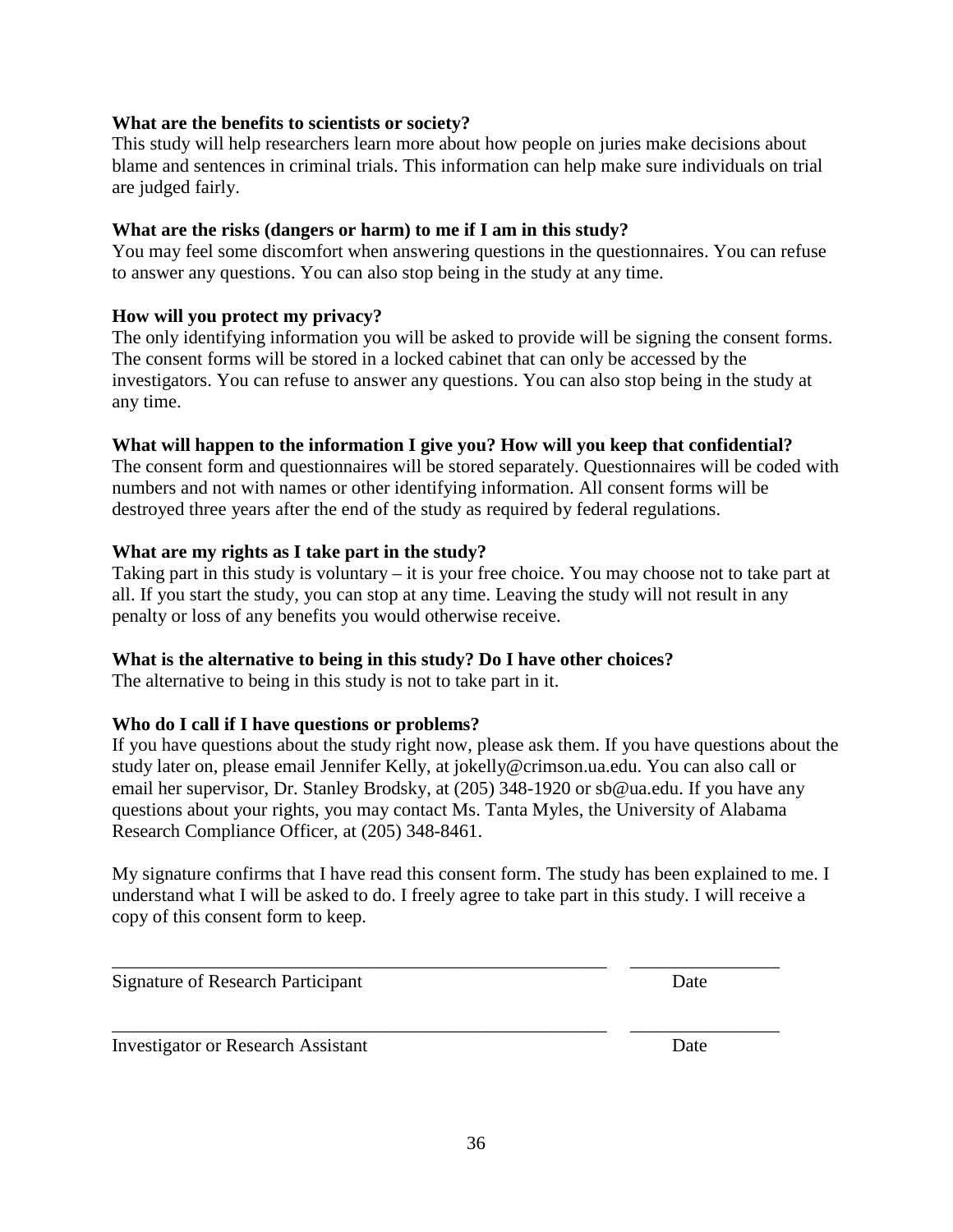## Appendix B

## **Second Consent Form/Purpose of the Study**

The goals of the current study are listed below:

- 1. To find out how jurors decide on a sentence for defendants who are veterans or who have posttraumatic stress disorder. Does the defendant's military status or mental health status change the verdict and/or the length of sentence they give the defendant?
- 2. To see if a defendant's military background or disorder changes how much jurors blame the defendant.
- 3. To find out if jurors' beliefs are part of their views of these kinds of defendants. Do people with more positive views of the military blame the defendant more or less?

The full purpose of this study was not given in the first consent form to make sure that what you were told about the study did not affect how you responded. Please let the researcher know as soon as possible if you have any questions or concerns about this. Similar to requirements for being a juror, you must be 19 years of age or older to take part in this study.

You may email the researcher, Jennifer Kelly, at jokelly@crimson.ua.edu if you have any questions after this. If you would like to know the results of this study, please let her know. She will get your contact information. She will keep your contact information on file. Once the study is finished, she will send you the results.

You can also email or call her supervisor, Stanley Brodsky, Ph.D at (205) 348-1920 or sb@ua.edu. He is a licensed clinical psychologist and professor. He is available if you have questions about any part of this study.

Finally, you can also call Ms. Tanta Myles, Research Compliance Officer at (205) 348-8461. She can answer any questions or concerns about your rights as you take part in this study.

Now that you know the full purpose of this study, please sign the line below showing whether you are still willing to allow your data to be included in this study.

## **Yes. I will allow my data to be used in this study. (sign below)**

\_\_\_\_\_\_\_\_\_\_\_\_\_\_\_\_\_\_\_\_\_\_\_\_\_\_\_\_\_\_\_\_\_\_\_\_\_\_\_\_

\_\_\_\_\_\_\_\_\_\_\_\_\_\_\_\_\_\_\_\_\_\_\_\_\_\_\_\_\_\_\_\_\_\_\_\_\_\_\_

**No. I do not want my data used. Please destroy it as soon as possible. (sign below)**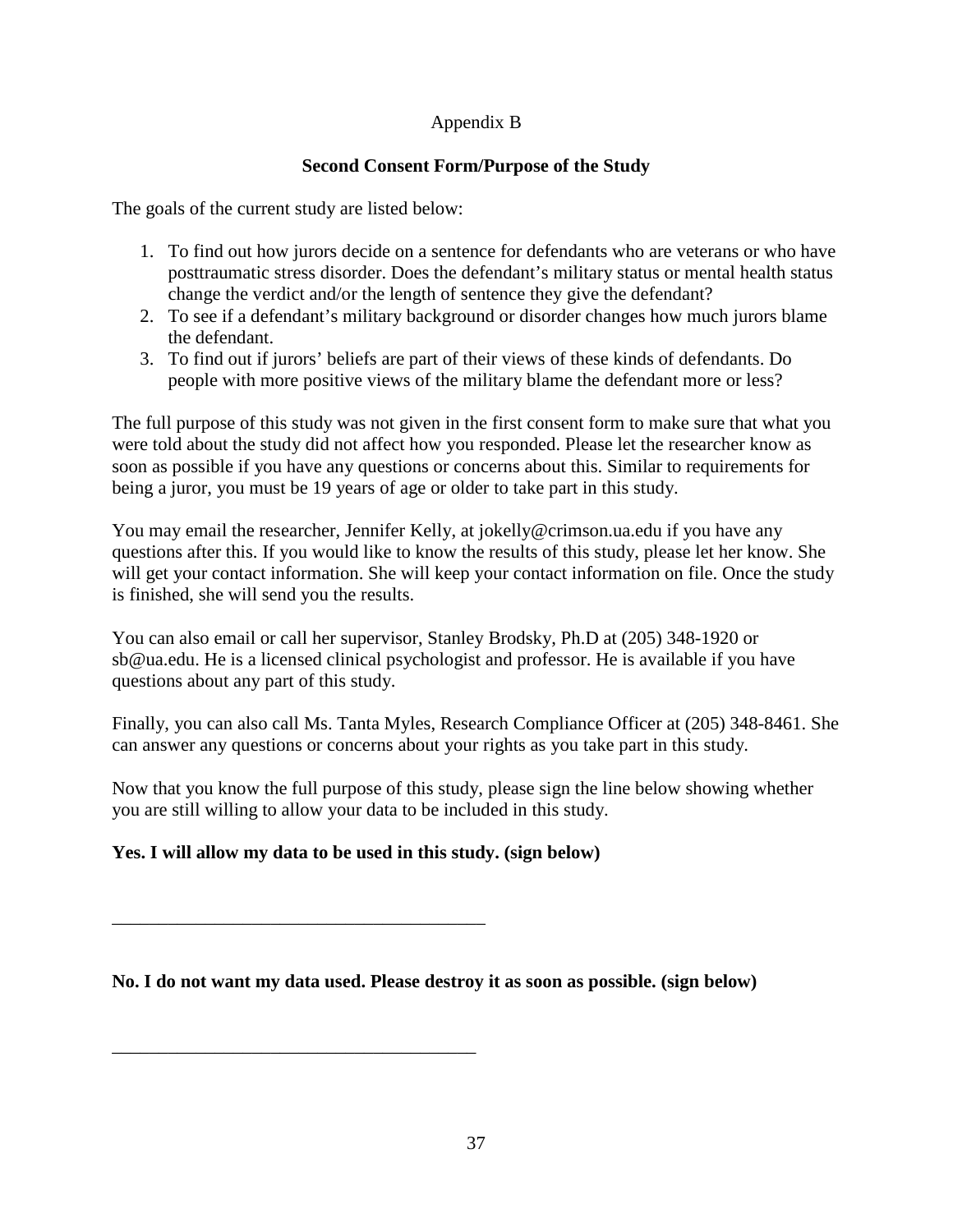#### Appendix C

#### Case Scenario 1 (Veteran with PTSD condition)

#### **What Happened**

At 9pm at night on April 19, Anthony Dunn visited the home of his girlfriend Vicki. He had been dating her for four years. He talked with her and her older brother Michael. All three were drinking beer in glass bottles. Mr. Dunn had just begun drinking his first beer. The brother made some rude comments to Mr. Dunn. The comments made him mad. Mr. Dunn became upset. He hit Michael on the head with his bottle, breaking the glass. Michael got a large cut which needed twenty-two stitches. He should have no lasting health problems from what happened. Vicki said that she never saw Anthony act this way before. She also said that it was not like him to become so upset. Michael, the girlfriend's brother, agreed. Michael said that he and Anthony had always been friends. The policeman asked Michael about pressing charges. Michael said "I am okay with whatever you think is best."

#### **About the Defendant**

The defendant Anthony Dunn has no prior criminal history. Mr. Dunn is a 24-year-old Army veteran. He came back six months ago from serving in Iraq. This last trip was his third one to Iraq. On this trip, the Humvee in which he was traveling was bombed. The attack killed a man from his unit who was his close friend. After coming back to the U.S., Anthony Dunn often had bad dreams of the event. He also has trouble sleeping. He reports feeling very tense whenever driving a Humvee on base. At times, he has had vivid flashbacks of the event. Friends and co-workers have noticed he is usually in a flat mood. He stays away from social gatherings, especially with other men from his unit. He does not want to talk about his time in Iraq. In dealing with his girlfriend and other close friends, he often gets angry for no reason. Sudden or loud noises make him jump. Before his time in the service, he had never been seen by a mental health worker. Due to problems at work, Anthony Dunn was seen recently by an Army psychiatrist who said he had posttraumatic stress disorder (PTSD). The psychiatrist said this one week before the crime.

Case Scenario 2 (Veteran without PTSD condition)

#### **What Happened**

At 9pm at night on April 19, Anthony Dunn visited the home of his girlfriend Vicki. He had been dating her for four years. He talked with her and her older brother Michael. All three were drinking beer in glass bottles. Mr. Dunn had just begun drinking his first beer. The brother made some rude comments to Mr. Dunn. The comments made him mad. Mr. Dunn became upset. He hit Michael on the head with his bottle, breaking the glass. Michael got a large cut which needed twenty-two stitches. He should have no lasting health problems from what happened. Vicki said that she never saw Anthony act this way before. She also said that it was not like him to become so upset. Michael, the girlfriend's brother, agreed. Michael said that he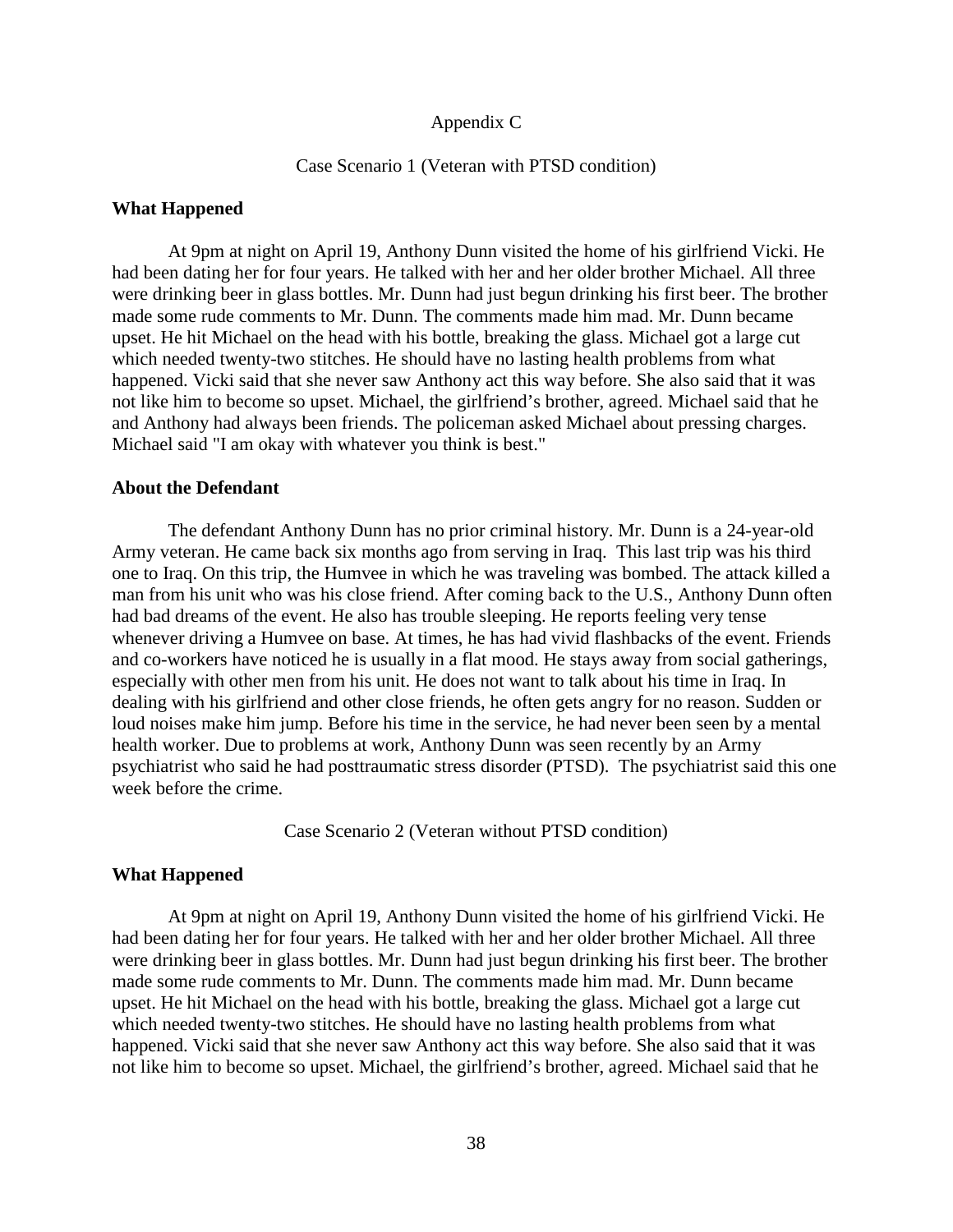and Anthony had always been friends. The policeman asked Michael about pressing charges. Michael said "I am okay with whatever you think is best."

### **About the Defendant**

The defendant Anthony Dunn has no criminal history. Mr. Dunn is a 24-year-old Army veteran. He came back six months ago from serving in Iraq. He grew up in Roanoke, Virginia. He is the second child in a family of three sons. Mr. Dunn's mother Jeanette is a school teacher. She works at Oakdale Middle School. Mr. Dunn's father Charlie worked for several years at the local steel mill until his knees gave out. Now he manages a grocery store. Anthony Dunn joined the military to teach him some skills and to get money for college. Anthony has a little brother Sam who lives in Miami, Florida. Sam is going to school there for business. Anthony also has an older brother Brian who still lives in Roanoke with a wife and two children. Brian frames houses for a living.

Case Scenario 3 (Non-Veteran with PTSD condition)

### **What Happened**

At 9pm at night on April 19, Anthony Dunn visited the home of his girlfriend Vicki. He had been dating her for four years. He talked with her and her older brother Michael. All three were drinking beer in glass bottles. Mr. Dunn had just begun drinking his first beer. The brother made some rude comments to Mr. Dunn. The comments made him mad. Mr. Dunn became upset. He hit Michael on the head with his bottle, breaking the glass. Michael got a large cut which needed twenty-two stitches. He should have no lasting health problems from what happened. Vicki said that she never saw Anthony act this way before. She also said that it was not like him to become so upset. Michael, the girlfriend's brother, agreed. Michael said that he and Anthony had always been friends. The policeman asked Michael about pressing charges. Michael said "I am okay with whatever you think is best."

### **About the Defendant**

The defendant Anthony Dunn has no prior criminal history. Anthony Dunn is a 24-year-old man who had a car accident six months ago. The accident totaled the car. Mr. Dunn had two broken ribs from the accident. The accident also killed his passenger Ben, a close friend. Mr. Dunn was the driver. He feels responsible for the accident and for Ben's death. Mr. Dunn suffers from bad dreams of the event. He also has trouble sleeping. He reports feeling tense whenever driving. At times, he has vivid flashbacks of the accident. Friends and co-workers have noticed he is usually in a flat mood. He avoids social gatherings. He does not want to talk about the accident and about the close friend he lost. In dealings with his girlfriend and other close friends, he often gets mad for no reason. He has trouble thinking straight at work. Due to the problems at work and his new fear of driving, Anthony Dunn has been seen recently by a psychiatrist who said he had posttraumatic stress disorder (PTSD). The psychiatrist said this one week before the crime.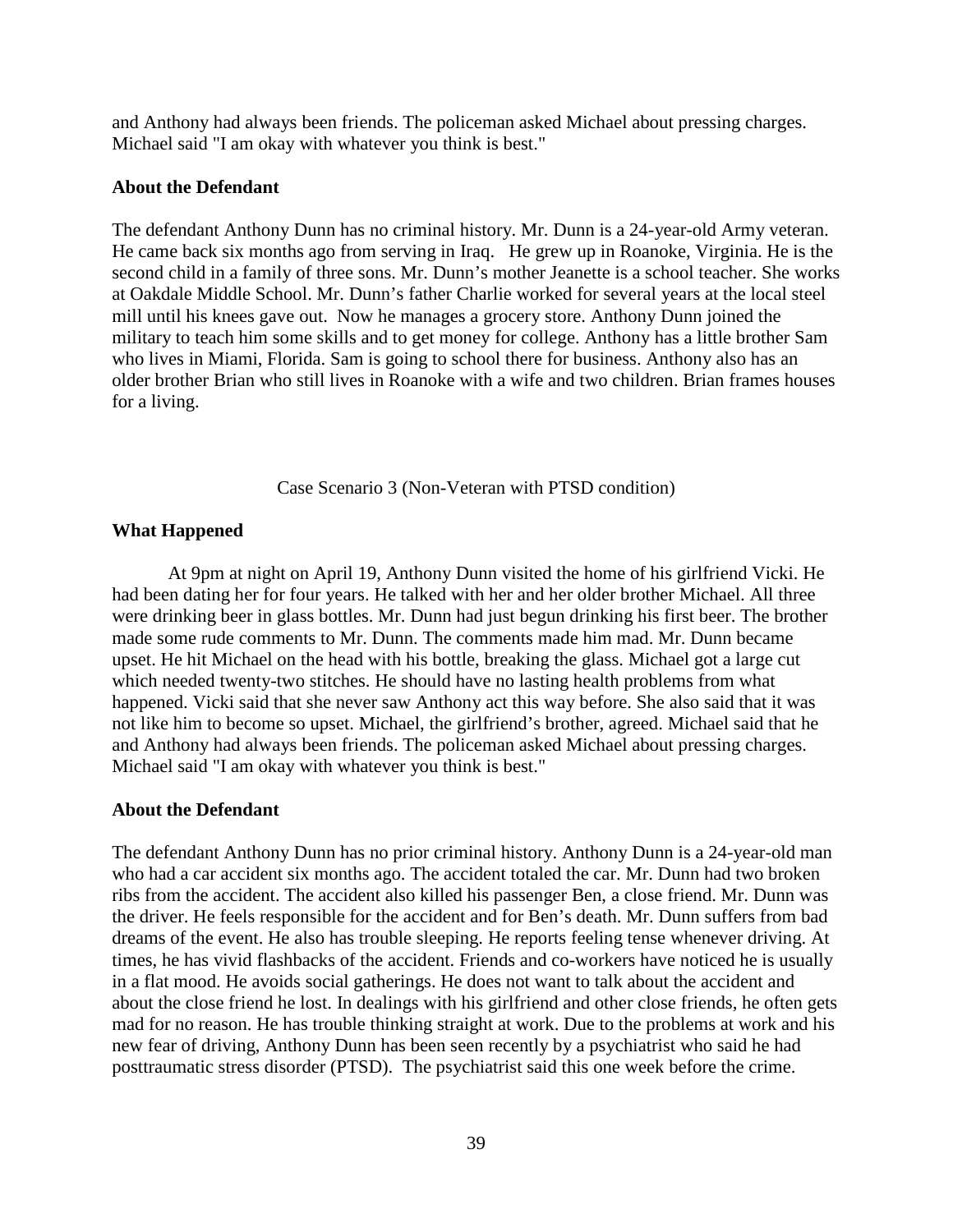Case Scenario 4 (Non-Veteran without PTSD condition)

### **What Happened**

At 9pm at night on April 19, Anthony Dunn visited the home of his girlfriend Vicki. He had been dating her for four years. He talked with her and her older brother Michael. All three were drinking beer in glass bottles. Mr. Dunn had just begun drinking his first beer. The brother made some rude comments to Mr. Dunn. The comments made him mad. Mr. Dunn became upset. He hit Michael on the head with his bottle, breaking the glass. Michael got a large cut which needed twenty-two stitches. He should have no lasting health problems from what happened. Vicki said that she never saw Anthony act this way before. She also said that it was not like him to become so upset. Michael, the girlfriend's brother, agreed. Michael said that he and Anthony had always been friends. The policeman asked Michael about pressing charges. Michael said "I am okay with whatever you think is best."

### **About the Defendant**

The defendant Anthony Dunn has no criminal history. Mr. Dunn is 24 years old. He grew up in Roanoke, Virginia. He is the second child in a family of three sons. Mr. Dunn's mother Jeanette is a school teacher. She works at Oakdale Middle School. Mr. Dunn's father Charlie worked for several years at the local steel mill until his knees gave out. Now he manages a grocery store. Anthony Dunn recently got a job doing cellular phone sales. The new job is a change from his previous job of four years distributing bread to grocery stores. Anthony has a little brother Sam who lives in Miami, Florida. Sam is going to school there for business. Anthony also has an older brother Brian who still lives in Roanoke with a wife and two children. Brian frames houses for a living.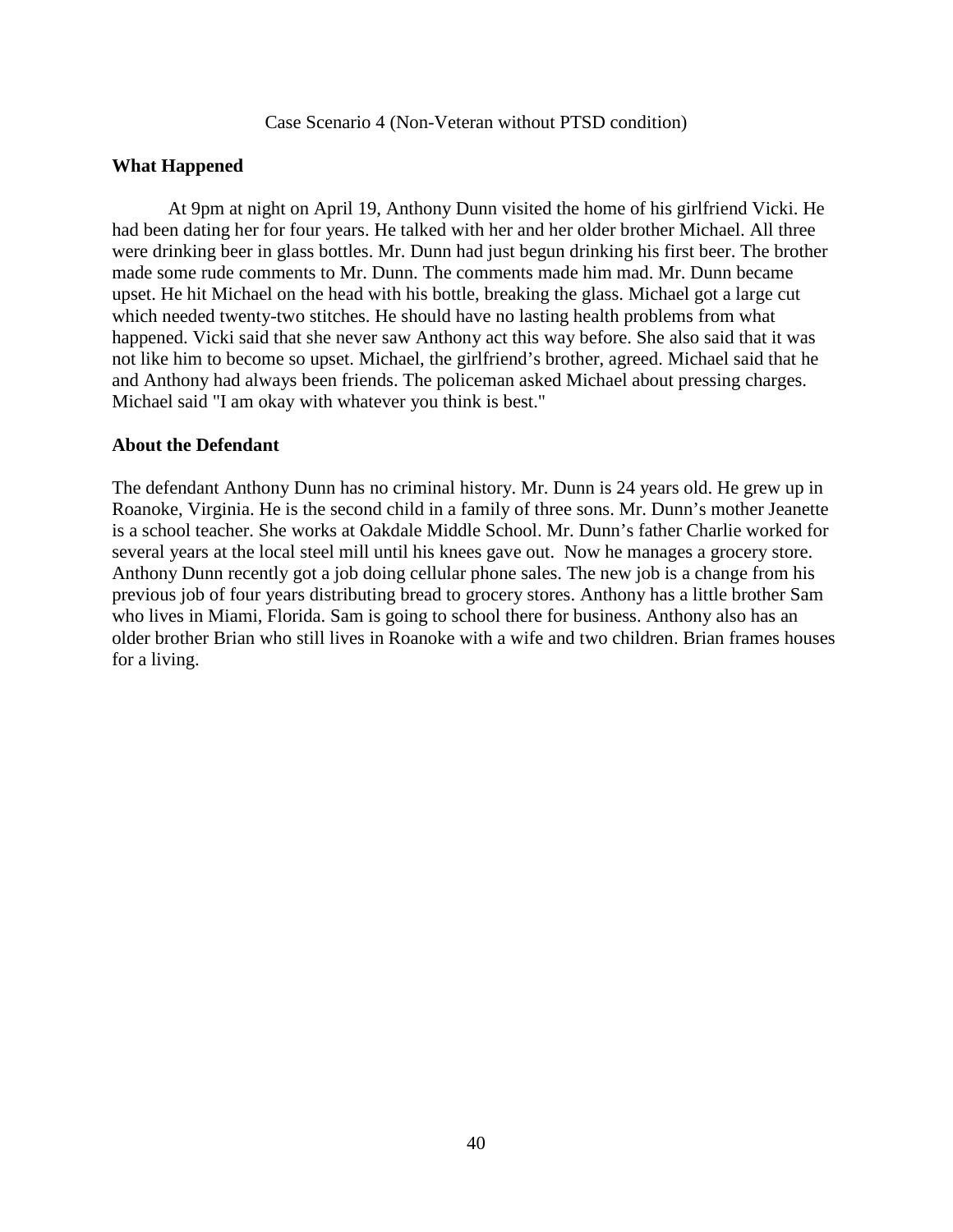## Appendix D

## Verdict and Sentencing Measure

The defendant in this case is being charged with Assault 2, a Class C Felony. Sentencing guidelines suggest a total sentence between 1 and 10 years. Please consider carefully the information given in this case and recommend a verdict and sentence for the defendant from the following options:

\_\_\_\_\_\_\_\_\_not guilty

\_\_\_\_\_\_guilty/probation for six months

<u>quilty/probation</u> for one year

\_\_\_\_\_\_guilty/probation for two years

**Example 1** guilty/probation for three years

\_\_\_\_\_\_guilty/jail for six months

\_\_\_\_\_\_guilty/jail for one year

**\_\_\_\_\_\_guilty/jail for two years** 

**Example 1** guilty/jail for three years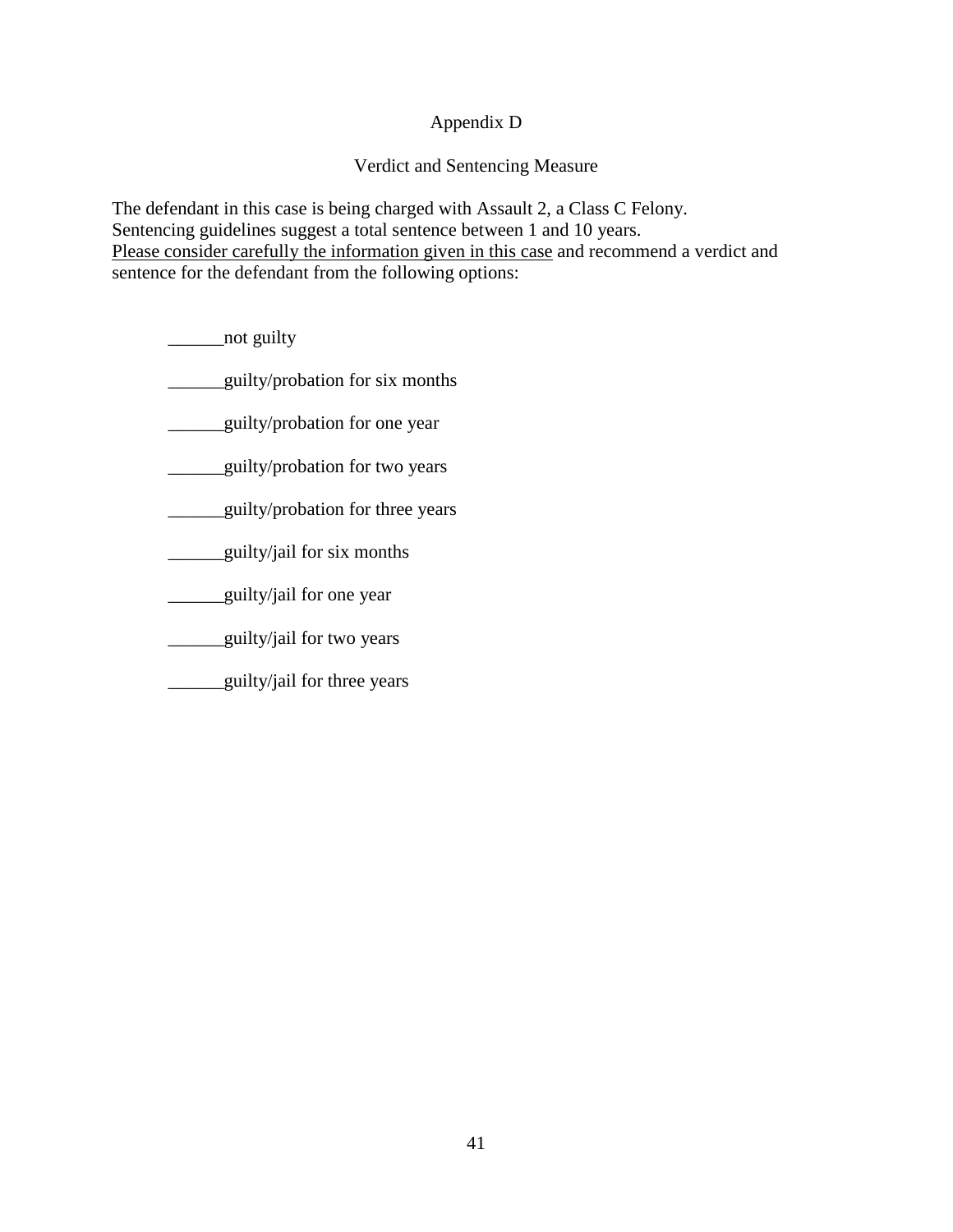# Appendix E

# Blameworthiness Questionnaire

| <b>Instructions:</b> Please circle your answer.<br>(Bold questions were reverse-coded) |                |                |   |                |   |   |                |   |   |    |                                                                                       |
|----------------------------------------------------------------------------------------|----------------|----------------|---|----------------|---|---|----------------|---|---|----|---------------------------------------------------------------------------------------|
| 1. How accountable is the defendant?                                                   |                |                |   |                |   |   |                |   |   |    |                                                                                       |
| Not at all                                                                             | $\overline{1}$ | $\overline{2}$ | 3 | $\overline{4}$ | 5 | 6 | $\tau$         | 8 | 9 | 10 | Completely                                                                            |
| 2. How forgivable are the defendant's actions?                                         |                |                |   |                |   |   |                |   |   |    |                                                                                       |
| Not at all                                                                             | $\overline{1}$ | 2              | 3 | $\overline{4}$ | 5 | 6 | $\overline{7}$ | 8 | 9 | 10 | Completely                                                                            |
| 3. How much control did the defendant have over himself in this situation?             |                |                |   |                |   |   |                |   |   |    |                                                                                       |
| Not at all                                                                             | $\overline{1}$ | $\overline{2}$ | 3 | $\overline{4}$ | 5 | 6 | 7              | 8 | 9 | 10 | Completely                                                                            |
| 4. How much does the defendant deserve to be punished?                                 |                |                |   |                |   |   |                |   |   |    |                                                                                       |
| Not at all                                                                             | $\overline{1}$ | 2              | 3 | $\overline{4}$ | 5 | 6 | 7              | 8 | 9 | 10 | Completely                                                                            |
| 5. How excusable were the defendant's actions?<br>Not at all                           | $\mathbf{1}$   | $\overline{2}$ | 3 | $\overline{4}$ | 5 | 6 | $\overline{7}$ | 8 | 9 | 10 | Completely                                                                            |
| 6. How much do you blame the defendant?                                                |                |                |   |                |   |   |                |   |   |    |                                                                                       |
| Not at all                                                                             | $\overline{1}$ | 2              | 3 | $\overline{4}$ | 5 | 6 | $\overline{7}$ | 8 | 9 | 10 | Completely                                                                            |
| control?                                                                               |                |                |   |                |   |   |                |   |   |    | 7. How much of the offense was due to psychological influences beyond the defendant's |
| Not at all                                                                             | $\overline{1}$ | $\overline{2}$ | 3 | $\overline{4}$ | 5 | 6 | $\tau$         | 8 | 9 | 10 | Completely                                                                            |
| 8. Is it the defendant's fault?                                                        |                |                |   |                |   |   |                |   |   |    |                                                                                       |
| Not at all                                                                             | $\overline{1}$ | $\overline{2}$ | 3 | $\overline{4}$ | 5 | 6 | $\overline{7}$ | 8 | 9 | 10 | Completely                                                                            |
| 9. How much of what happened was due to the situation?                                 |                |                |   |                |   |   |                |   |   |    |                                                                                       |
| Not at all                                                                             | $\overline{1}$ | $\overline{2}$ | 3 | $\overline{4}$ | 5 | 6 | 7              | 8 | 9 | 10 | Completely                                                                            |
| 10. How voluntary were the defendant's actions?                                        |                |                |   |                |   |   |                |   |   |    |                                                                                       |
| Not at all                                                                             | $\overline{1}$ | $\overline{2}$ | 3 | 4              | 5 | 6 | 7              | 8 | 9 | 10 | Completely                                                                            |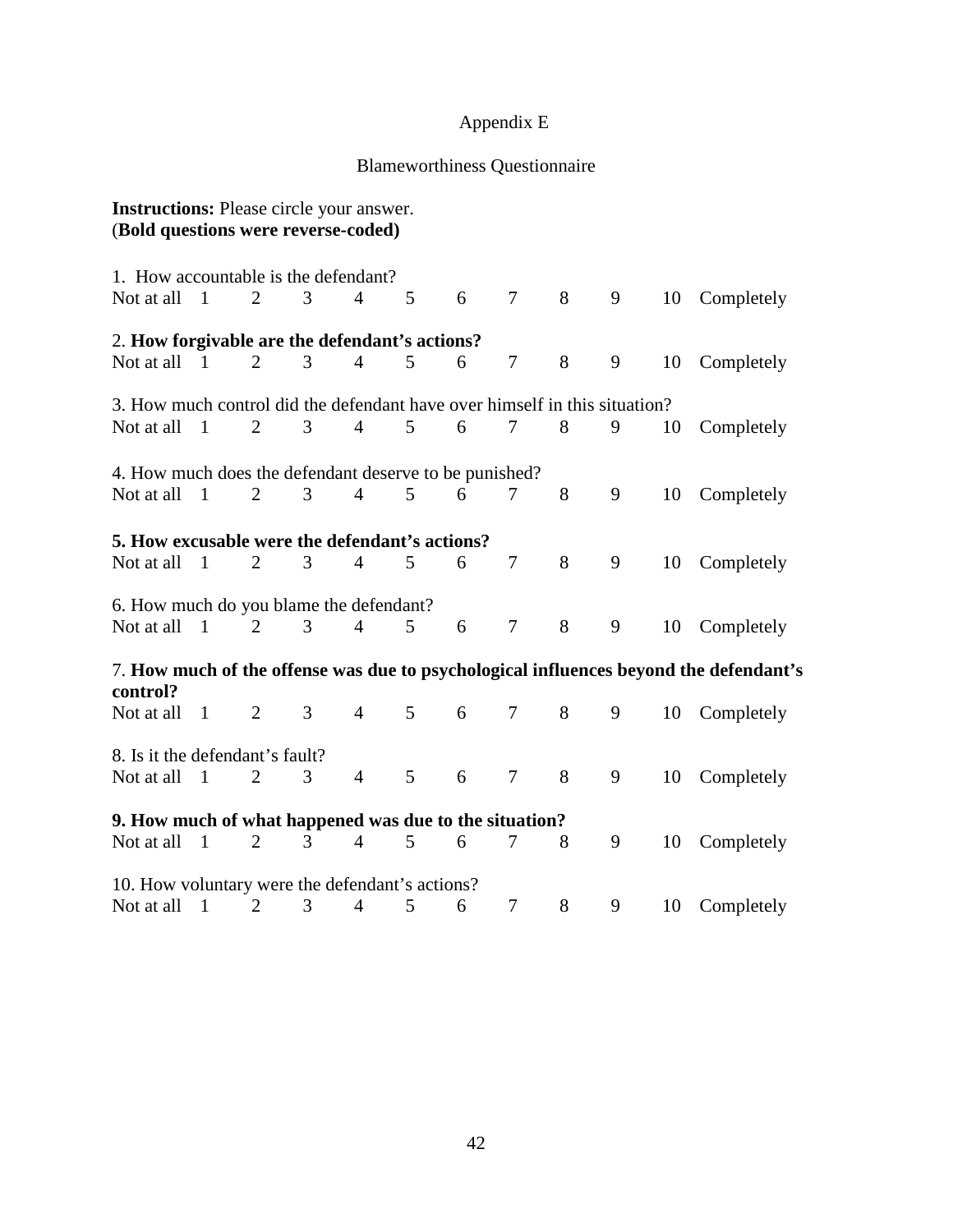## Appendix F

## Social Conservatism Scale

Instructions: Do you support the following issues? Circle one answer beside each.

(Bold items were reverse-coded.)

| 1. Death Penalty                | Yes    | N <sub>o</sub> | $\overline{\mathcal{L}}$ |
|---------------------------------|--------|----------------|--------------------------|
| 2. Multiculturalism             | Yes No |                | $\overline{\mathcal{L}}$ |
| 3. Stiffer jail terms           | Yes    | No.            | $\overline{\mathcal{L}}$ |
| 4. Voluntary euthanasia         | Yes    | N <sub>o</sub> | $\overline{\mathcal{L}}$ |
| 5. Bible truth                  | Yes No |                | $\overline{\mathcal{L}}$ |
| 6. Gay rights                   | Yes    | N <sub>0</sub> | $\overline{\mathcal{L}}$ |
| 7. Pre-marital virginity        | Yes    | N <sub>o</sub> | $\overline{\mathcal{L}}$ |
| 8. Foreign immigration          | Yes    | N <sub>0</sub> | $\overline{\mathcal{C}}$ |
| 9. Church authority             | Yes    | No.            | $\overline{\mathcal{L}}$ |
| 10. Legalized abortion          | Yes    | N <sub>o</sub> | $\boldsymbol{?}$         |
| 11. Condom vending machines Yes |        | No.            | $\overline{\mathcal{L}}$ |
| 12. Legalized prostitution      | Yes    | N <sub>o</sub> | $\overline{\mathcal{L}}$ |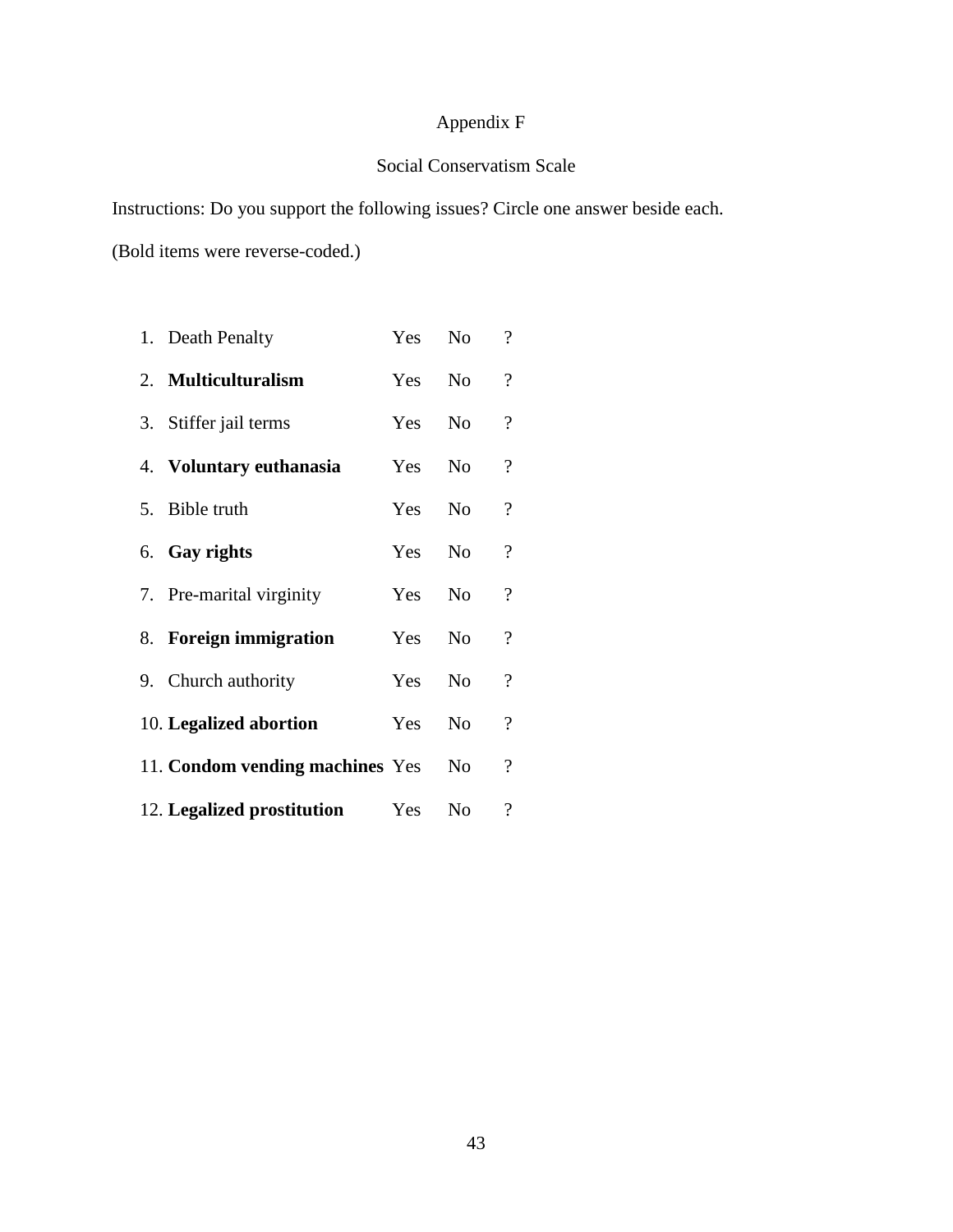## Appendix G

## Punitiveness Orientation Scale

 Likert scale rating from -4 (strongly disagree) to +4 (strongly agree) (Bold items were reverse-coded.)

- **1. It's unreasonable to give people stiff prison sentences simply for possessing small quantities of drugs for personal use.**
- 2. In most cases probation is simply an unjustified way of putting criminals back on the street.
- **3. The death penalty is never an appropriate punishment even for murder.**
- 4. Three-time losers deserve to be sentenced to life without the possibility of parole.
- 5. Spanking is often the most effective way to teach children not to hit others.
- **6. Punishment simply for the purpose of getting revenge is unacceptable.**
- **7. The courts should do everything they can to prevent law enforcement officers from physically harming or intimidating crime suspects.**
- 8. Physically punishing misbehaving children may hurt them in the short run, but it will help them in the long run.
- **9. Teachers should be forbidden to physically punish children who misbehave.**
- **10. I would never personally throw the switch to execute a condemned prisoner, no matter what his crime might have been.**
- 11. I think private citizens should take matters into their own hands if the courts are unwilling to punish criminals properly.
- **12. People should never kick or hit their pets.**
- 13. If children refuse to eat what their parents serve them, they should be required to stay at the table until they change their minds.
- 14. If your teenagers use drugs, you should turn them in to the police.
- 15. If I were a juror, I wouldn't hesitate to cast the decisive vote to send a murderer to death row.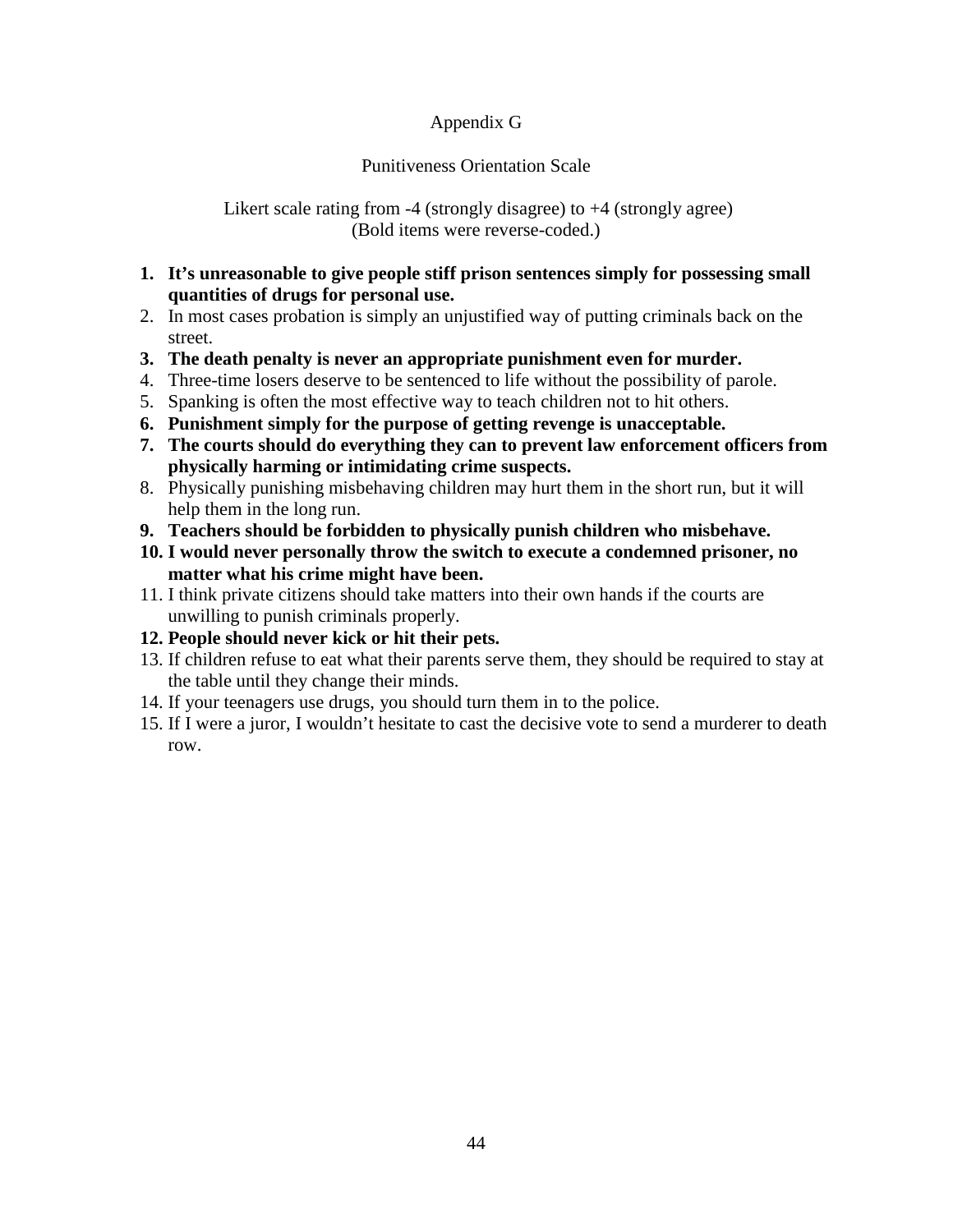## Appendix H

## Affect-Attitudes Questionnaire

**Instructions:** Please answer each of the following questions using the scale provided. Please circle your answer.

| 1. How do you feel about the military in general?                              |  |  |  |  |  |  |  |  |  |  |  |
|--------------------------------------------------------------------------------|--|--|--|--|--|--|--|--|--|--|--|
| Not good at all 1 2 3 4 5 6 7 8 9 10 Very good                                 |  |  |  |  |  |  |  |  |  |  |  |
| 2. How do you feel about people who serve in the military?                     |  |  |  |  |  |  |  |  |  |  |  |
| Not good at all 1 2 3 4 5 6 7 8 9 10 Very good                                 |  |  |  |  |  |  |  |  |  |  |  |
| 3. How do you feel about people who have posttraumatic stress disorder (PTSD)? |  |  |  |  |  |  |  |  |  |  |  |
| Not good at all 1 2 3 4 5 6 7 8 9 10 Very good                                 |  |  |  |  |  |  |  |  |  |  |  |
| 4. How do you feel about people diagnosed with mental illness?                 |  |  |  |  |  |  |  |  |  |  |  |
| Not good at all 1 2 3 4 5 6 7 8 9 10 Very good                                 |  |  |  |  |  |  |  |  |  |  |  |